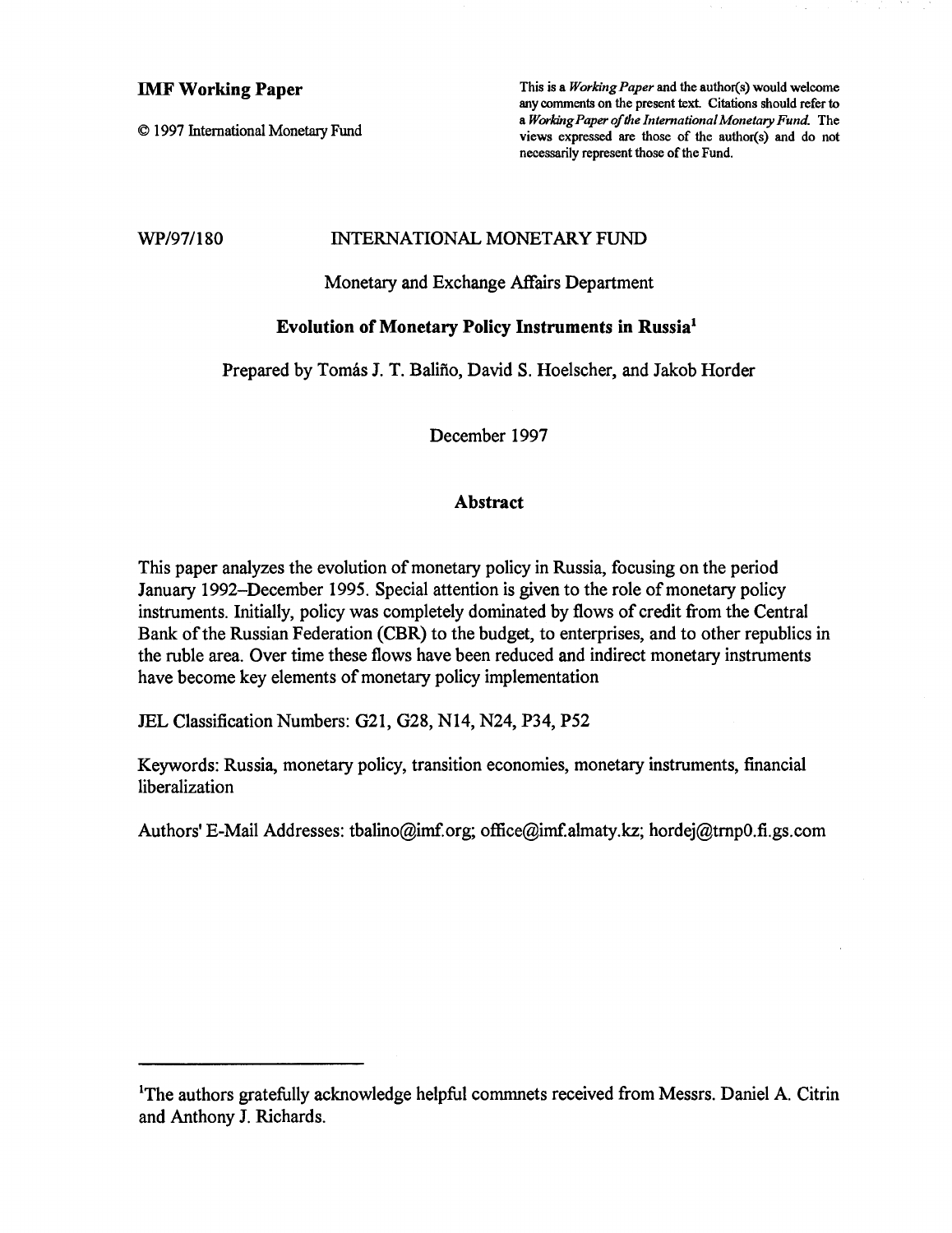# Table of Contents **Page**

| A.                                                                            |
|-------------------------------------------------------------------------------|
| <b>B.</b>                                                                     |
|                                                                               |
|                                                                               |
|                                                                               |
|                                                                               |
| III. Monetary Policy During the Ruble Area Period: January 1992-July 1993  12 |
| A.                                                                            |
| $\mathbf{B}$ .                                                                |
|                                                                               |
|                                                                               |
|                                                                               |
| C.                                                                            |
| D.                                                                            |
| IV.                                                                           |
| A.                                                                            |
| $\mathbf{B}$ .                                                                |
| $\mathbf{C}$                                                                  |
| D.                                                                            |
| E.                                                                            |
| F.                                                                            |
| V.                                                                            |
| <b>Text Tables</b>                                                            |
| 1.                                                                            |
| 2.                                                                            |
| 3.                                                                            |
| 4.                                                                            |
| 5.                                                                            |
| 6.                                                                            |
| 7.                                                                            |
| Appendix                                                                      |
| I.                                                                            |
|                                                                               |
| Appendix Table                                                                |
|                                                                               |
|                                                                               |

 $\mathcal{N}_{\mathcal{S}}$ 

 $\gamma = -Y$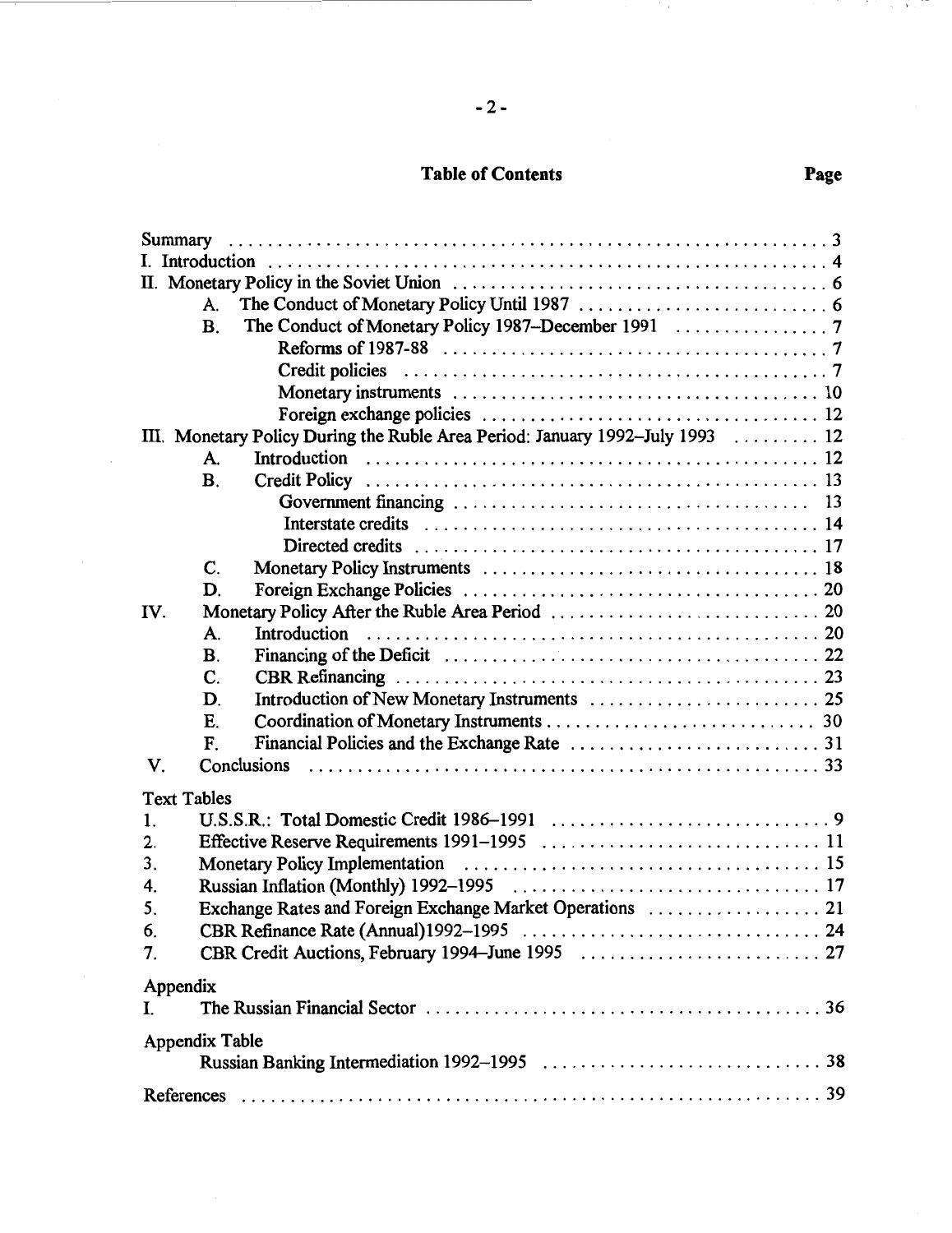#### **SUMMARY**

This paper analyzes the evolution of monetary policy in Russia, focusing on the period 1992-1995. Previously, in the Soviet Union, monetary policy was conducted largely through direct instruments—chiefly administrative controls and direct credits from a monobank (the Gosbank) to specific sectors of the economy or to the government.

The institutional heritage of the Soviet Union, in particular a poorly implemented ruble area, pressures to finance a large fiscal deficit, and a lack of monetary instruments drastically, compromised the CBR's ability to implement an effective monetary policy in the period immediately following the establishment of the Russian Federation as an independent country.

This paper describes the evolution of the CBR from a passive institution with insufficient instruments to develop and implement an independent monetary policy, to a full-fledged central bank. It traces the steps that the CBR took to shift from the use of direct monetary instruments to a system of indirect instruments where the CBR influences overall market conditions by influencing the supply of reserves in the banking system. This shift required changes in both instruments and procedures. Direct monetary instruments are relatively simple to implement and have the advantage of an apparently straightforward link to the policy objectives. The shift to indirect instruments required new techniques of analyzing market developments and new ways of intervening in the market. It also required clearer definition of the objectives of central bank intervention. In describing this transformation, the paper highlights the importance of matching the instruments used to conduct policy with the structure of the financial market within which they operate. It also discusses the measures that must be introduced in parallel in order to facilitate an effective monetary policy implementation.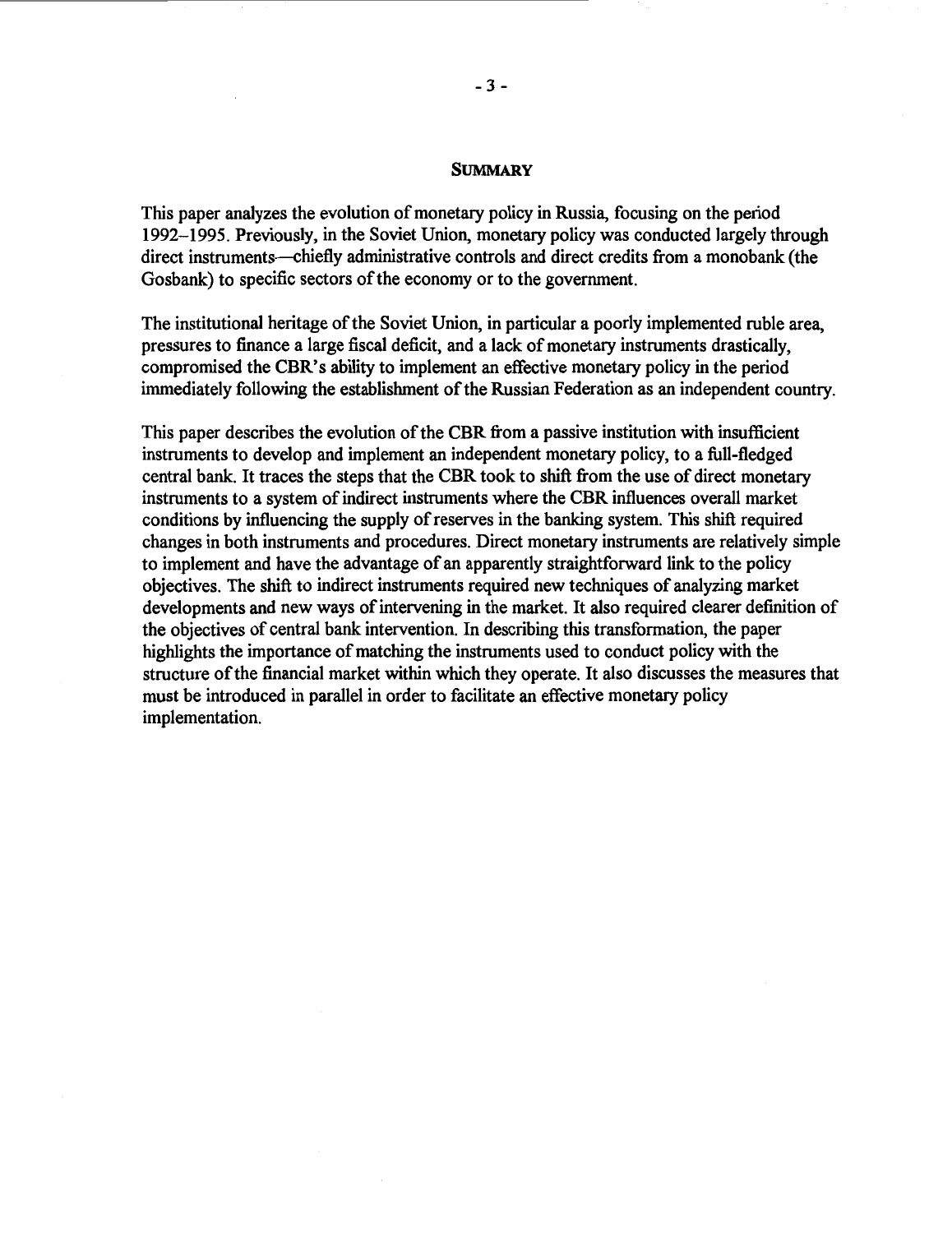# **L INTRODUCTION**

In late 1991, the Soviet Union dissolved into 15 independent states, each with its own economic policies and its own institutional structure, of which Russia was by far the largest. The Russian authorities moved quickly to adopt a series of measures aimed at reforming the economy. Prices were freed immediately in 1992, the ruble was made convertible in mid-1992, and an ambitious plan for privatizing the bulk of the state-owned enterprises was initiated. During 1992-1995, additional reforms were introduced aimed at liberalizing domestic markets.

The conduct of overall macroeconomic policy during 1991-95 was erratic. Measures adopted by the authorities to address major structural impediments conflicted at times with the requirement for tight demand management policies. As a result, economic policies followed a stop-and-go approach, with expansionary policies in one period being followed by contractionary policies in others.

Fiscal policy was extremely volatile, particularly in the early years following independence. This volatility largely reflected a lack of internal consensus both on the role of the government in the economy and on the appropriate stance of fiscal policy. In addition, there were delays in implementing effective tax policies and streamlining widespread entitlement programs, which made expenditure control difficult.<sup>2</sup> Lack of financing alternatives other than central bank credit aggravated the impact of continued high fiscal deficits.

Similar factors hampered the conduct of monetary policy. The Central Bank of the Russian Federation (CBR) initially was not established as an independent body responsible for maintaining the stability of either internal or external prices. Rather, its initial functions were to finance the government deficit and give directed credits to specific economic sectors. This role was largely a legacy of the previous Soviet system in which the Gosbank was essentially limited to monitoring the execution of the production plan. Moreover, initially the CBR was not equipped to follow a monetary policy that could help in dealing with the effects of the expansionary fiscal policy. The CBR's effectiveness was further hampered by a host of institutional factors. The financial system was small and inefficient. Most banks had been state-controlled and were unfamiliar with techniques of balance sheet and credit management. Furthermore, market participants were generally unresponsive to price signals because prices had been controlled until close to the collapse of the Soviet Union. Market difficulties were compounded by the fact that the CBR had only limited monetary instruments. Throughout the history of the Soviet Union, the banking system had relied on direct controls to allocate financial resources within the economy. As central planning was replaced by a more marketoriented policy stance, the CBR was forced to introduce new instruments and new operating procedures.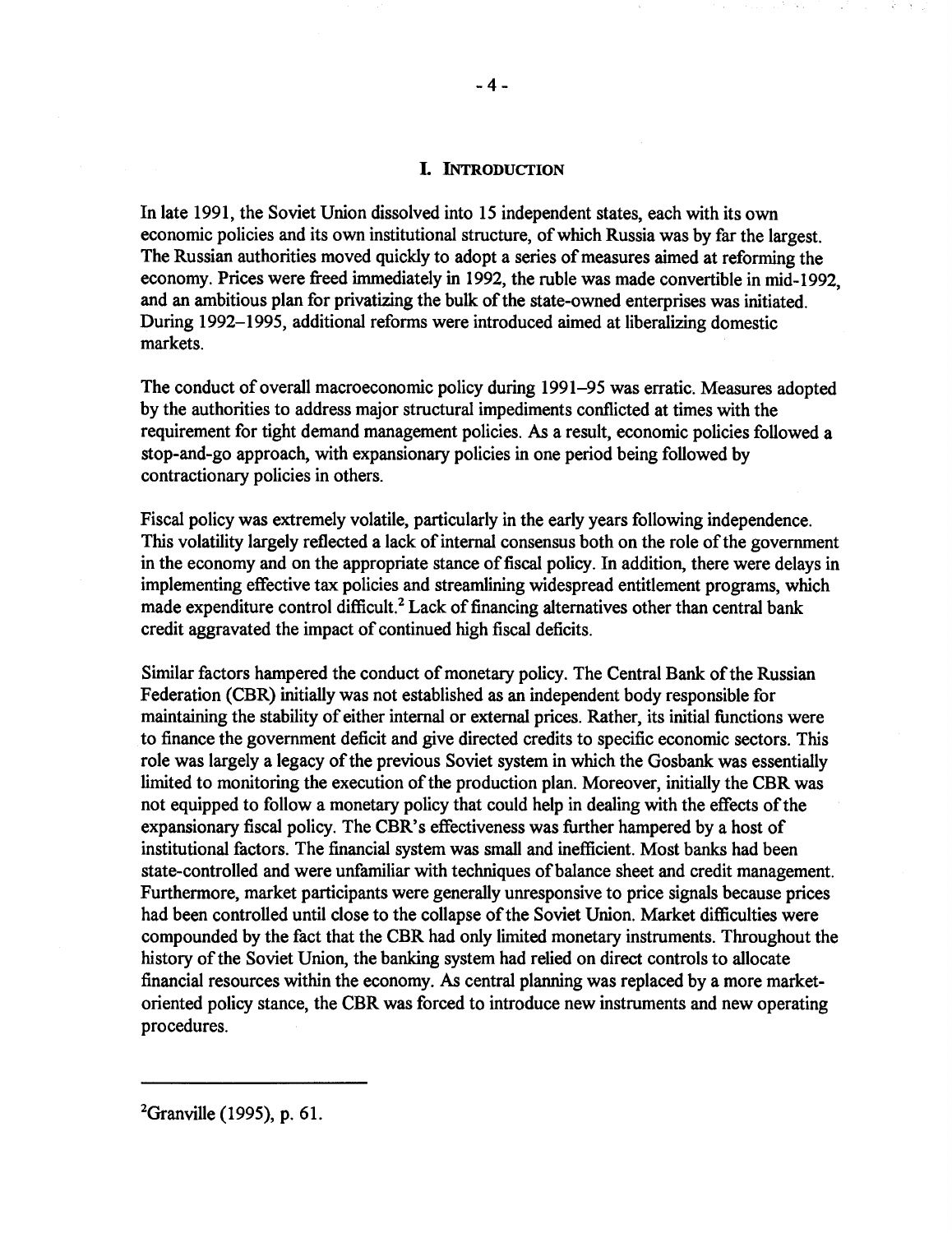Payments system problems further complicated the implementation of monetary policy in addition to making it difficult for banks and enterprises to manage their liquidity.<sup>3</sup> Soviet-era payments had been dominated by cash; non-cash payments had relied on credit payments instruments. These instrument were paper-based and were processed through a network of about 1,600 clearing centers operated by branches of the CBR. The explosive increase in the number of banks and their branches, as well as of business enterprises created enormous problems for the system in the early years of the post-Soviet period. Errors, loss of documents, fraud, and delays were common, and all contributed to a large and erratic amount of float. Starting in 1992, the CBR began to make sustained progress in tackling these problems, which has resulted in a much more reliable and faster payments system. Some significant shortcomings still exist, notably the absence of a real-time gross settlement system for large payments, which the CBR intends to implement in 1998. That system, particularly if appropriately adapted to the needs of securities operations will greatly facilitate the development of the money and securities market, and enhance the capacity of the CBR to act rapidly in those markets.

While treasury bills so far have been used mostly for financing the deficit rather than as a monetary instrument, Russia has made remarkable progress in developing a market for these instruments. The CBR has been instrumental in this development, as it is the agent of the treasury for the placement of those instruments, operates actively in the market, holds a significant portfolio of those securities, and regulates the market. Thus, by end-January 1997 the market value of treasury bills and Federal savings bonds ( of which the bulk was in the form of bills) exceeded Rub 230 trillion (equivalent to about \$41 billion) of which the CBR held about 7 percent.

This paper describes the evolution of the CBR from a passive institution with insufficient instruments to develop and implement an independent monetary policy, to a full-fledged central bank. It traces the steps that the CBR took to shift from the use of direct monetary instruments to a system of indirect instruments where the CBR influences overall market conditions by influencing the supply of reserves in the banking system. This shift required changes in both instruments and procedures. Direct monetary instruments are relatively simple to implement and have the advantage of an apparently straightforward link to the policy objectives. The shift to indirect instruments required new techniques of analyzing market developments and new ways of intervening in the market. It also required clearer definition of the objectives of central bank intervention. In describing this transformation, the paper highlights the importance of matching the instruments used to conduct policy with the structure of the financial market within which they operate. It also discusses the measures that must be introduced in parallel in order to facilitate an effective monetary policy implementation.

<sup>&</sup>lt;sup>3</sup>For a lucid discussion of these issues see Sensenbrenner and Sundararajan (1994).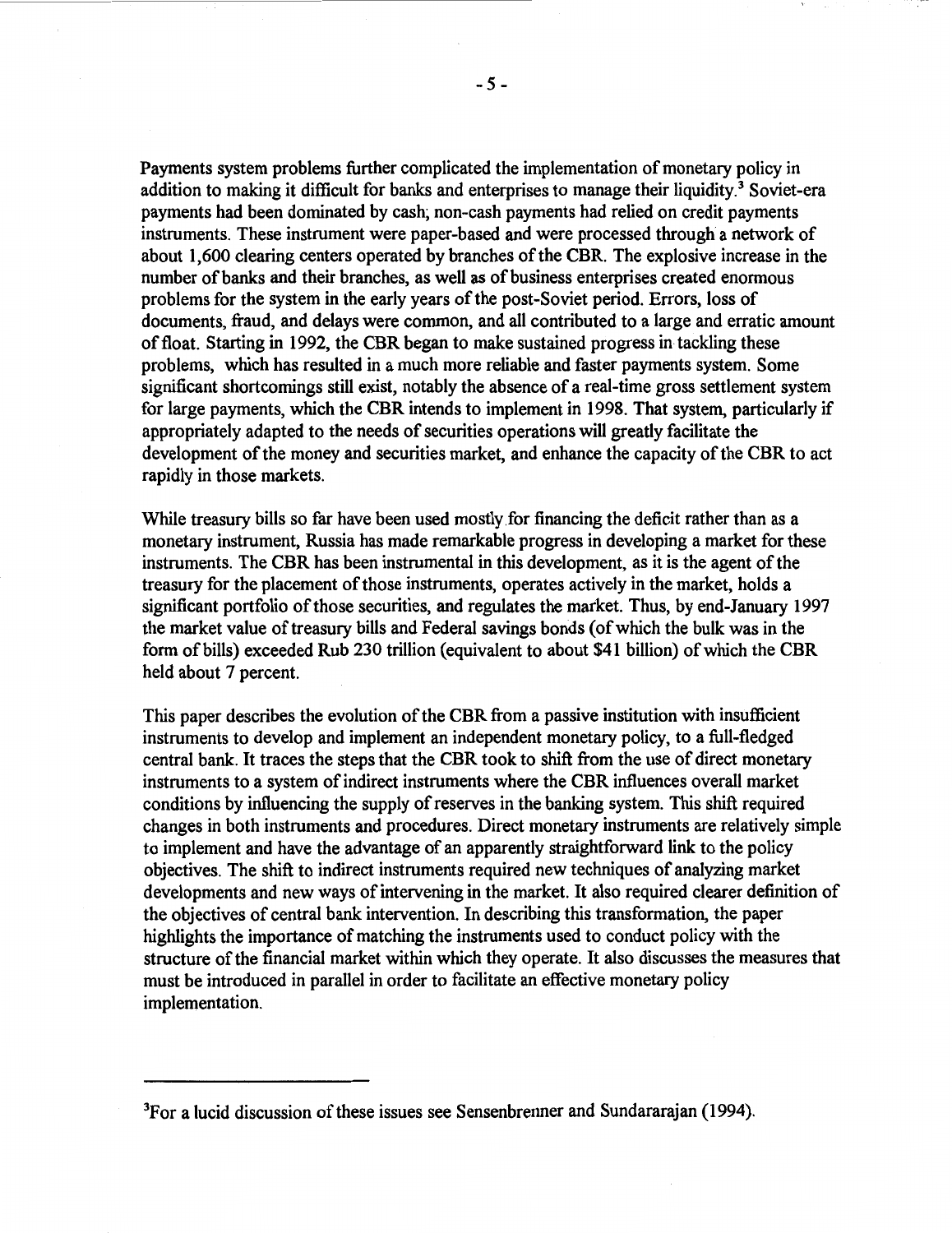The paper is organized as follows. The following section describes the institutional framework within which monetary policy functioned during the period of the Soviet Union. It discusses the monetary instruments introduced in the mid-l 980s and analyzes why they were ineffective. Section III outlines the initial steps Russia took in conducting monetary policy. Given the weak institutional state of the financial system and the lack of experience in the CBR, direct monetary instruments predominated. This section highlights the constraints imposed by the ruble area and by the expansionary fiscal policy adopted by the Russian Government. Section IV discusses the period from the end of the ruble area to end-1995. During this period, the CBR began to develop a number of indirect instruments which, although initially of limited effectiveness, gradually gained importance and became the basis of the conduct of monetary policy at the end of the period. This section also includes a description of improvements made in monetary instruments during 1996. Section V presents the paper's conclusions.

### Il. **MONETARY POLICY** IN **THE SOVIET UNION**

### **A. The Conduct of Monetary Policy Until 1987**

Until 1987, the Soviet economy was centrally planned, with over 90 percent of production and investment under direct state control. The plan developed by the central authorities established output targets and determined the end-use of most products considered critical to the fulfillment of the national economic plan.

The financial system was an integral part of the central allocation system. Four financial institutions existed: the Savings Bank, the Construction Bank, the State Bank for Foreign Trade, and the Gosbank. The latter was charged with monetary policy operations. It designed and implemented the Credit Plan for the enterprise sector. That plan specified the credit enterprises needed to fulfill the production plan determined by the authorities. Thus, the Credit Plan did not influence the economy by imposing a financial constraint on the production process, but, rather, only served as a means to ensure the fulfillment of the physical plan. Credit was extended to business enterprises on a short-term basis to meet their working capital needs. The financial needs for investment, on the other hand, were provided through direct budget transfers. Bank credits carried administratively fixed interest rates, and were earmarked to finance specific expenses.<sup>4</sup> All interenterprise payments took place across the books of the Gosbank.

The aggregate credit plan for each period was built up from the credit needs of each enterprise. Enterprise credit demands were aggregated at the level of each region and then, again, at the national level. Oueuing and bottlenecks were the main consequences of excess

<sup>&</sup>lt;sup>4</sup>The interest rates on these credits would vary depending on the activity of the enterprise being financed.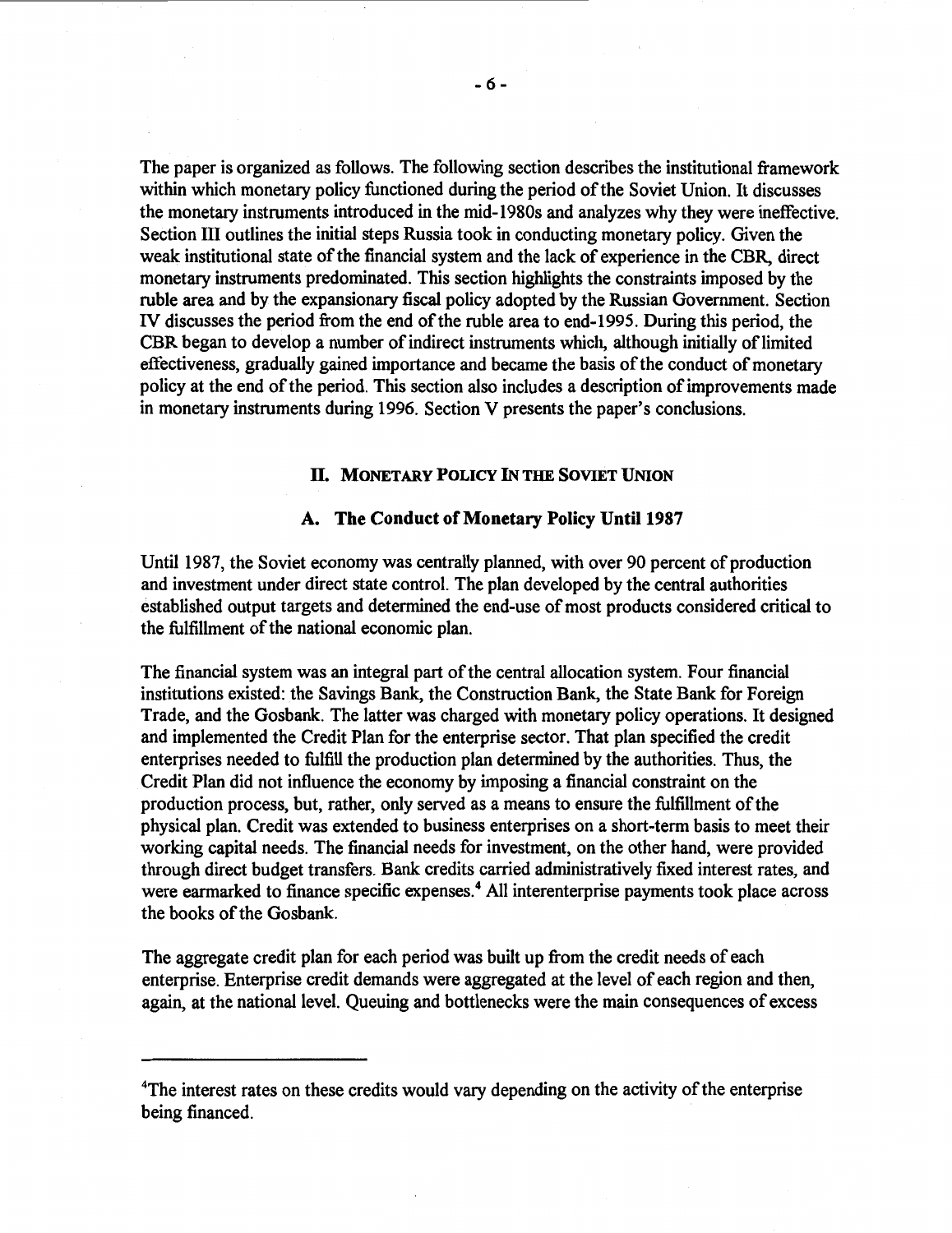enterprise credit, since all prices were fixed and production levels could not deviate from the production plan. To deal with such consequences, the Gosbank would occasionally write off enterprise deposit balances that it deemed excessive.

The Gosbank also formulated and monitored the Cash Plan, which determined the allocation of cash rubles for specified purposes such as wage and salary payments. Households carried out most of their transactions in cash and held their savings in cash, or in deposits with the Savings Bank. Interenterprise transactions were paid through bank transfers; enterprises could not hold or use cash except in transactions with households. The ruble was non-convertible and foreign exchange flows from imports and exports were administratively allocated through the foreign exchange plan. Budgetary subsidies or taxes offset any difference between foreign prices and administratively set domestic prices that otherwise would have affected the profitability of the exporter or importer. The official exchange rate of the ruble was determined by a peg to a basket of currencies. *5* 

# **B. The Conduct of Monetary Policy: 1987-December 1991**

# **Reforms of 1987-88**

In 1987, the Soviet planned economy began to be reformed, to make it more efficient through limited liberalization and decentralization. As part of this process, reforms in financial sector legislation were introduced in 1997 and 1988, aimed at establishing a two-tiered banking system and separating specialized banks from direct government control. To this end, three new state banks were founded in 1987: the Agricultural Bank (Agroprombank), the Industrial and Construction Bank (Promstrobank) and the Social Investment Bank (Zhilstotsbank). • These banks took over the commercial activities of the Gosbank. The Law on Cooperatives, signed in 1988, authorized cooperatives to open banks, and shortly thereafter state enterprises were granted the same right. As a result, the number of cooperative and commercial banks (CCBs) grew from less than 80 by the end of 1988 to about 400 two years later. CCBs had ample scope to carry out their activities and were free to set their own lending policies and interest rates.

#### **Credit policies**

Under the more decentralized system set up in 1987, ceilings were placed on the aggregate credit granted by each specialized bank. Although those banks were allowed to mobilize

<sup>&</sup>lt;sup>5</sup>For a detailed description of the foreign exchange regime in the U.S.S.R. see IMF et al, 1991, Vol. I, p. 424. Initially the ruble exchange rate was pegged to the dollar, but starting in 1977 it was based on a basket of currencies.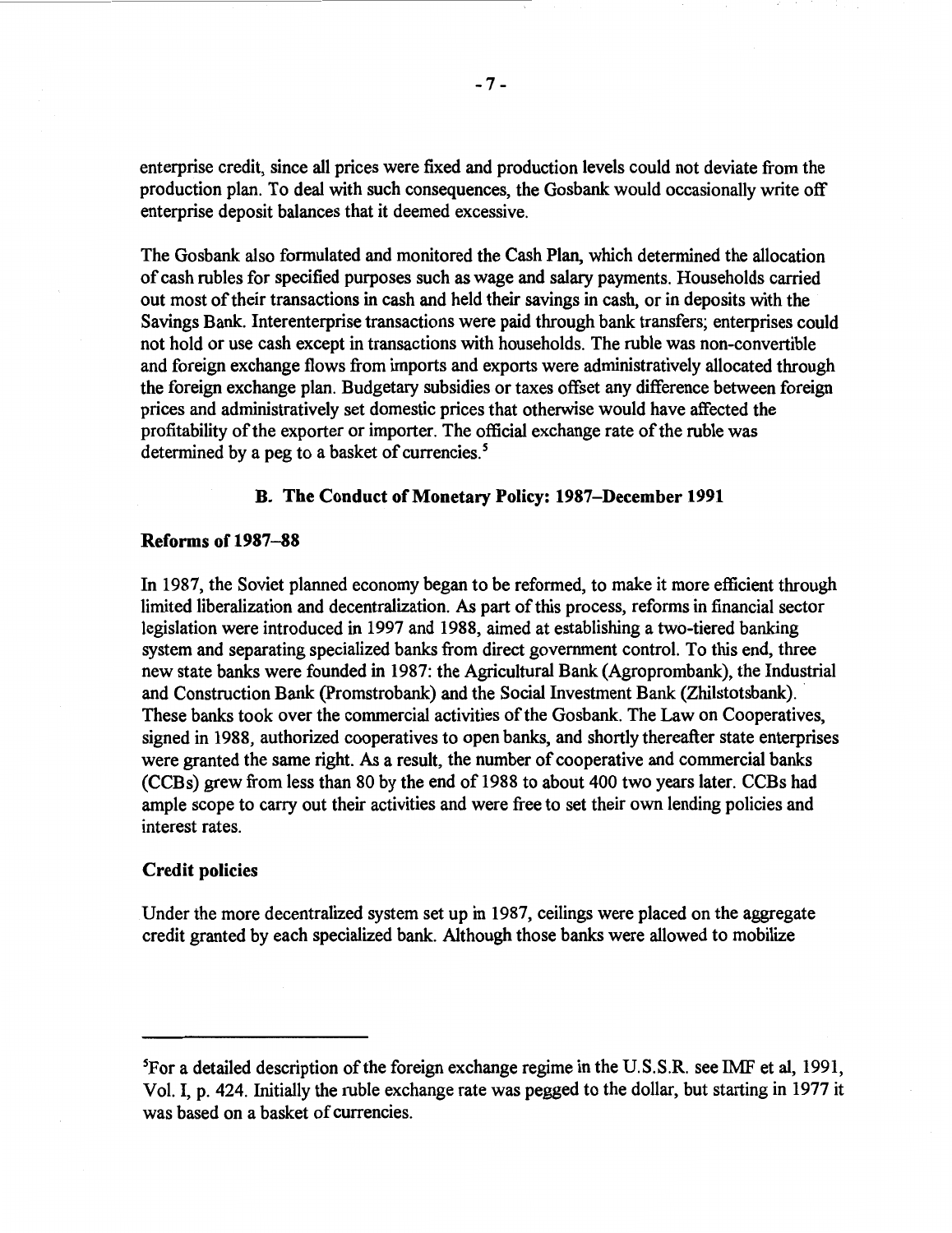deposits, they were almost exclusively funded by Gosbank credits.<sup>6</sup> The Gosbank determined the amount of credits directed to each specialized bank and the refinance rate for those credits. Although the specialized banks were granted some discretion to select their borrowers, the Gosbank established the sectoral allocation of each bank's lending and interest rates.

Together with the introduction of financial sector reforms, the government initiated reforms of the enterprise sector. The 1987 Law on State Enterprises reduced earmarking of enterprise funds and gave enterprises incentives to expand production. As a result, excess supply of credit to finance one activity could be used to finance other activities instead. Overall demand increased, leading to excess demand and pressure on domestic prices.

The increased demand for bank credit from enterprises developed at a time of fiscal slippage and growing demand for budget deficit financing. As a result, total bank credit grew at an average rate about 10 percent a year during 1988-90 compared with less than 5 percent in 1987 (Table 1). Because of this relaxation in monetary policy, inflation, which had been virtually unknown in the Soviet Union, reached almost 5 percent in 1990 and widespread shortages emerged.<sup>7</sup>

As decentralization gathered momentum in 1990, the republics of the Soviet Union gained increasing autonomy. The Soviet Government envisaged the creation a central bank system similar to the U.S. Federal Reserve System, in which the branches of the Gosbank would act as regional central banks. As a step in this direction, in June 1991, the Supreme Soviet of Russia approved the charter of the CBR. The CBR continued to use the Soviet Union's methods of monetary control. Credits to the non-government sector were mostly directed through specialized banks at administratively determined refinance rates.<sup>8</sup> As other republics passed laws similar to that in Russia, the influence of the central authorities on monetary

7 Prices were formally set by Goskomsten, based on production costs plus a mark up. Proposals for price increases were submitted by the enterprises, through the ministries, to Goskomsten. In reality, however, Goskomsten reviewed only a small fraction of price proposals. Enterprises gained more latitude to detennine production levels, as well as prices.

8 In 1991, the CBR refinancing rates varied from 1-5 percent for onlending to the agriculture or housing sectors, and 6-9 percent for onlending to the industrial sector. During the same time the Gosbank refinancing rate was 12 percent. Beginning in the spring of 1991, the rates charged to the final borrowers by the banks were no longer specified. Instead, a uniform 3 percent interest surcharge was introduced as a commission fee to the banks.

<sup>6</sup> During the monobank system, the Savings Bank Department of Gosbank had raised deposits, which were channeled to the sectoral lending departments of the Gosbank. This procedure continued in the new two tier system: the Savings Bank placed deposits at the Gosbank, and the Gosbank gave credits to the sectoral specialized banks.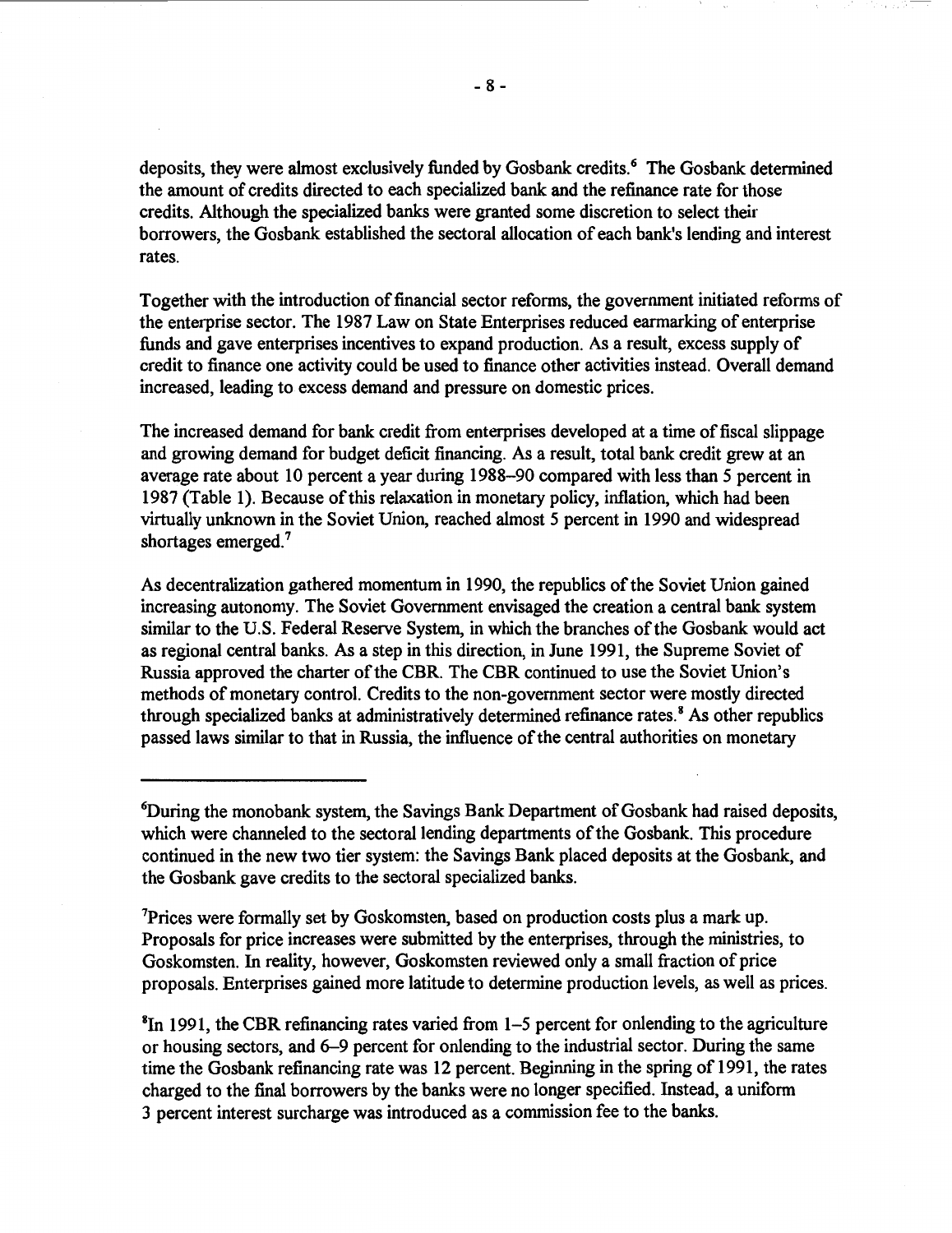policy was substantially reduced. As a result, the possibilities for implementing a unified monetary policy of the Soviet Union became dependent on the ability of the newly created central banks to cooperate.

The weakening of the powers of the central authorities was accompanied by a rapid acceleration in credit growth. The annual rate of growth of total credit more than doubled in 1990, and then quadrupled in 1991 (Table 1). While credit to the government had been the source of total credit growth up to 1990, in 1991 the nominal stock of credit to the economy more than doubled and became a major source of credit expansion, after having been steadily falling in nominal terms.

|                      | 1987   | 1988                       | 1989   | 1990   | 1991    |
|----------------------|--------|----------------------------|--------|--------|---------|
|                      |        |                            |        |        |         |
|                      |        | (Billions of rubles)       |        |        |         |
| Total bank credit    | 554.0  | 631.3                      | 693.0  | 838.2  | 1,650.8 |
| Credit to government | 123.1  | 226.7                      | 301.9  | 473.8  | 888.4   |
| Credit to economy    | 430.9  | 404.6                      | 391.1  | 364.4  | 762.4   |
|                      |        | (Yearly percentage change) |        |        |         |
| Total bank credit    | 4.9    | 14.0                       | 9.8    | 21.0   | 96.9    |
| Credit to government | 63.0   | 84.2                       | 33.2   | 56.9   | 87.5    |
| Credit to economy    | $-4.8$ | $-6.1$                     | $-3.3$ | $-6.8$ | 109.2   |

### Table 1. USSR: Total Domestic Credit

Source: "The Economy of the Former U.S.S.R. in 1991," *Economic Review,* Washington: International Monetary Fund *et al* 1992.

As the Gosbank's power diminished in line with the collapse of the Soviet Union, the Russian Supreme Soviet passed a resolution which required the CBR to take over the responsibilities of the Gosbank. $\overline{9}$  In its new role, the CBR acted as fiscal agent for the Russian Governmentfinancing the budget deficit—and it extended directed credits to Russian enterprises through

<sup>&</sup>lt;sup>9</sup>The resolution was passed on November 22, 1991. The Gosbank was formally liquidated on December 25, 1991.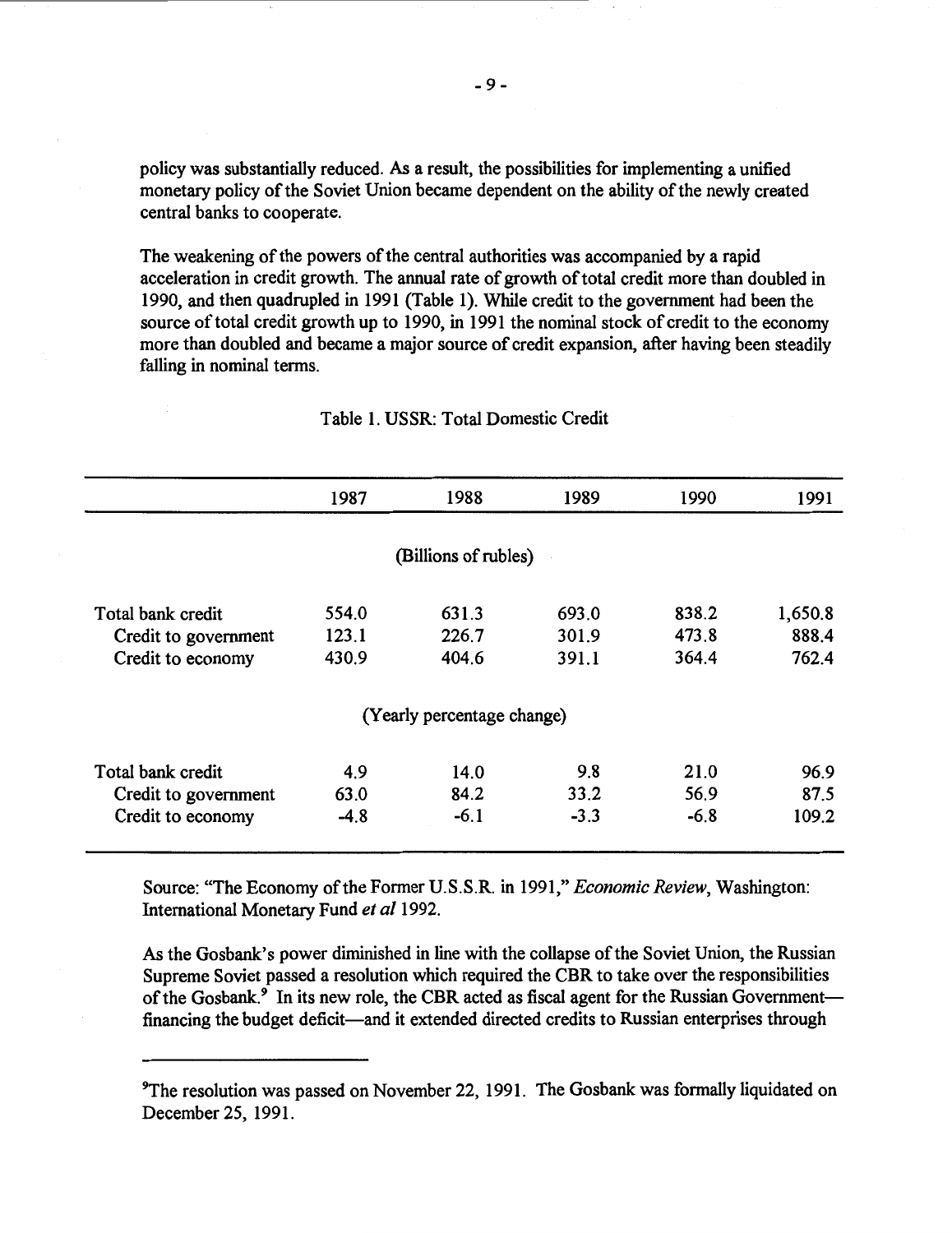commercial banks. At the same time, the CBR financed interstate credit flows in the ruble area by automatically granting credits to commercial banks throughout the area. In effect, by the end of 1991, the CBR had become the only central bank for Russia, and the sole issuer of cash rubles in the ruble area.

# **Monetary instruments**

Before the introduction of the 1987 reforms, monetary instruments were administrative in nature. As noted above, financial flows to enterprises were regulated by the Credit Plan while flows to households were regulated by the Cash Plan. With the introduction of a two-tier banking system in 1987 and the further diversification of the banking system in 1988 with the passage of the Law on Cooperatives, it became possible to begin to develop monetary instruments typical of market economies. However, this proved to be a long and slow process.

Before the reforms of 1987 and 1988, different institutions operated under different interest rate regimes. Specialized banks were not allowed to pay a rate higher than 0.5 percent per year on enterprise deposits and 2-3 percent on household deposits. Interest rates on loans were, in practice, set at or below the refinance rate charged by Gosbank. As the CCBs-which were allowed to set their own interest rates-began to operate actively in the market, a wide interest rate differential emerged among lending institutions. Interest rates offered by CCBs on household deposits averaged about 6 percent per year while lending rates averaged about 9 percent per year. A wide range of lending rates existed, however, ranging as high as 60 percent per year.

In February 1990, to control this dispersion, the interest rates on household deposits on CCBs were linked to the deposit rates offered by the Savings Bank and lending rates were not allowed to exceed 15 percent per year.

Mandatory reserve requirements on CCB deposits, introduced in 1988, were set initially at 5 percent. However, in August 1990, the Gosbank doubled this rate in order to dampen the monetary impact of financing the budget. Banks could meet the requirements by holding interest free deposits with the Gosbank, or government bonds. 10 In November 1990, a separate Russian reserve requirement of 2 percent was established, which all banks except the Savings Bank had to fulfill.<sup>11</sup> Reserve ratios differed across banks and were used to promote

<sup>&</sup>lt;sup>10</sup>No information is available on actual enforcement of these requirements in the U.S.S.R.

<sup>&</sup>lt;sup>11</sup>The U.S.S.R. reserve requirements continued to be in place, but banks registered with the Russian authorities were subject to Russian requirements. Since the requirements for Russian banks were lower than the comparable U.S.S.R. requirements, the reserve requirement scheme did not constitute a barrier to the registration of banks with the Russian authorities. By mid-1991 the U.S.S.R. Gosbank reserve requirements, which now ranged from 12–15  $(continued...)$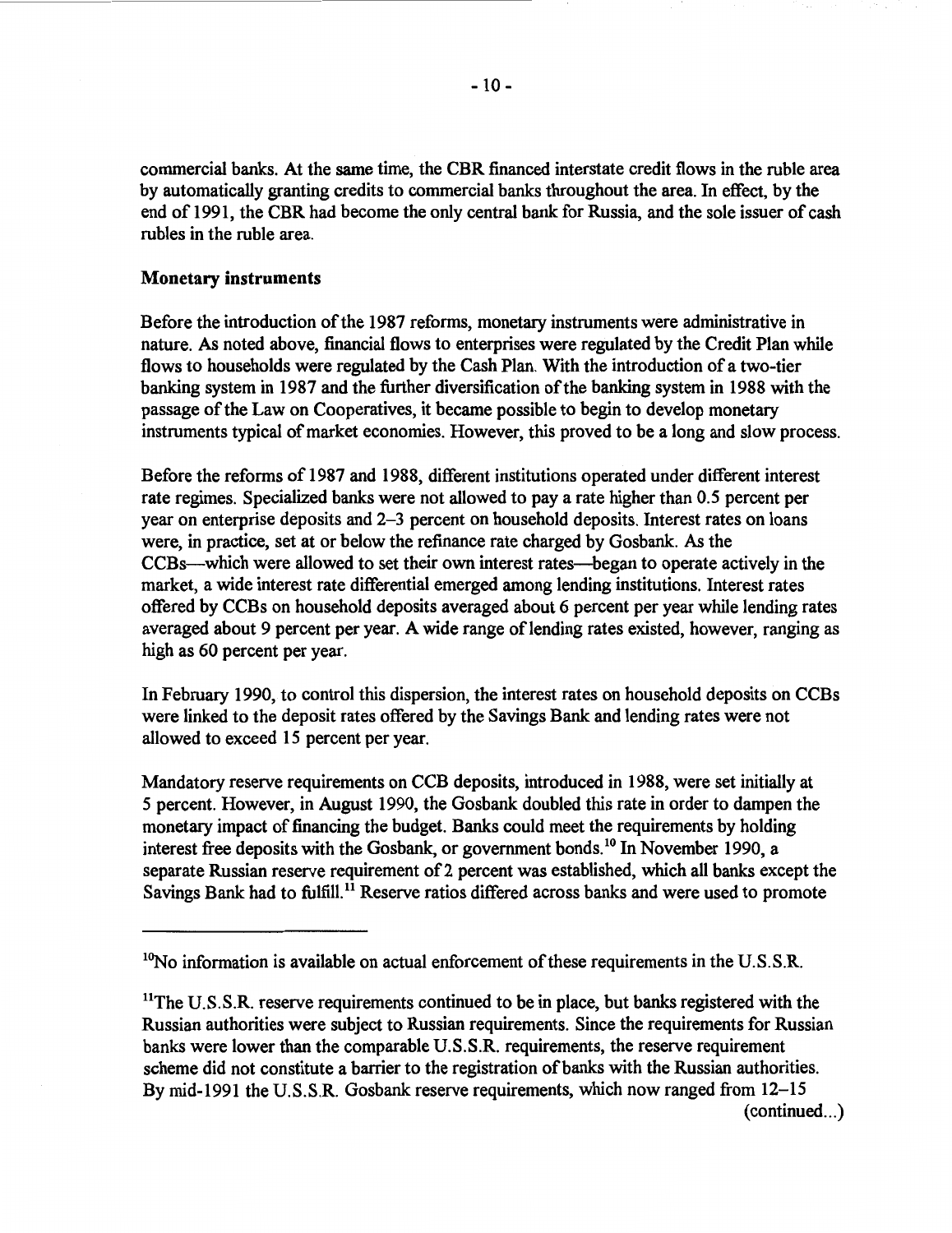lending to specific sectors of the economy. A bank lending to a priority sector would face lower requirements than other banks. In June 1991, such requirements were tightened to rates ranging between 2 and 20 percent. However, compliance was poor. The effective reserve ratio, which measures actual reserve balances as a fraction of total ruble deposits, was significantly lower; for instance, at the end of 1991 that ratio was below 1.5 percent (Table 2).

|           | <b>Ruble Deposits</b> | <b>Reserve Deposits</b><br>(in millions of rubles) |      |  |  |
|-----------|-----------------------|----------------------------------------------------|------|--|--|
| 1991      |                       |                                                    |      |  |  |
| December  | 831                   | 12                                                 | 1.4  |  |  |
| 1992      |                       |                                                    |      |  |  |
| March     | 1,075                 | 86                                                 | 8.0  |  |  |
| June      | 1,276                 | 113                                                | 8.9  |  |  |
| September | 2,940                 | 254                                                | 8.6  |  |  |
| December  | 4,405                 | 472                                                | 10.7 |  |  |
| 1993      |                       |                                                    |      |  |  |
| March     | 6,522                 | 731                                                | 11.2 |  |  |
| June      | 10,845                | 1,227                                              | 11.3 |  |  |
| September | 13,635                | 1,895                                              | 13.9 |  |  |
| December  | 19,574                | 2,710                                              | 13.8 |  |  |
| 1994      |                       |                                                    |      |  |  |
| March     | 23,855                | 3,603                                              | 15.1 |  |  |
| June      | 36,092                | 5,431                                              | 15.0 |  |  |
| September | 47,619                | 8,119                                              | 17.0 |  |  |
| December  | 60,410                | 8,982                                              | 14.9 |  |  |
| 1995      |                       |                                                    |      |  |  |
| March     | 72,162                | 12,568                                             | 17.4 |  |  |
| June      | 101,719               | 16,148                                             | 15.9 |  |  |

Table 2. Effective Reserve Requirements 1991-1995

Source: Central Bank of the Russian Federation.

 $11$ (... continued)

percent, were largely ignored.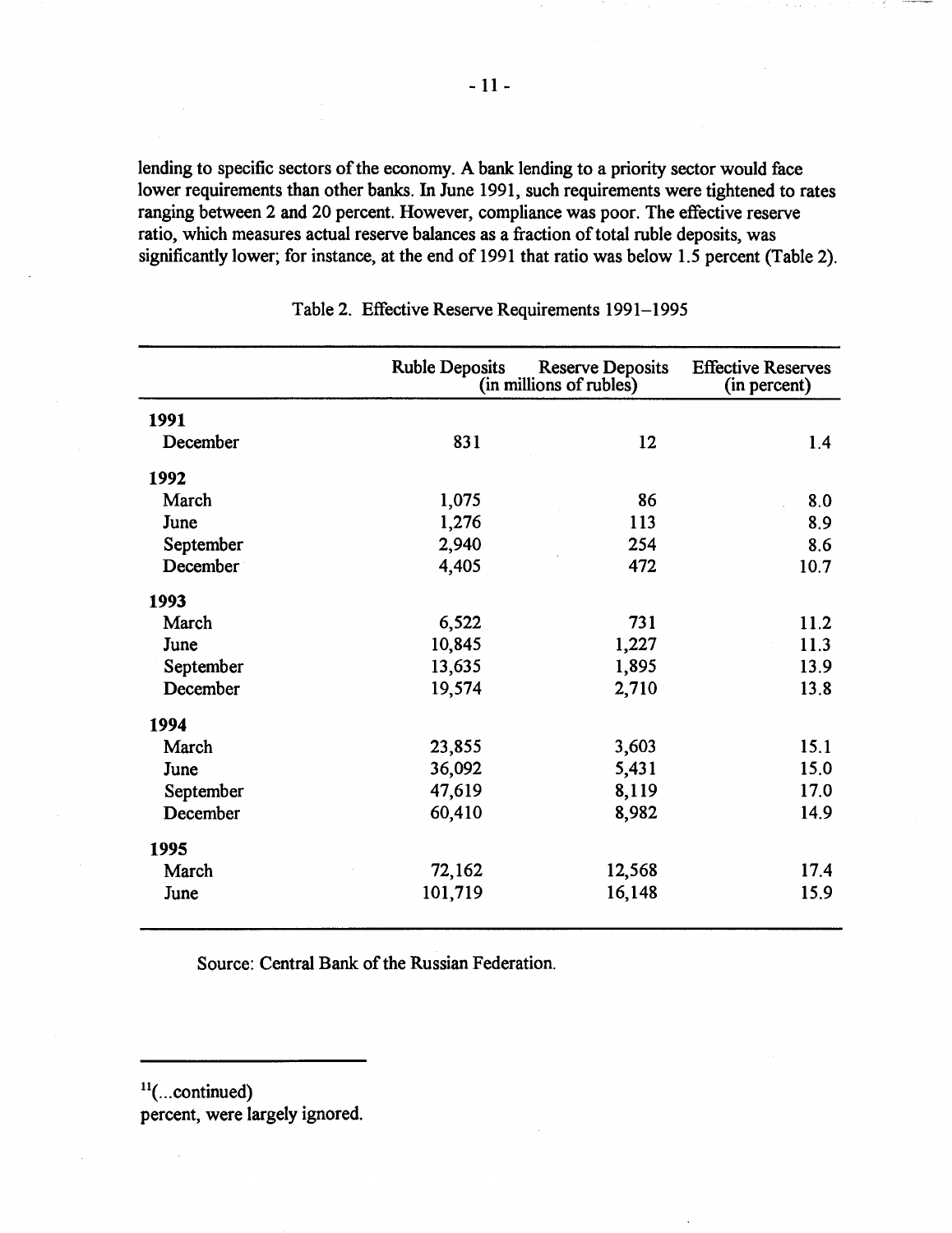# **Foreign exchange policies**

The ruble remained non-convertible throughout the Soviet period. In 1987, the authorities began to experiment with multiple exchange coefficients under which different exchange rates applied to different types of transactions. At the same time a foreign exchange retention scheme was introduced, allowing enterprises to retain some of their foreign exchange earnings. From November 1989, a foreign exchange auction was conducted in the Vneshekonombank where all foreign exchange deposits were held; from April 1990, a single market price was established in the auction.<sup>12</sup>

The system of multiple exchange coefficients was replaced on November 1, 1990 by a commercial exchange rate which also replaced the official exchange rate. This administratively determined commercial rate was to be used for most current account transactions. As of 1991 commercial banks were allowed to hold foreign exchange deposits, and surrender requirements on enterprises were relaxed.<sup>13</sup> Since Vneshekonombank's monopoly on holdings therefore was broken, the auction was replaced by an interbank market in foreign exchange which from April 1991, held weekly session at the Gosbank.

# ill. **MONETARY POLICY DURING THE RUBLE AREA PERIOD: JANUARY 1992-JULY 1993**

#### **A. Introduction**

Following the dissolution of the Soviet Union, Russia and the other republics agreed to cooperate in maintaining a unified ruble area that would help in preserving the trade flows that existed among the newly independent states. Under the ruble area arrangements, the CBR was the only national central bank that could issue cash. However, all national central banks could create bank reserves. Thus, to avoid an inflationary bias, the arrangement required strict rules on credit creation by the national central banks. However, such rules were never established

 $12$ Until October 1990 one auction was held each month, from then on the auction became bimonthly. The total volume traded in 1990 was modest—a total of 0.3 percent of the estimated 1990 convertible currency imports (see International Monetary Fund, Vol 1, 1992, p. 428).

<sup>&</sup>lt;sup>13</sup> An amount equivalent to 40 percent of all earnings were to be handed over to a debt service fund. Enterprises were then allowed to keep between 20 and 70 percent of the remaining foreign exchange. In practice, in 1991, 80-90 percent of all foreign exchange was surrendered or deposited with the Vneshekonombank and the remainder deposited with authorized commercial banks. More than 100 commercial banks were authorized to hold foreign exchange.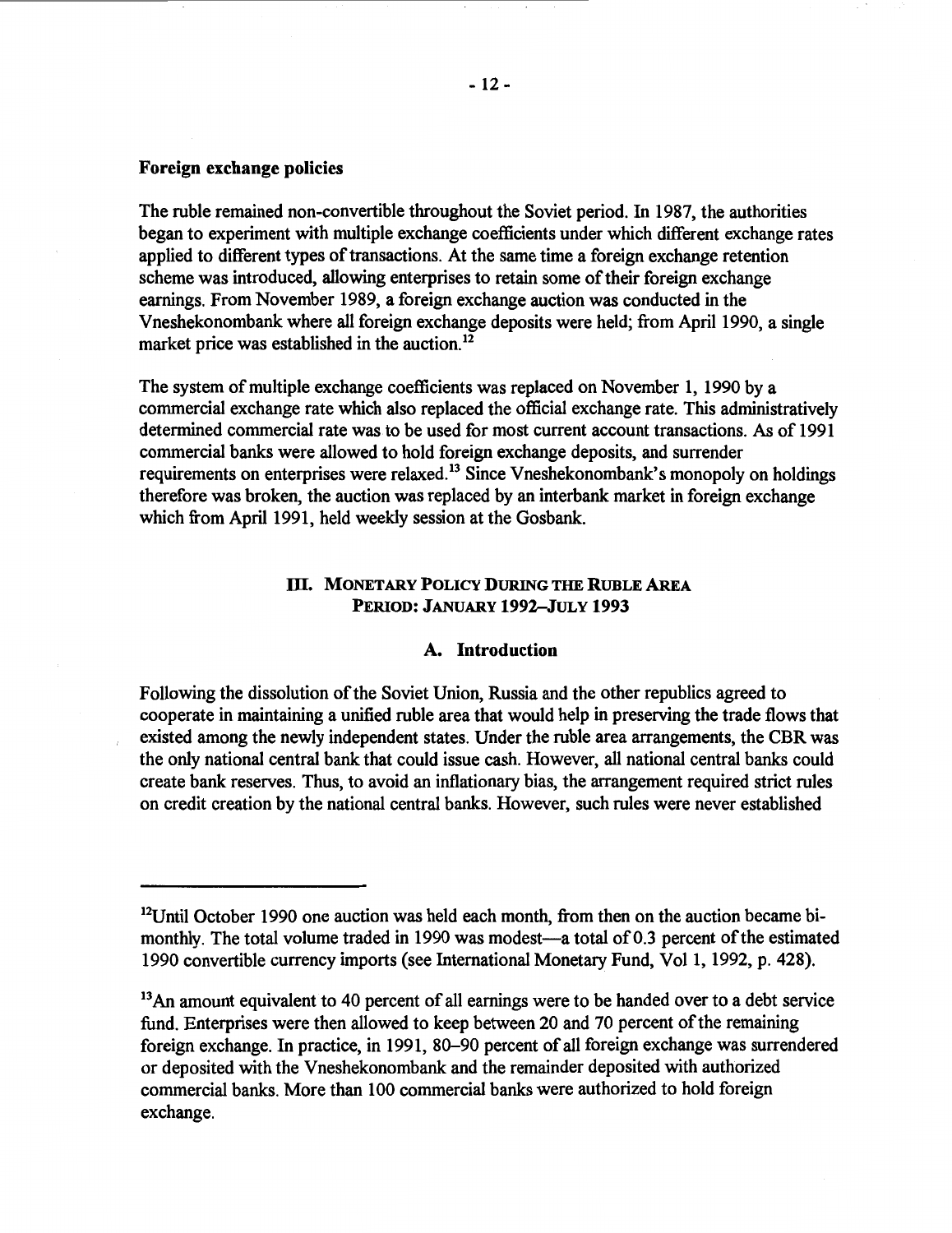and coordination arrangements were ignored. Economic conditions deteriorated in the area, reflecting the combined impact of continued deterioration of economic conditions in Russia, the lack of coordination among the national central banks, and ineffective monetary policy instruments.<sup>14</sup>

On January 2, 1992 the Russian Government initiated a comprehensive economic reform program. Prices and interest rates were freed, and fiscal and monetary policies were initially tightened. However, the conduct of monetary policy during this period was hampered by the institutional heritage of the Soviet period. The newly created CBR had few monetary instruments and, therefore, was unable to offset the impact of the subsequent expansion of fiscal policy. At the same time, it was required to passively fund both the government deficit and, initially, the bulk of interstate trade. During this period monetary policy relied on administrative controls.

# **B. Credit Policy**

# **Government financing**

Overall monetary policy was passive throughout most of the ruble area period. Changes in credit policy reflected fluctuations in overall fiscal policy. In early 1992, the government moved to reduce the overall fiscal deficit and control credit growth. These efforts, however, were only partially successful. Although the deficit fell from about 11 percent of GDP in 1992 to 7 percent in 1993, it still required large amounts of domestic financing which prevented the attainment of price stability.

In the first quarter of 1992, the government tightened expenditures, resulting in a lowering of the overall deficit and a reduction in domestic financing. CBR credits to the government, measured as a proportion of reserve money at the beginning of the period, fell by almost 31 percent as the government cut spending (Table 3). The immediate impact of this tightening was some success in containing inflationary pressures. Although inflation remained high following the initial price liberalization, concerns about hyperinflation were eased. At the same time, however, other difficulties quickly emerged. Inter-enterprise arrears mounted and an acute cash shortage emerged.

Reflecting concern about a possible negative impact of the initial stabilization program on output, the government eased restrictions on directed credits in mid-year and overall credit growth of the CBR accelerated. Government spending also accelerated as the government sought to reverse the decline in industrial production. As a result, the overall government deficit expanded throughout the rest of the year and CBR financing rebounded in the

<sup>&</sup>lt;sup>14</sup>In fact, the loose and poorly enforced ruble arrangements provided a strong incentive for each republic's central bank to expand its credit because part of the inflationary effect of doing so would spill over onto the other republics.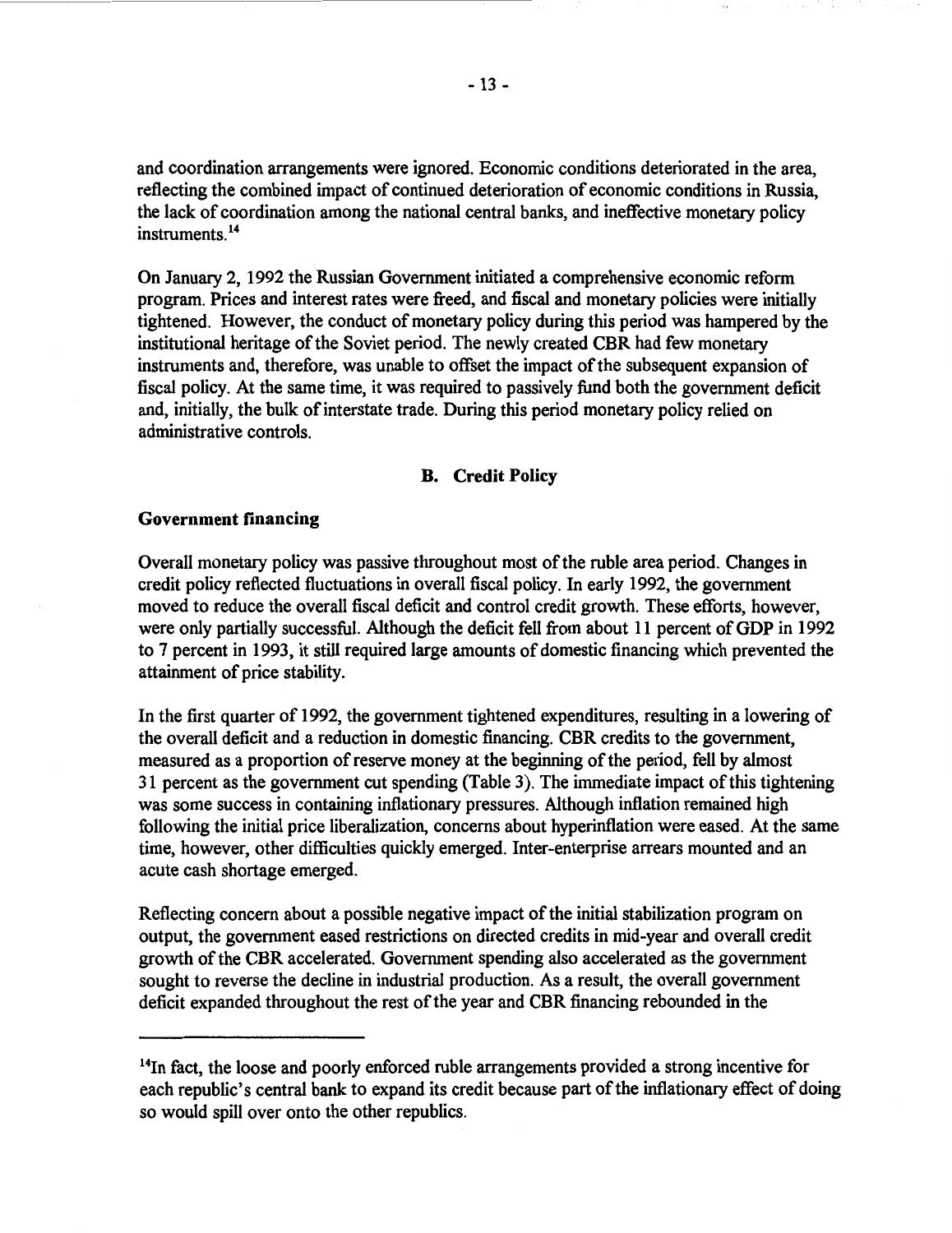remaining three quarters of 1992. The resulting surge in monetary aggregates—combined with an increase in the velocity of money—accelerated inflation. After falling to a monthly average of slightly more than 17 percent in the second quarter and 10 percent in the third, monthly inflation averaged almost 25 percent in the last quarter of 1992 (Table 4).

The surge in inflation prompted some efforts to strengthen stabilization policies in early 1993, and credit to government in the first quarter of 1993 grew at less than 14 percent of reserve money, only half the pace of the previous two quarters and then fell in the second quarter (Table 3).

# **Interstate credits**

As noted earlier, after the Soviet Union collapsed in December 1991, the ruble continued to be legal tender throughout the region and the CBR became the sole issuer of cash rubles. However, the national banks of other republics could continue to give credits in rubles, which could be used for both intra- and inter-republican trade. As interstate payments were settled automatically, the CBR could not monitor or control such flows.<sup>15</sup> In the first quarter of 1992 interstate credits from the CBR grew by 11 percent as a percentage of reserve money and by almost 50 percent in the following quarter (see Table 3).

Not only did the CBR lack any control over the growth of interstate credits but it also lacked the necessary instruments to offset the monetary impact of such credits. Therefore, the CBR introduced changes in procedures which aimed at slowing that growth. In July 1992, all interstate transactions were centralized in Moscow and settlement took place only if there were sufficient balances in a republic's bilateral account with Russia. A republic that ran a deficit with Russia was required to negotiate a "technical credit" which, if granted, would be credited to its account at the CBR.16 Initially the CBR was in charge of the allocation of

 $15$ In January 1992, it was decided that all financial flows resulting from trade between Russia and the other republics in the ruble area would be handled through correspondent accounts of the central banks of the respective republics in the 1400 Cash Settlement Centers of the CBR.

<sup>&</sup>lt;sup>16</sup>As a consequence of the increased delays in settlements, ruble deposits held outside Russia began to carry a discount compared to rubles deposits held in Russia, which guaranteed faster settlement. Furthermore, banknotes became a preferred means of settlement, and in the second and third quarters of 1992 there were reports of cash shortages in the other republics of the former Soviet Union. This problem became less important with the introduction of higher denomination banknotes in late 1992.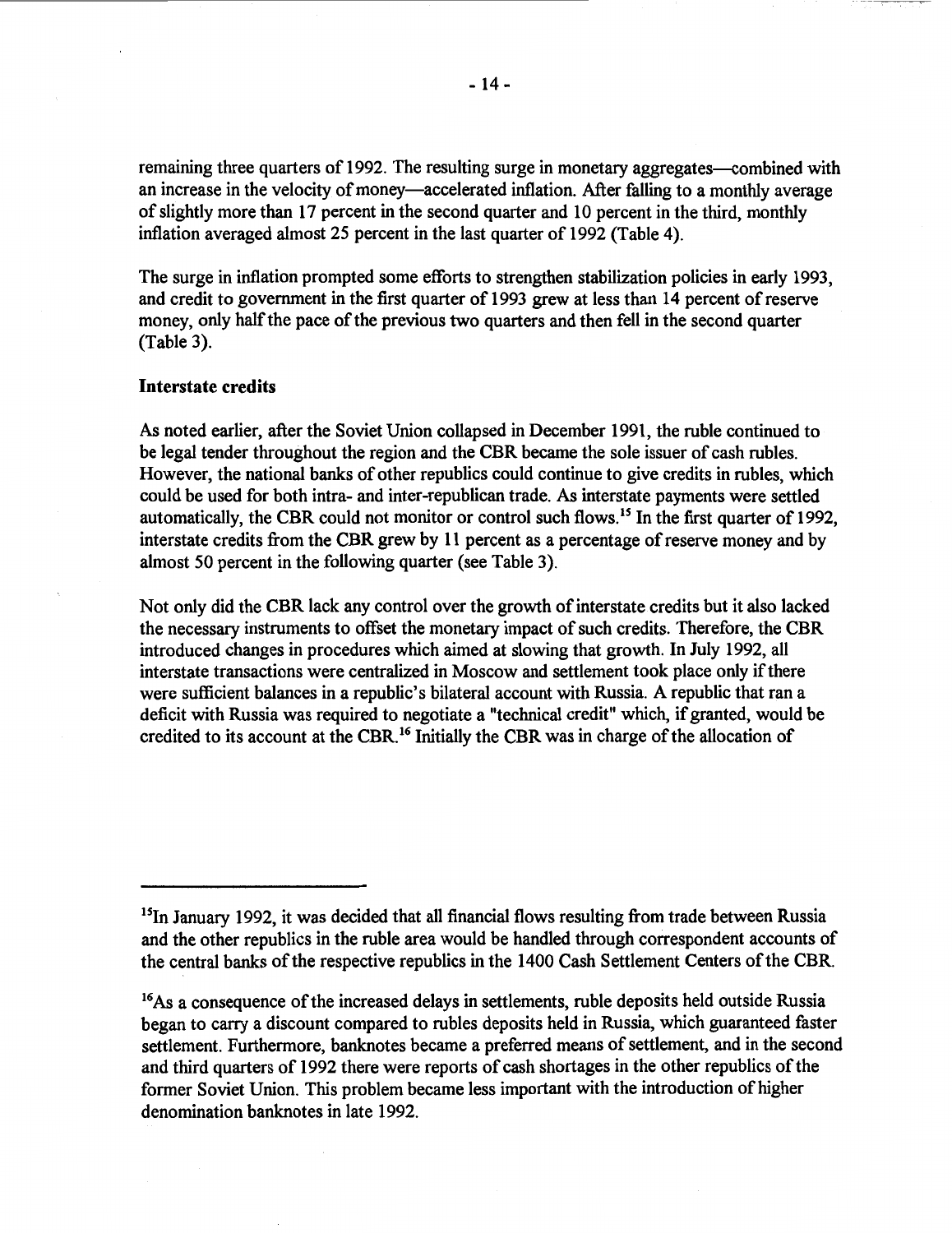# Table 3. Russia: Monetary Policy Implementation

|                                                                      | $Q1 - 1992$ | Q2-1992 | Q3-1992 | Q4-1992 | $Q1 - 1993$ | Q2-1993 | Q3-1993 | Q4-1993 |
|----------------------------------------------------------------------|-------------|---------|---------|---------|-------------|---------|---------|---------|
| <b>NIR</b>                                                           | 1.4         | 12.5    | 29.9    | 22.9    | 36.7        | 56.7    | 12.3    | 2.4     |
| Gold                                                                 | $-16.0$     | 21.2    | 27.6    | 15.4    | 16.3        | 18.1    | 5.5     | 2.5     |
| Change in foreign exchange reserve (market                           | 17.1        | $-5.2$  | 2.9     | 4.8     | 11.6        | 33.5    | 4.1     | $-8.0$  |
| intervention)                                                        | 0.3         | $-3.4$  | $-0.6$  | 2.7     | 8.7         | 5.1     | 2.7     | 7.9     |
| Change in foreign exchange reserves due to changed<br>valuation rate |             |         |         |         |             |         |         |         |
| Credit                                                               | 30.4        | 123.0   | 112.8   | 102.2   | 56.8        | 23.2    | 70.9    | 37.4    |
| Credit to government                                                 | $-30.9$     | 33.2    | 40.8    | 24.8    | 13.7        | $-5.7$  | 37.1    | 34.0    |
| Gross credit to banks                                                | 50.3        | 41.7    | 61.2    | 59.6    | 24.4        | 23.9    | 27.5    | 4.8     |
| Credit to banks at penalty rate                                      | 6.9         | $-3.2$  | 1.1     | 2.1     | 2.9         | 3.1     | 0.5     | $-0.3$  |
| Credit to banks at bank rate<br>s                                    | 43.4        | 44.9    | 60.1    | 57.6    | 21.5        | 20.9    | 27.0    | 5.0     |
| Interstate loans                                                     | 11.0        | 48.1    | 10.8    | 17.8    | 18.7        | 5.0     | 6.2     | $-1.4$  |
| Other                                                                | 24.0        | $-29.7$ | $-16.3$ | $-63.3$ | $-44.8$     | $-29.6$ | $-24.7$ | 8.2     |
| Float                                                                | 1.7         | $-51.2$ | 10.3    | $-36.1$ | 5.2         | 9.4     | $-22.0$ | $-7.1$  |
| Other (excl. float)                                                  | 22.4        | 21.6    | $-26.6$ | $-27.2$ | $-50.0$     | $-39.0$ | $-2.7$  | 15.4    |
| Reserve money                                                        | 56.4        | 105.3   | 126.7   | 61.8    | 48.7        | 50.4    | 58.6    | 48.1    |
| Currency                                                             | 22.4        | 35.9    | 46.6    | 28.7    | 24.9        | 41.6    | 35.8    | 33.8    |
| Required reserves                                                    | 20.4        | 4.8     | 12.1    | 8.3     | 6.1         | 7.8     | 7.0     | 5.4     |
| Correspondent accounts                                               | 13.5        | 64.7    | 67.9    | 24.8    | 17.7        | 1.0     | 15.7    | 8.9     |
|                                                                      |             |         |         |         |             |         |         |         |

# (Percentage change with respect to reserve money beginning of period)

 $\mathbf{L}$  $\overline{\phantom{0}}$ *Vi*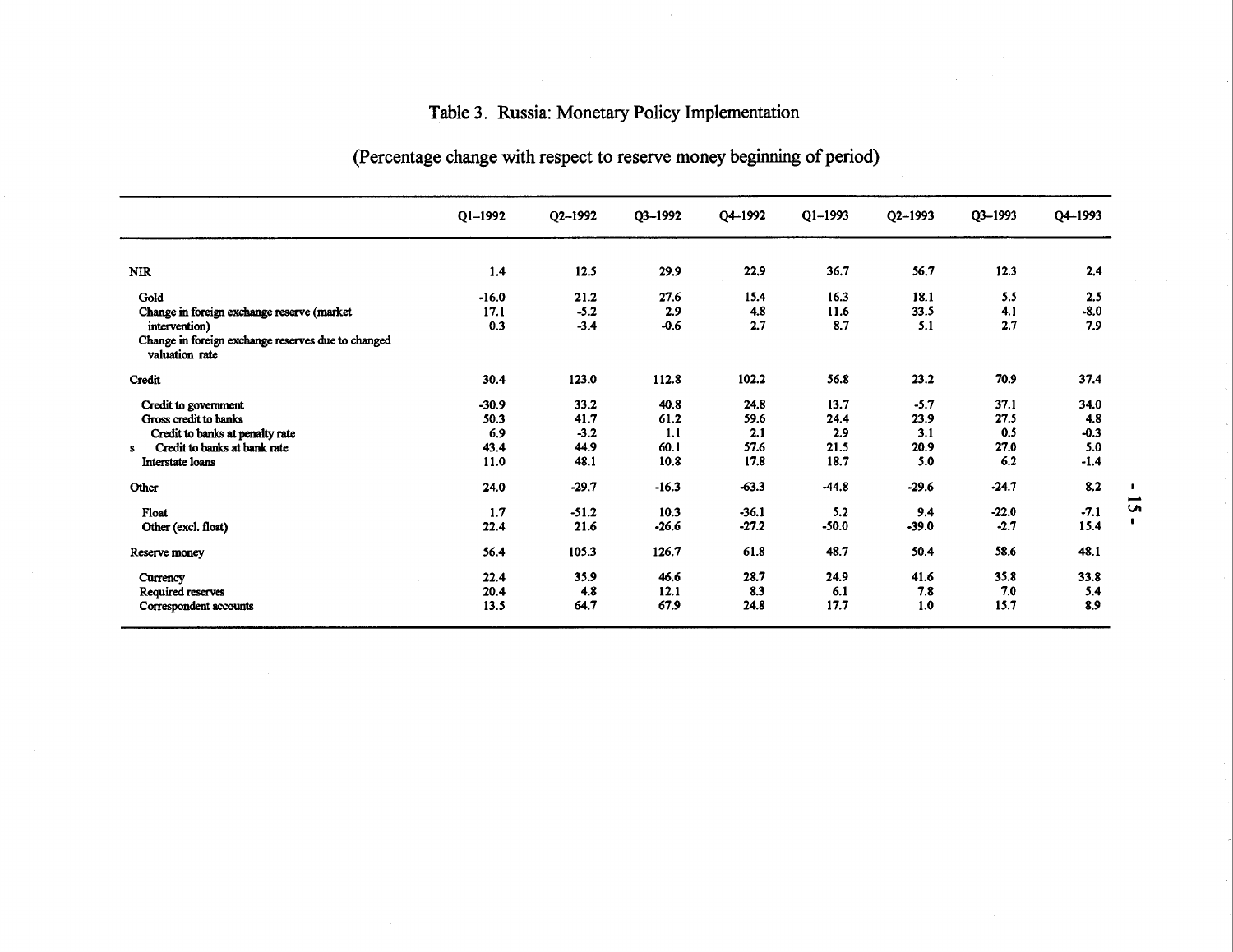# Table 3. Russia: Monetary Policy Implementation ( continued)

|                                                               | Q1-1994 | Q2-1994 | Q3-1994 | Q4-1994 | $Q1 - 1995$ | $Q2 - 1995$ | Q3-1995  | Q4-1995                             |
|---------------------------------------------------------------|---------|---------|---------|---------|-------------|-------------|----------|-------------------------------------|
| <b>NIR</b>                                                    | 4.2     | 13.9    | $-15.8$ | 3.1     | 3.2         | 30.0        | $-1.7$   | 3.4                                 |
| Gold                                                          | 6.8     | 1.6     | 5.0     | 4.3     | 4.6         | 0.3         | 0.7      | 0.4                                 |
| Change in foreign exchange stock (i.e., intervention part)    | $-4.5$  | 8.4     | $-20.7$ | $-0.8$  | $-1.6$      | 29.7        | $\cdots$ |                                     |
| Change in foreign exchange due to changed valuation<br>(rate) | 1.9     | 7.0     | $-0.1$  | $-0.5$  | 0.2         | 0.0         | $\cdots$ | $\cdots$<br>$\bullet\bullet\bullet$ |
| Credit                                                        | 39.4    | 48.1    | 58.5    | 36.0    | 9.5         | 7.7         | 17.8     | 2.5                                 |
| Credit to government                                          | 31.6    | 38.6    | 50.4    | 38.7    | 1.6         | 18.7        | 21.1     | 1.3                                 |
| Gross credit to banks                                         | 7.7     | 9.8     | 8.4     | $-2.8$  | 8.1         | $-11.1$     | $-3.3$   | 1.3                                 |
| Credit to banks at penalty rate                               | 0.1     | $-0.3$  | $-0.1$  | 0.1     | $-0.6$      | $\bf{0}$    | $\bf{0}$ | $\bf{0}$                            |
| Credit to banks at bank rate                                  | 7.6     | 10.1    | 8.5     | $-2.8$  | 8.6         | $-11.1$     | $-3.3$   | 1.3                                 |
| Interstate loans                                              | 0.1     | $-0.3$  | $-0.3$  | 0.1     | $-0.2$      | 0           | $\bf{0}$ | $-0.1$                              |
| Other                                                         | $-23.9$ | $-20.7$ | $-11.3$ | $-16.2$ | $-11.0$     | 11.9        | $-3.8$   | 13.5                                |
| Float                                                         | 2.0     | 7.8     | 12.3    | $-11.2$ | $-1.5$      | 4.5         | $\cdots$ | $\bullet\bullet\bullet$             |
| Other (excl. float)                                           | $-25.9$ | $-28.5$ | $-23.6$ | $-5.0$  | $-9.5$      | 7.5         | $\cdots$ | $\cdots$                            |
| Reserve money                                                 | 19.7    | 41.3    | 31.4    | 22.9    | 1.7         | 49.6        | 12.3     | 19.4                                |
| Currency                                                      | 11.5    | 30.2    | 18.0    | 12.5    | $-1.1$      | 32.1        | 16.6     | 16.7                                |
| Required reserves                                             | 4.0     | 6.8     | 7.1     | 3.7     | 4.2         | 5.8         | 5.1      | 0.4                                 |
| Correspondent accounts                                        | 4.2     | 4.2     | 6.3     | 6.6     | $-1.5$      | 11.8        | $-9.4$   | 2.3                                 |

(Percentage change with respect to reserve money beginning of period)

Source: Central Bank of the Russian Federation.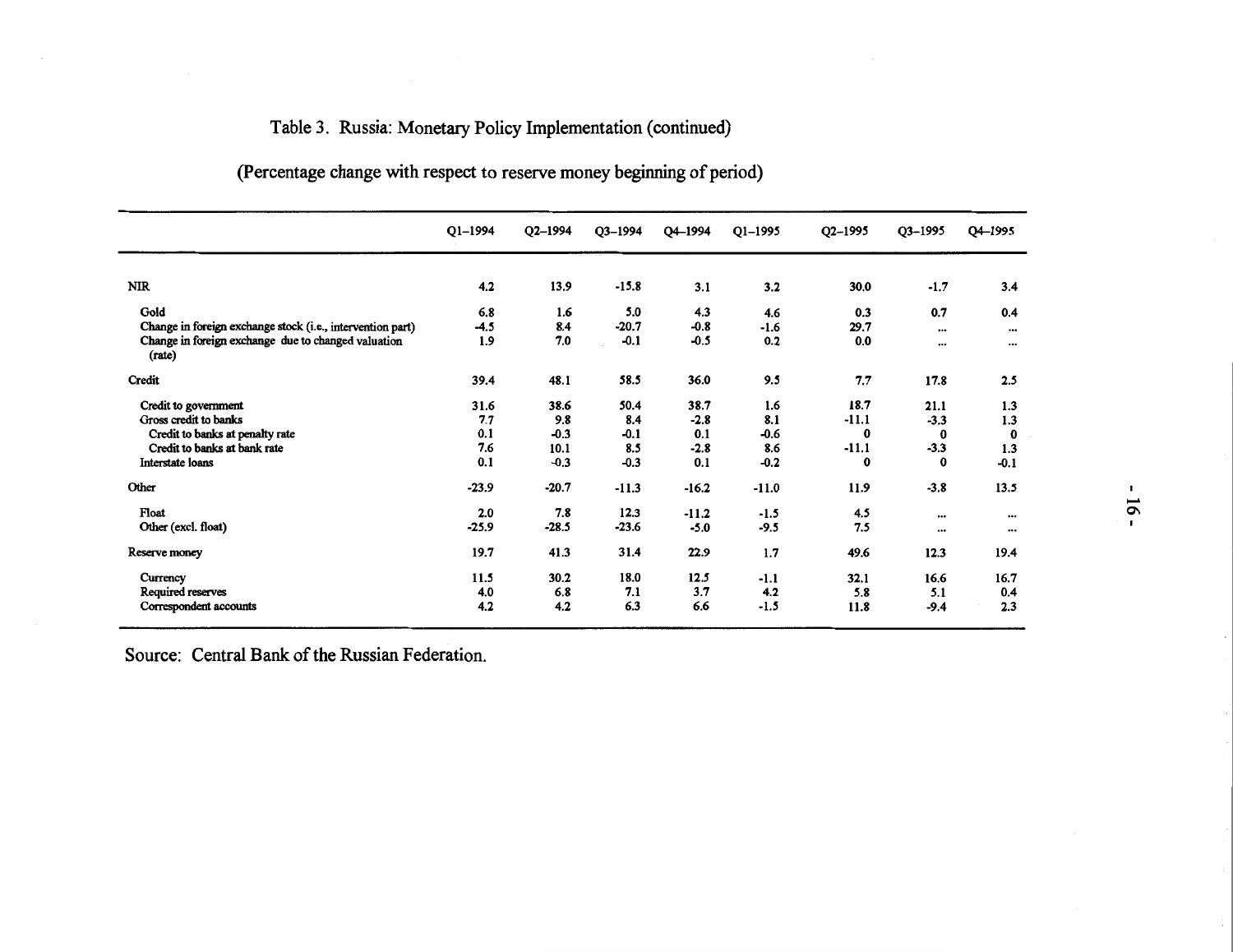|           | 1992  | 1993                         | 1994 | 1995 | 1996              | 1997 |
|-----------|-------|------------------------------|------|------|-------------------|------|
|           |       | (Monthly percentage changes) |      |      |                   |      |
| January   | 245.0 | 25.8                         | 17.9 | 17.8 | 4.1               | 2.3  |
| February  | 38.0  | 24.7                         | 10.8 | 13.0 | 2.8               | 1.5  |
| March     | 30.0  | 20.1                         | 7.4  | 8.9  | 2.8               | 1.5  |
| April     | 22.0  | 18.8                         | 8.5  | 8.5  | 1.8               | 9.   |
| May       | 12.0  | 18.1                         | 6.9  | 7.9  | 2.0               |      |
| June      | 19.0  | 19.9                         | 6.0  | 6.7  | 1.1               |      |
| July      | 11.0  | 22.4                         | 5.3  | 5.4  | $\boldsymbol{.8}$ |      |
| August    | 9.0   | 26.0                         | 4.6  | 4.8  | $-.3$             |      |
| September | 12.0  | 23.0                         | 7.2  | 4.6  | $\cdot$ 3         |      |
| October   | 23.0  | 19.5                         | 11.8 | 4.4  | 1.2               |      |
| November  | 26.0  | 16.5                         | 14.2 | 4.7  | 1.9               |      |
| December  | 25.0  | 12.4                         | 16.4 | 3.1  | 1.4               |      |

| Table 4. Russian Federation: Consumer Price Inflation |
|-------------------------------------------------------|
| 1992-1997                                             |

Sources: Data provided by the Russian authorities; and IMF, *International Financial Statistics.* 

"technical credits," but from early 1993, negotiations took place between the Russian government and the respective republics. The CBR, however, continued to fund the credits. As a result of these measures, the growth rate of interstate credit fell sharply from a peak of almost 50 percent in the second quarter of 1992 to *5* percent in the second quarter of 1993.

# **Directed credits**

CBR credits directed to targeted sectors of the economy continued to play a major role in determining overall credit conditions during the ruble area period. Whereas the CBR had virtually no influence on the amount of budgetary financing and interstate credits, it had substantial influence on the flow of directed credits. When the plan system collapsed in 1991, aggregate limits were no longer set, and in January 1992 the CBR administered the credit programs without such aggregate limits.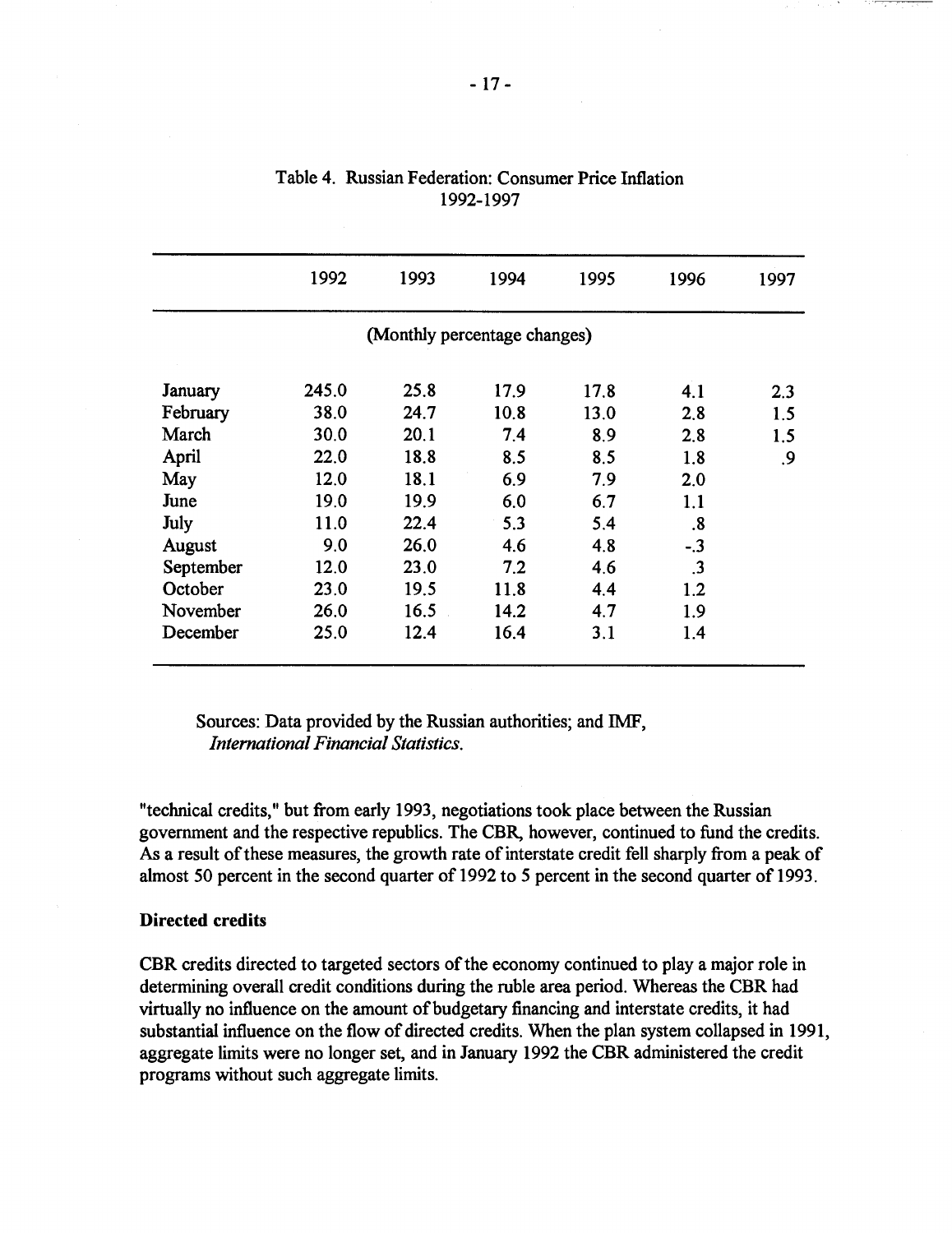The growth of directed credits did not abate during 1992—reaching a growth rate of over 50 percent per quarter relative to reserve money—for several reasons. First, the government began to follow an expansionary fiscal policy throughout most of 1992 in order to reverse the decline in GDP growth. This trend was reinforced by a change in leadership of the CBR in mid-1992.<sup>17</sup> Second, the build up of interenterprise arrears provided a source of automatic growth in directed credit because the payment system arrangements allowed arrears to show up as unprocessed demand orders.<sup>18</sup> In August, 1992 the CBR announced a clearing of the interenterprise arrears, estimated to stand at rub  $402$  billion<sup>19</sup> The CBR financed rub 335 billion, equivalent to 2.0 percent of GDP. The remaining arrears were financed by credits from commercial banks.

### **C. Monetary Policy Instruments**

The monetary policy instruments in Russia evolved with the changes in the banking system and the money market. At the time of the collapse of the Soviet Union, the banking system bore little resemblance to that of a market economy. The monetary instruments of the CBR were limited to directed credits and reserve requirements to control monetary aggregates Furthermore, the effectiveness of these instruments were limited by both structural and policy deficiencies.

All banks were subject to reserve requirements. Required reserves were held in blocked-interest free--accounts at the CBR for the entire maintenance period of one month. Banks had to keep funds in a separate account with the CBR ( called correspondent or settlement account) to effect interbank settlements. In January 1992, reserve requirements

 $18P$ ayment demand orders were orders from the seller to the buyer's bank to transfer money to the seller's account.

<sup>19</sup>Out of the total net arrears of rub 402 billion, rub 227 billion were arrears to the budget, rub 113 billion arrears to commercial banks, and rub 62 billion arrears to business enterprise accounts.

<sup>&</sup>lt;sup>17</sup>The new CBR chairman said that the government had overemphasized the fight against inflation, and underemphasized industry support. Even though the CBR leadership played a role in ending the stabilization effort, it would be too simplistic to blame it alone for the policy reversal. Of the amounts of directed credits extended throughout 1992, over half resulted from government directives, parliament was responsible for measures which led to 10 percent of the increase in the volume, and the CBR and the Credit Commission ( active from October 1992) authorized 25 percent and 12 percent of the directed credit amounts, respectively.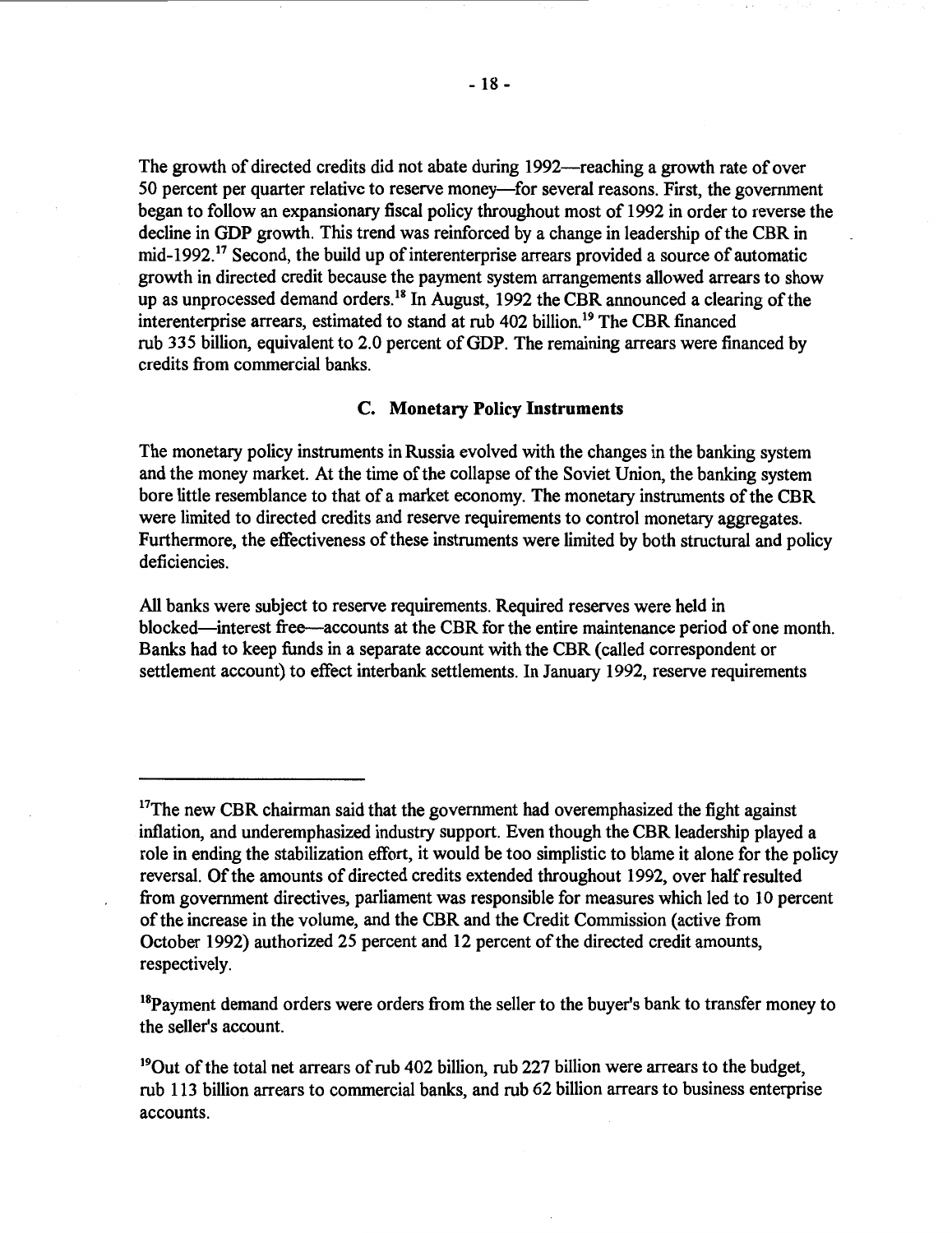were increased to 15 percent for deposits with a term of less than one year and to 10 percent for all other deposits. Then, in the face of continued inflation, reserve requirements were increased to 20 percent and 15 percent, respectively, effective April 1, 1992. At the same time, new deposits at the Savings Bank were also subject to reserve requirements.<sup>20</sup>

The tightening of reserve requirements had a limited effect on the growth of monetary aggregates for a number of reasons. First, a bank whose deposits fell during the month could apply for a reduction in its required reserves and such authorization was automatically given. Second, foreign exchange deposits, which grew significantly in early 1992, were exempt from reserve requirements. Finally, enforcement of the reserve requirements was weak. Table 2, shows that while effective reserve requirements, increased from about 1 percent in December 1991, to almost 9 percent in June 1992; on the latter date nominal reserve ratios were in the range of 15-20 percent. Compliance was hampered by the poor enforcement tools available to the CBR. For example, the maximum penalty for noncompliance was only rub 100.000. While that amount was equivalent to some US\$1,000 at the end of 1991, penalties were not adjusted in line with the exchange rate depreciation. Accordingly, the value of the maximum penalty had fallen to the equivalent of only US\$240 by the end of 1992.

Two structural factors further limited the effectiveness of reserve requirements as a policy instrument in 1992. First, liquidity was unevenly distributed among banks. A few large banks concentrated the bulk of assets, while a large group of small banks had a much smaller share.<sup>21</sup> The uneven liquidity distribution and the virtual absence of an interbank market for short-term liquidity meant that any tightening of reserve requirements would be hard for some banks to absorb-a limiting factor in the CBR's flexibility in setting reserve ratios. Second, the slow and unreliable payments system gave banks an excuse to delay their monthly transfer of funds to their required reserve account, hampering the enforcement of reserve requirements.

The tightening of control over directed credits should have allowed the CBR to limit monetary growth. However, the CBR's ability to use that instrument was hampered by its policy of allowing commercial banks to obtain short term credit by running up overdrafts on their correspondent accounts at the CBR. Regional CBR managers continued to provide those overdrafts virtually automatically. Moreover, although overdrafts were charged twice the refinance rate, in real terms that penalty rate was still negative.

<sup>&</sup>lt;sup>20</sup>This was part of the strategy of treating all financial institutions identically, but also reflected the authorities wish to curtail direct commercial bank borrowing from the Savings Bank • (International Monetary Fund, 1992a, p. 29).

<sup>&</sup>lt;sup>21</sup>See Lamdany (1993) pp. 9–10 for details. In January 1992 there were 1350 banks in Russia; a year later, the number increased 27 percent to 1713. In January 1993, the largest 65 banks accounted for 70 percent of total assets and loans in the system, and the five largest banks held about one third of total loans and assets.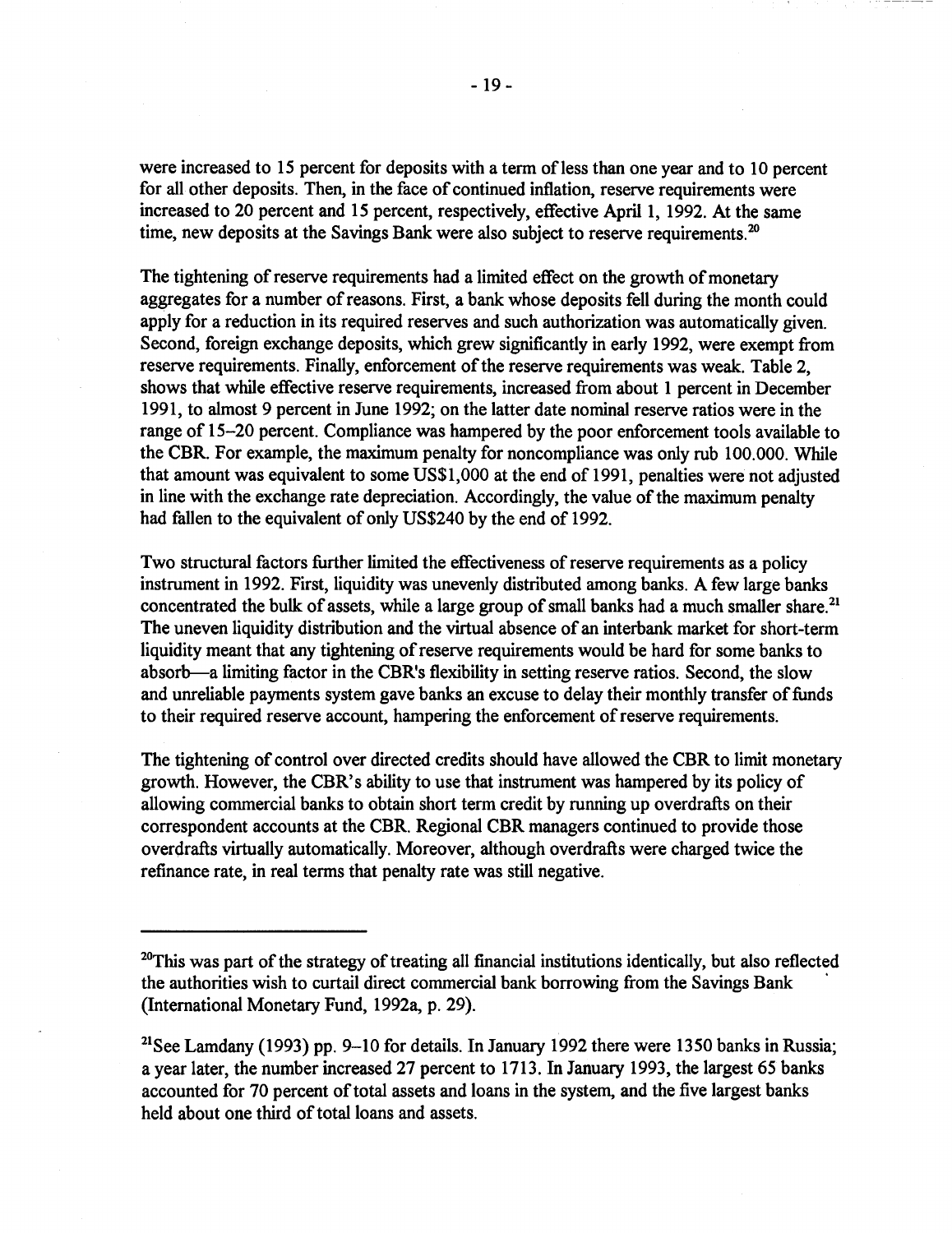# **D. Foreign Exchange Policies**

As noted earlier, at the time of the collapse of the Soviet Union, a multiple exchange rate system was in place for the ruble, which was unconvertible. In February 1992, the CBR started to intervene in the Moscow International Currency Exchange (MICEX) foreign exchange auction, where the bulk of trading took place. The CBR intervention aimed at smoothing the path of the nominal exchange rate, and at ensuring a steady nominal depreciation.<sup>22</sup> Nevertheless, the trend of the exchange rate was left largely for the markets to determine. In July 1992, the exchange rate was unified, and current account convertibility was introduced.

The CBR was a net purchaser of foreign exchange throughout most of 1992, but the size and sign of intervention varied. The overall effect of intervention on reserve money ranged between-5 percent and 17 percent of reserve money (Table 3). The share of CBR foreign exchange operations in market turnover fell steadily during 1993, reflecting not so much reduced volumes of CBR intervention but the rapid increase in the total volumes traded in the market (Table 5). The development of the foreign exchange market is highlighted by the fact that from May 31, 1993, the number of weekly MICEX auctions doubled from two to four. The authorities also took institutional steps to strengthen the market. Beginning on July 1, 1993, exporters were no longer required to sell their foreign exchange to the CBR, but could instead sell it directly in the market through an authorized bank.<sup>23</sup>

# IV. **MONETARY POLICY AFTER THE RUBLE AREA PERIOD**

# **A. Introduction**

In early 1993, the authorities took steps aimed at limiting the impact of problems that the ruble area arrangements posed for the conduct of monetary policy. In April 1993, they stopped providing open-ended "technical" credits to other republics in the area. The impact of this move was initially limited, however, as the CBR continued to provide ruble currency to former republics free of charge and without restrictions. As a result, during the first half of 1993 cash transfers from Russia to other republics largely substituted for the former technical credits. In addition, improvements in the interstate payments and settlement system permitted commercial banks to deal directly with each other, introducing another channel for circumventing monetary policy measures. In particular, capital flight from other republics to Russia resulted in an uncontrolled increase in Russia's monetary aggregates.

<sup>23</sup>Previously they had to sell 30 percent of their foreign exchange earnings directly to the CBR.

 $^{22}$ This strategy began to emerge in the spring of 1992, after an initial unsuccessful attempt to keep the nominal exchange rate stable. (For details of Russia's foreign exchange policy, see Koen and Meyermans, 1994).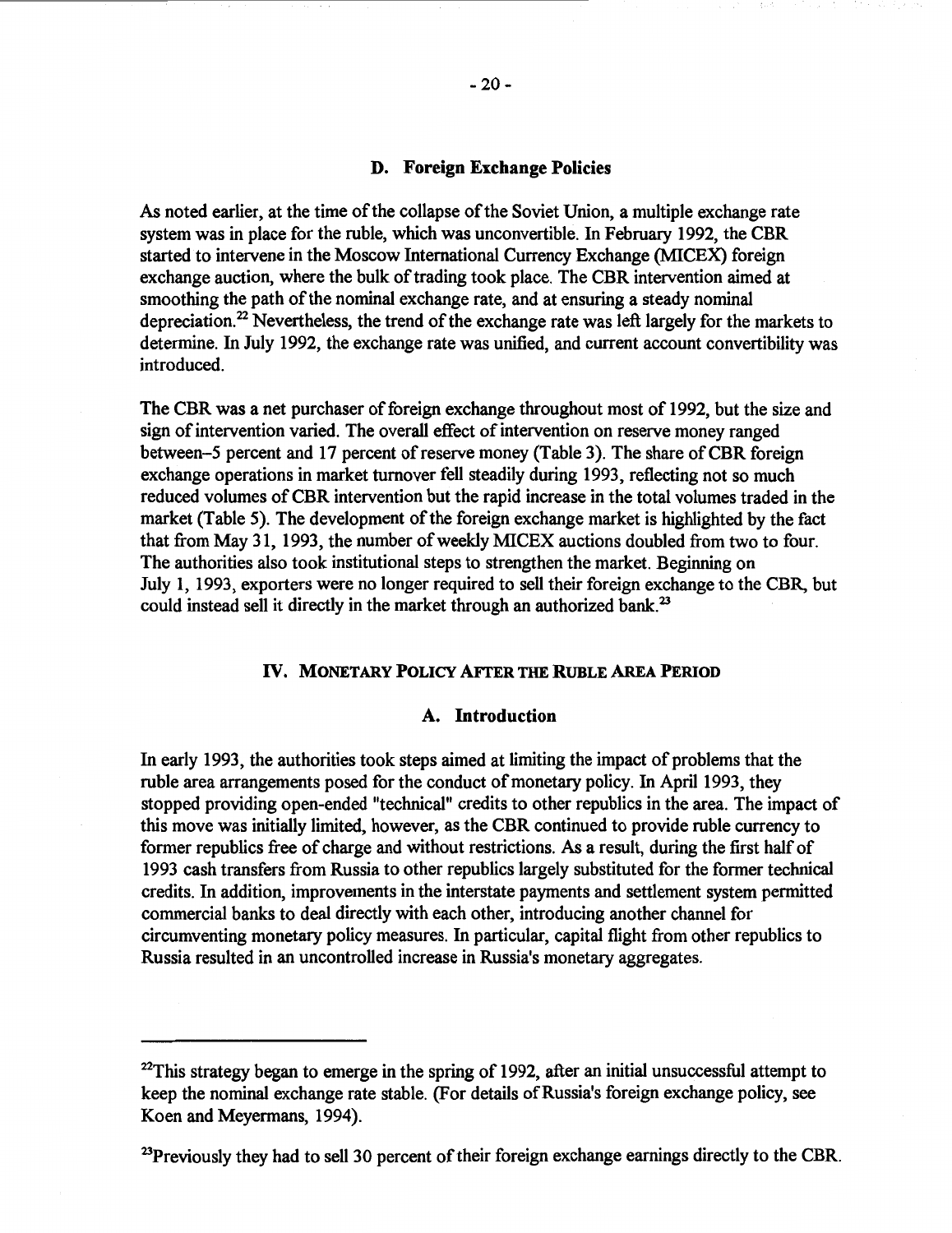|           | Nominal Exchange 1/<br>Rate | Real Exchange Rate 2/<br>Index | <b>Total MICEX</b><br>Turnover | Average Turnover per<br><b>Session</b> | CBR Intervention 3/ |
|-----------|-----------------------------|--------------------------------|--------------------------------|----------------------------------------|---------------------|
|           | (Rub/US\$)                  | $(July 1992 = 100)$            |                                | (In millions of U.S. dollars)          |                     |
| 1992      |                             |                                |                                |                                        |                     |
| December  | 414.6                       | 89.5                           | 452.7                          | 56.6                                   | $-102.0$            |
| 1993      |                             |                                |                                |                                        |                     |
| January   | 484.2                       | 95.0                           | 485.1                          | 69.2                                   | 154.6               |
| February  | 569.0                       | 101.4                          | 519.6                          | 64.8                                   | 185.0               |
| March     | 664.6                       | 104.1                          | 494.9                          | 55.0                                   | 122.1               |
| April     | 767.2                       | 106.9                          | 534.8                          | 59.3                                   | 244.0               |
| May       | 928.3                       | 105.9                          | 428.3                          | 53.5                                   | 197.2               |
| June      | 1,080.1                     | 107.3                          | 682.5                          | 30.7                                   | $-101.5$            |
| July      | 1,024.5                     | 138.8                          | 1,361.7                        | 61.1                                   | $-923.4$            |
| August    | 985.8                       | 180.3                          | 1,236.9                        | 56.8                                   | 447.1               |
| September | 1.072.7                     | 202.5                          | 2.216.2                        | 99.9                                   | 1.005.2             |
| October   | 1,187.6                     | 218.6                          | 1,250.5                        | 59.5                                   | 4.0                 |
| November  | 1.194.5                     | 252.8                          | 1,616.4                        | 73.6                                   | 425.1               |
| December  | 1,240.3                     | 274.3                          | 1.876.0                        | 98.6                                   | $-143.4$            |
| 1994      |                             |                                |                                |                                        |                     |
| January   | 1,444.5                     | 279.9                          | 2,094.8                        | 116.4                                  | 1,053.1             |
| February  | 1,583.4                     | 278.8                          | 1,696.7                        | 84.6                                   | 180.7               |
| March     | 1,719.0                     | 275.1                          | 1,253.1                        | 57.2                                   | 123.1               |
| April     | 1,793.7                     | 285.8                          | 1,157.9                        | 56.1                                   | $-60.4$             |
| May       | 1.880.5                     | 291.2                          | 1,112.8                        | 58.4                                   | 267.3               |
| June      | 1,958.0                     | 295.2                          |                                |                                        |                     |

# Table 5. Russian Federation: Exchange Rates and Foreign Exchange Market Operations, December 1992-June 1994

Sources: Moscow Interbank Currency Exchange (MICEX); Central Bank of the Russian Federation; and Fund staff estimates.

1/ Simple average of daily rates quoted at the MICEX.

2/ Based on the monthly consumer price index in the United States and in Russia.

3/ CBR net sales/purchases at the MICEX.

Unable to halt the problems arising from the ruble area, in July 1993 the CBR announced the demonetization of pre-1993 rubles. This effectively ended the ruble area, as the CBR assumed full control over reserve money in new Russian rubles. The collapse of the ruble area did not immediately lead to a stable monetary policy. The large government financing requirements together with the few financial instruments available to the CBR prevented a substantial tightening of monetary policy in both 1993 and 1994. At the same time, the weak structure of the financial system prevented the effective introduction of indirect monetary instruments. As the banking system developed and economic conditions stabilized, the CBR began to develop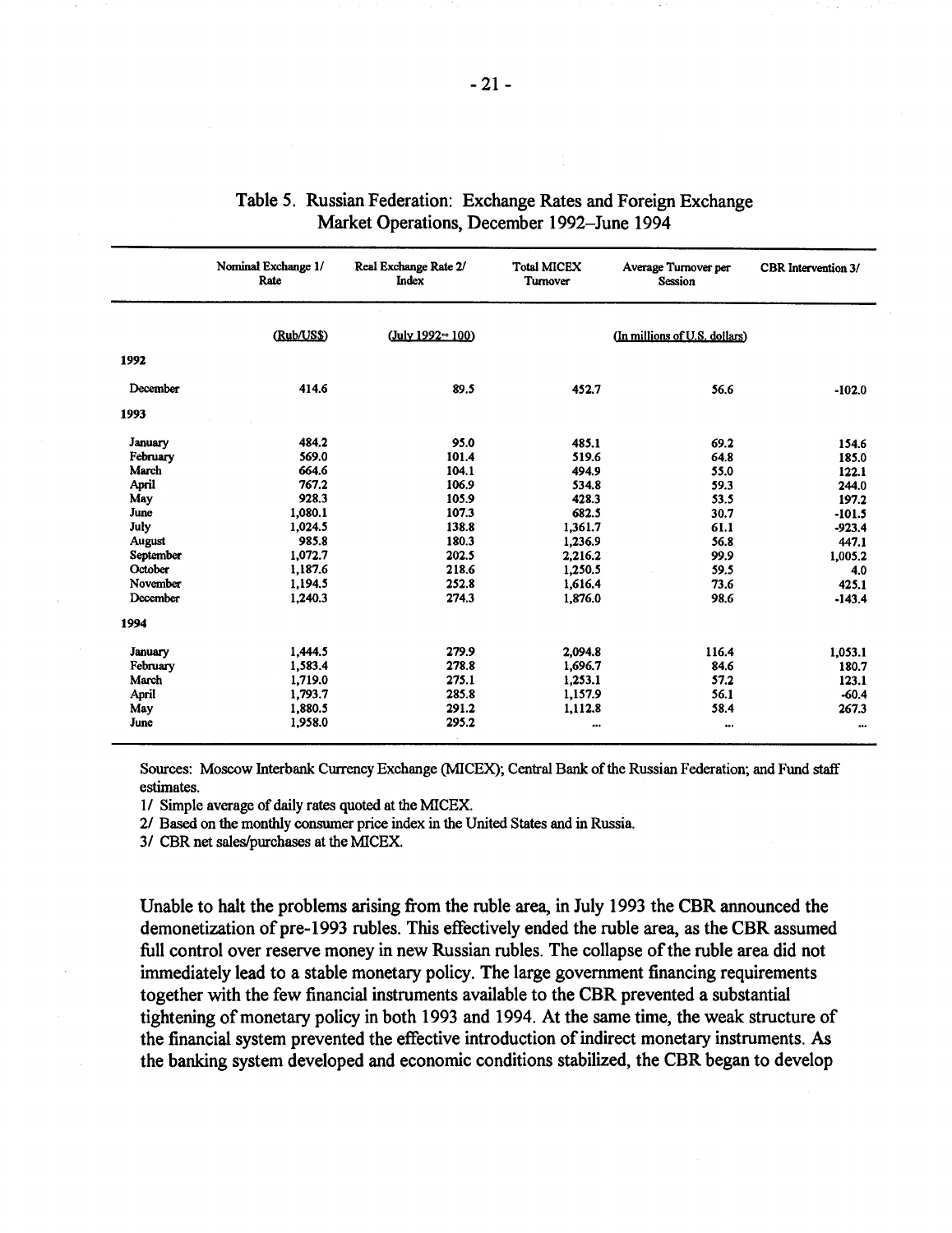more orthodox monetary instruments. In 1994 and 1995, monetary measures focused on raising the interest rates charged on direct lending while establishing the basis for a wider range of monetary instruments.

# **B. Financing of the Deficit**

By early 1993, the government moved to accelerate structural reforms and strengthen its control over economic policy. One of the first steps was to activate the Commission on Credit Policy, which was used to approve all credit allocation and authorization of directed credit. Quarterly ceilings were established for overall credit. The CBR also began to use the refinance rate to slow credit demand (see below). Steps were also taken to streamline the operations of the budget. A number of off-budget accounts were brought into the budget, enhancing transparency but also increasing the measured deficit. Most centralized credits were abolished, in particular those granted to agriculture and to the northern territories. Agricultural prices were deregulated as were the prices of bread and grain. The government stopped procuring food. In addition, it began to sequester expenditures, sharply limiting overall outlays. Longterm bonds were also introduced to reduce the monetary impact of the remaining deficit financing.

As a result of these measures, growth in CBR credit to the government slowed to the equivalent of 14 percent of reserve money in the first quarter and became negative in the second quarter (Table 3). However, higher expenditures combined with falling tax revenues forced the government to tum to CBR financing in the second half of the year. Thus, CBR credit to the government grew by 37 percent and 34 percent in the third and fourth quarters, respectively (Table 3). Monthly inflation, which had slowed from 26 percent in January to 19 percent in June, accelerated slightly, reaching 23 percent by September (Table 4).

By the end of 1993, the government had made important strides toward adopting a fullfledged stabilization program. As described in detail below, monetary policy had become increasingly oriented to controlling inflationary pressures while steps had been taken towards strengthening fiscal control. However, the highly visible nature of these measures, together with the apparently slow pace in achieving price stability, brought into focus the serious differences between the legislature and the executive on economic policy. By the third quarter of 1993, pressures for a fundamental redirection of economic policy emerged. The disagreement culminated in the October 1993 crisis between the government and the parliament and the subsequent dissolution of parliament. Parliamentary elections and a referendum on a new constitution were held in December 1993. Those elections did not result in the strengthening of the political support for continued economic reform but rather in a divided parliament that made it even more difficult to obtain such support.<sup>24</sup>

<sup>&</sup>lt;sup>24</sup>The December elections resulted in a parliament that was evenly split among liberals, the centralists and the nationalists parties.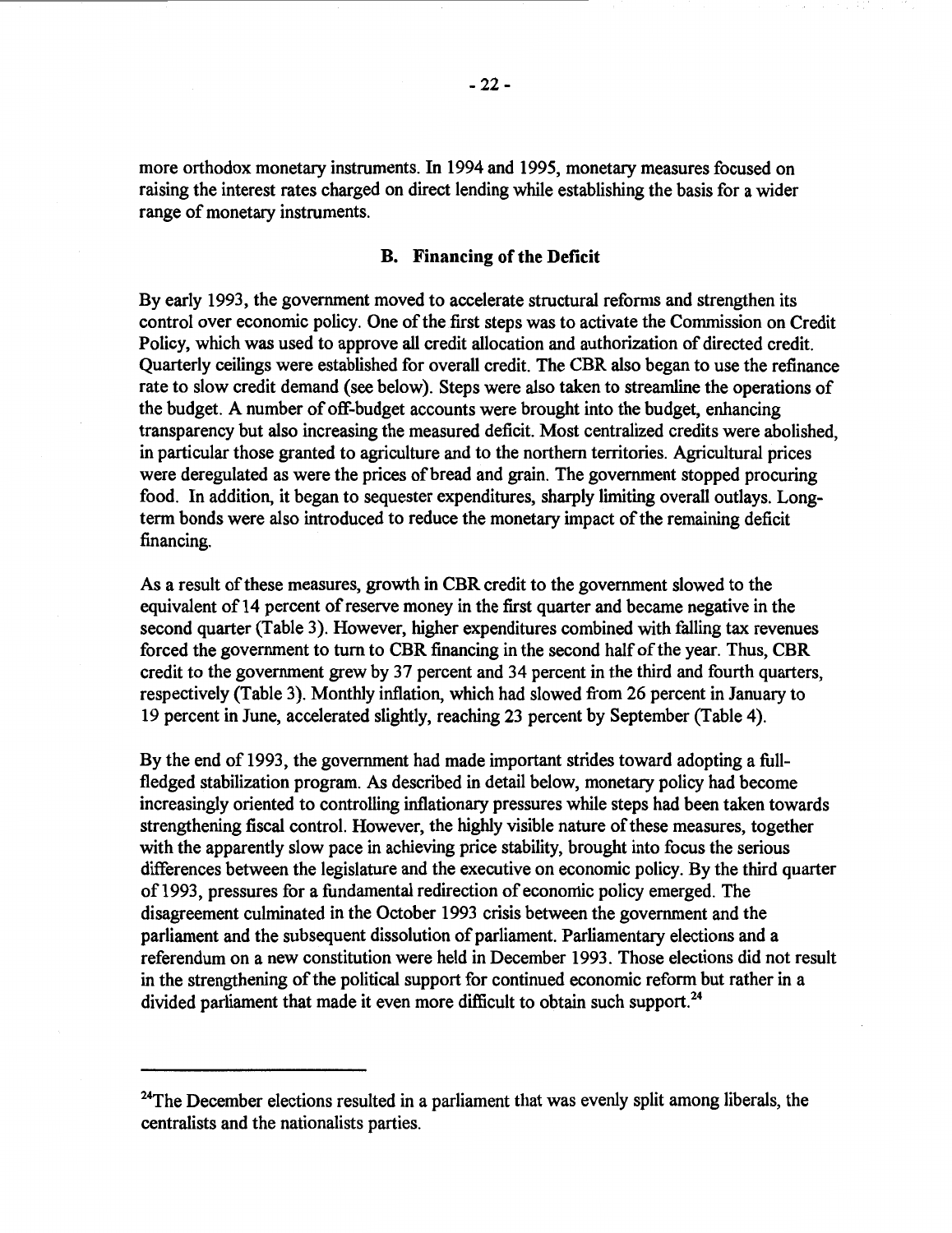Faced with less-than-expected support for continued economic reforms, one of the first moves of the new government in 1994 was to announce a decision to fight inflation with "nonmonetary measures" and adoption of a monetary policy aimed at stimulating domestic production.<sup>25</sup> As a result, the rates of growth of credit to the government, measured with respect to reserve money, for the first two quarters of 1994 were 32 percent and almost 40 percent respectively. Credit expansion accelerated in the summer of 1994 when the authorities opted to provide CBR financing to help clear interenterprise arrears.

The CBR sought to offset the impact of the fiscal slippage through a series of measures, which included strengthening the Credit Commission, and reducing interest subsidies. These efforts, however, were only partially successful and CBR credit to the government grew by 50 percent and 39 percent in the third and fourth quarters of 1994, respectively (Table 3).

# **C. CBR Refinancing**

In the face of difficulties encountered in limiting the government's financing requirements, the CBR turned to other means of reducing the growth of overall credit. A full range of marketbased instruments was unavailable. Accordingly, the CBR sought to combine administrative measures with measures to increase the cost of CBR credit. First, the Credit Commission tightened the expansion of directed credit, and, second, the CBR made such credits significantly more expensive.

In mid-1993, the Credit Commission was authorized to approve all credit allocation of the CBR, thus ensuring that such allocation had inter-agency support. The Commission was also in charge of establishing and monitoring quarterly credit ceilings. In effect, it was made responsible for setting priorities for credits to the government and ensuring that their total remained within programmed levels. The Commission was partially successful and directed credit flows slowed down in 1994. The abolition of all directed credits in late 1994 eliminated the key function of the Commission.

A second measure was the introduction of a new interest rate policy, in which the interbank rate served as the floor for the refinance rate. Thus, on September 23, the refinance rate was raised from 170 to 180 percent, and on October 15, to 210 percent (Table 6). In addition, even though interbank rates fell throughout the fall of 1993, the CBR refinance rate remained unchanged. This policy not only reduced demand for CBR credit but it had the

 $25$  Aslund, p. 201. The newly elected parliament was composed by three large groups: the nationalists (40 percent) the reformers (30 percent) and centralists (30 percent).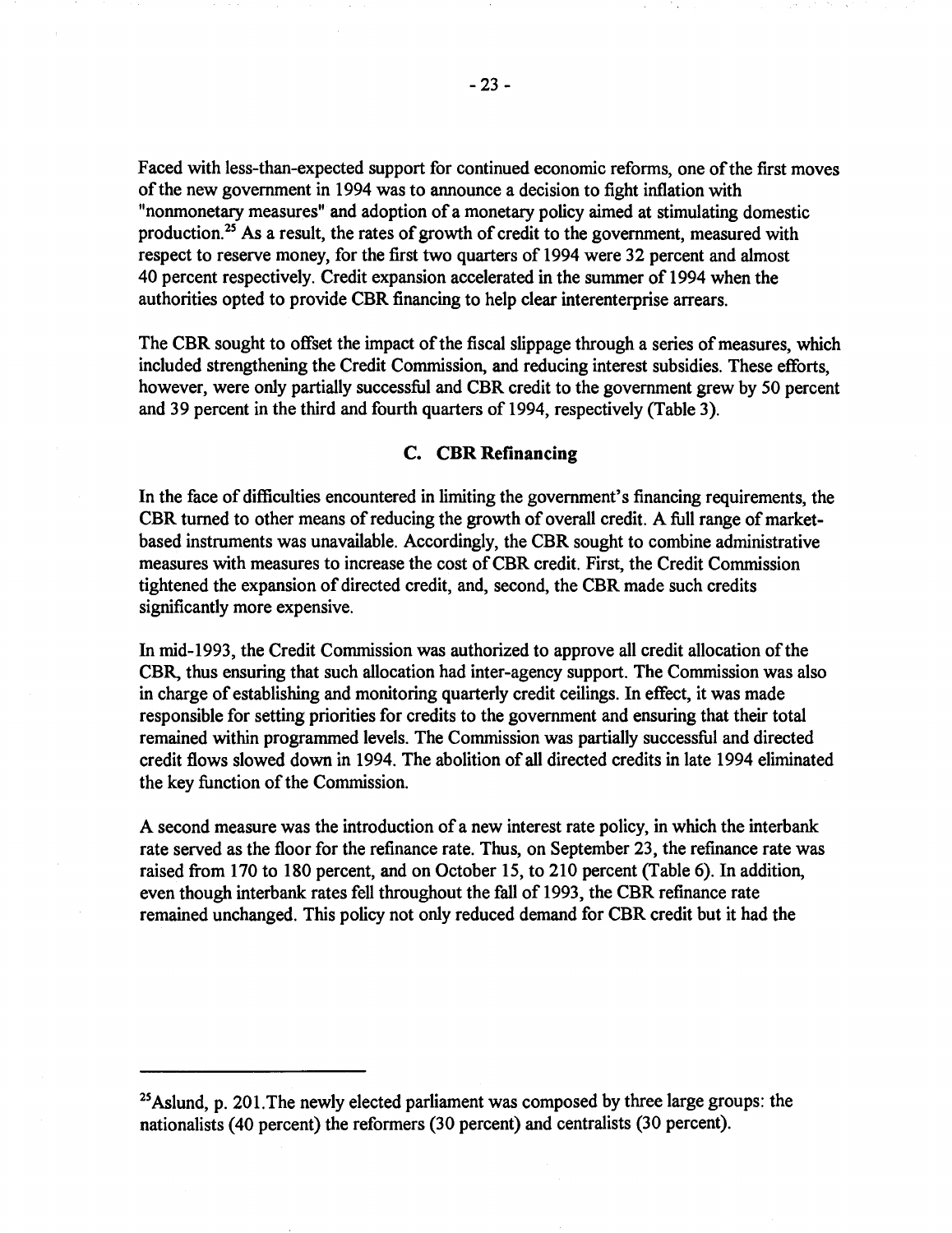additional benefit of shifting banks' short-term borrowing from the CBR to the interbank market.<sup>26</sup> The interbank market, therefore, developed quickly and provided a key element for the development of indirect market instruments to control domestic liquidity.

|           | 1992 | 1993 | 1994 | 1995 | 1996 |
|-----------|------|------|------|------|------|
| January   | 20   | 80   | 210  | 200  | 160  |
| February  | 20   | 80   | 210  | 200  | 120  |
| March     | 20   | 100  | 210  | 200  | 120  |
| April     | 50   | 100  | 205  | 200  | 120  |
| May       | 80   | 100  | 200  | 195  | 120  |
| June      | 80   | 140  | 155  | 180  | 120  |
| July      | 80   | 170  | 155  | 180  | 110  |
| August    | 80   | 170  | 130  | 180  | 80   |
| September | 80   | 180  | 130  | 180  | 80   |
| October   | 80   | 210  | 170  | 170  | 60   |
| November  | 80   | 210  | 180  | 170  | 60   |
| December  | 80   | 210  | 180  | 160  | 48   |
|           |      |      |      |      |      |

Table 6. CBR Refinance Rate 1/

Source: Central Bank of the Russian Federation.

1/ Following Russian practice, the rates are calculated by taking the monthly rate and multiplying it by 12. The compounded rate would be higher.

<sup>&</sup>lt;sup>26</sup>For every ruble lent through a directed credit program, the banking sector lent 1.5 rubles through commercial bank intermediation in June 1993. In December 1993 the ratio had increased to 2.2.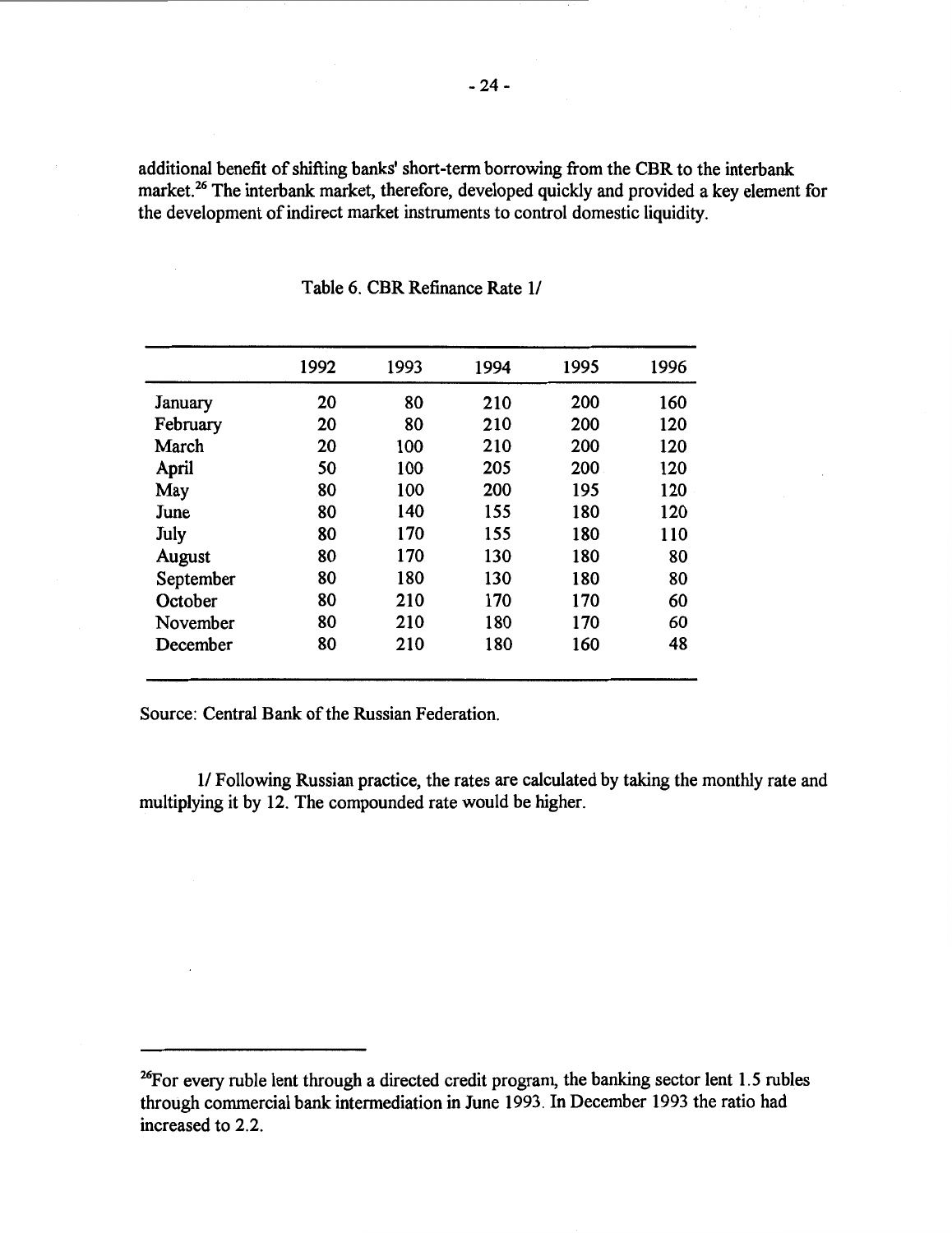The CBR kept the refinance rate significantly above the interbank rate throughout 1994. Not only did the growth of overall credit slow down but, because the penalty rate significantly exceeded the interbank rate, commercial bank overdrafts at the CBR virtually stopped, beginning in the second half of 1993. {The reduction in recourse to such overdrafts is reflected in the entry "credit to banks at penalty rate" in Table 3.)

The resulting slowdown in commercial bank credit demand in 1994 only partially offset the impact of the expansionary fiscal policies being followed. However, by end-1994, the directed credit program was eliminated and the demand for CBR financing of the government deficit was eased. As a result, the growth of total CBR credit fell from a quarterly average of over 45 percent in 1994 to only 9.5 percent in the first quarter of 1995 and, for the remainder of 1995, growth in credit to commercial banks was negligible. This slowing of credit growth helped bring average monthly inflation down from 14 percent in the last quarter of 1994 to 7 percent in the second quarter of 1995 and further to 4 percent by the last quarter of 1995. The refinance rate continued to fall in 1995 and in 1996 (Table 6) in line with interbank market rates and the stabilization reflected in the drastic deceleration of inflation (Table 4).

# **D. Introduction of New Monetary Instruments**

The success in controlling credit expansion in 1994 reflected the combined impact of limiting the financing requirement of the government and increasing the cost of bank borrowing from the CBR. In particular, interest rates were used actively to reduce the demand for CBR credit. However, with the gradual development of the banking system and, in particular, the interbank market (see Appendix I), the CBR saw the possibility of developing market-based monetary instruments over time. The introduction of monetary instruments was conditioned by the environment in which those instruments had to operate. This environment was characterized by a large number of banks, many of which were unsound; lack of transparency, which made it hard to assess an individual banks' soundness, and an underdeveloped payments system. These factors contributed to the segmentation of the banking system, which put pressure on the CBR to provide liquidity to individual banks.

A key step in developing indirect monetary instruments was the introduction of a marketbased credit facility capable of providing short-term liquidity to the banking system. In February 1994, the CBR introduced a credit auction.<sup>27</sup> The first auction was held on February 28, 1994 and offered a fixed maturity three-month credit. It was held simultaneously at all regional CBR branches throughout Russia. Initially, the credit auctions in the regions were oversubscribed while those in the two major financial centers---Moscow and St. Petersburg—were undersubscribed.<sup>28</sup> This disparity reflected the fact that the refinance

 $27$ For an analysis of credit auctions see Saal and Zamalloa (1997).

 $28$ In Moscow, which had the most developed interbank markets, only about 10 percent of the  $(continued...)$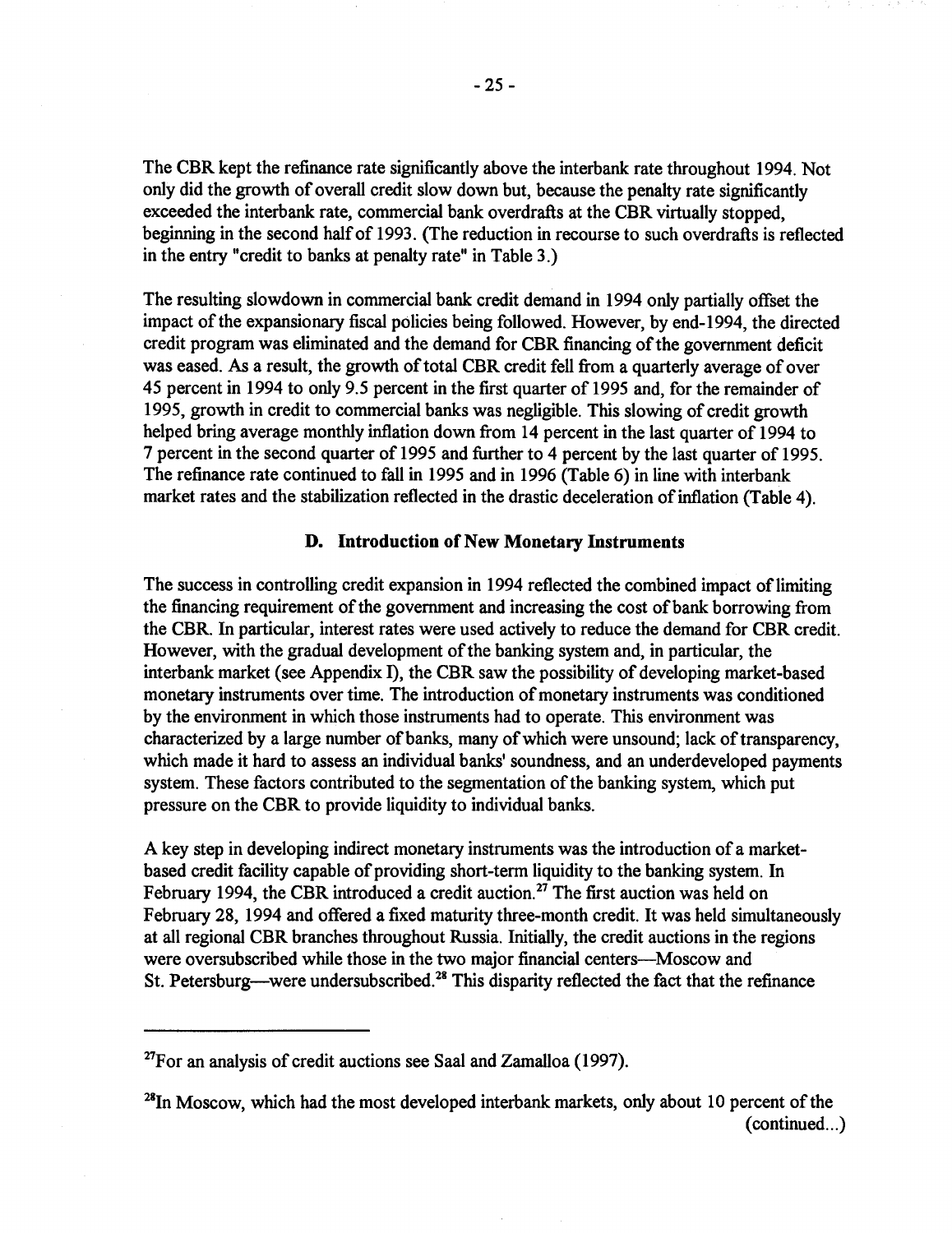rate was used as a minimum auction rate, which was higher than interbank lending rates. Banks in the financial centers that had access to the interbank market, therefore had scant interest in the CBR's credit auction. Monthly credit auctions were held after February in each region but in June they were centralized in Moscow. Low take up rates continued during 1994 as a result of the continued use of the refinance rate as a minimum rate in the auction (Table 7).29 As a consequence the amount of credits allocated in the auction as compared to total CBR credits remained very low.

Although the CBR gradually phased out the credit auctions, commercial banks needed reliable access to short-term financing. In developed capital markets, this source of funding is frequently found in the interbank market. In Russia, however, such an interbank market had not fully developed. The market was insufficiently integrated, chiefly due to a lack of trust among market participants and a lack of information to evaluate the creditworthiness of banks. To help banks meet their liquidity needs, the CBR introduced two facilities: a Lombard auction and a Lombard Standing Facility. The former functioned as the credit auction but required that borrowers provide negotiable securities as collateral. As with the credit auction, there was little demand, and Lombard auctions were suspended after September 1996. The Lombard Standing Facility was used by the CBR to provide collateralized credits to banks on demand. Banks placed their securities in a blocked account in the CBR and, the next day, had the resources credited to their account. Lombard credits carried maturities of 7 days, 14 days and 28 days respectively. Although the Lombard facility in many countries carries a penalty rate to discourage excessive use of central bank resources, the objective of the Lombard facility in Russia was not to penalize banks but to provide a secure source of short-term financing. Accordingly, the maturities mentioned above carried annualized interest rates of 24, 33, and 42 percent, respectively.<sup>30</sup> These rates were at or below the CBR's refinance rate. In practice, the Lombard Standing Facility was not successful in providing emergency credits to banks. The facility required that banks collateralize credits. However, banks did not know if they needed overnight or emergency credit until late in the day, while shifting securities through the Settlement Center required at least a day. In 1996, therefore, the CBR authorized Primary Dealers to obtain uncollateralized overnight credit. Such credits were charged

 $29$ The CBR incurred some credit risk owing to the collateral used in the auctions. Firstly, Russian law allowed the pledger to keep possession of the collateral until the loan became due. Secondly, fixed assets were often used as collateral, which meant that the effectiveness of the pledges was limited by the poor liquidity of such assets.

 $30$ The CBR periodically changed the interest rates on the Lombard Standing facility. By early 1997, the rates had been unified.

 $28$ (... continued)

total amount offered was placed, while in some regional auctions those rates were close to 100 percent.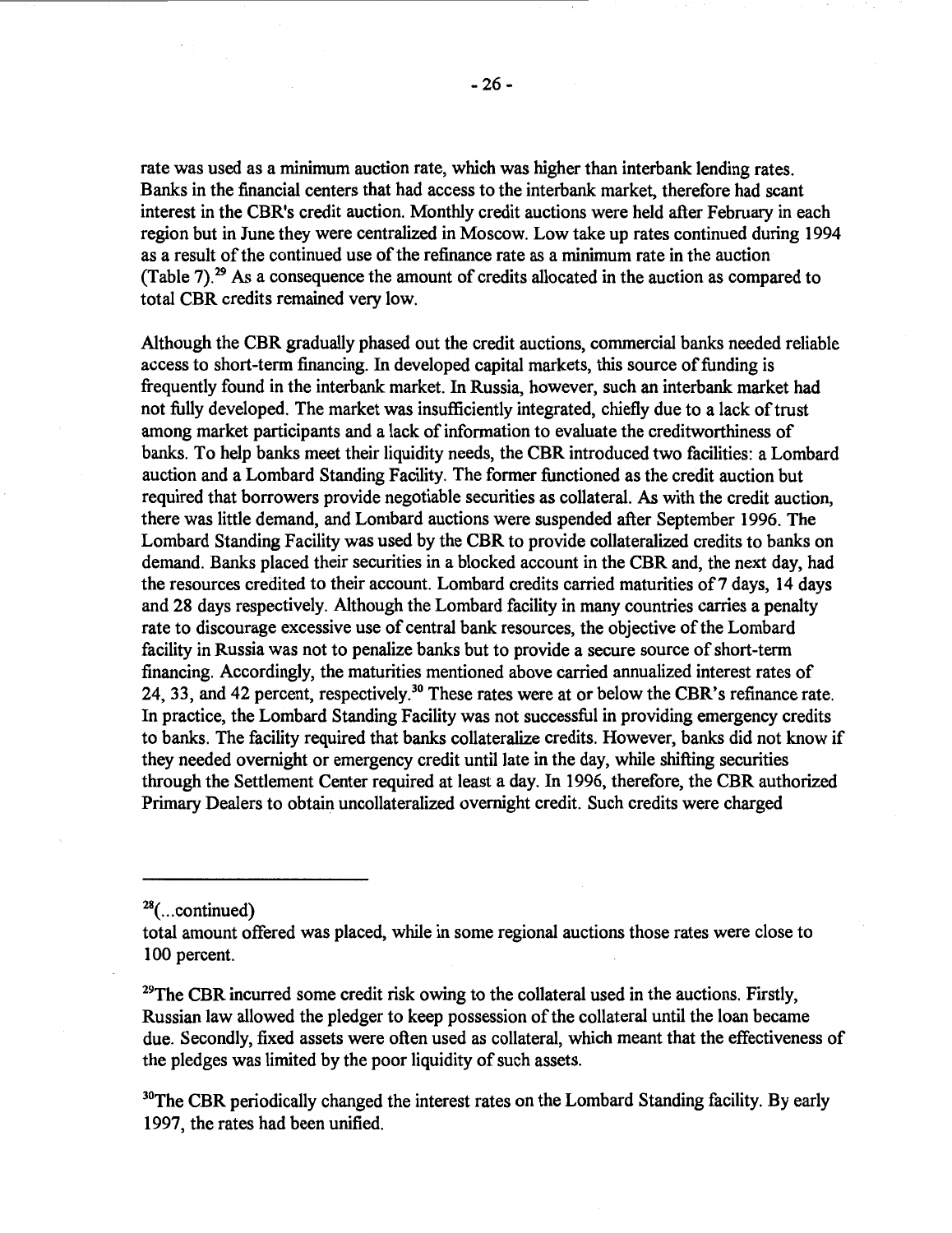|               | <b>Total Amount</b><br>Offered | <b>Total Amount</b><br>Disbursed | <b>CBR Refinance Rate</b> | <b>Interbank Lending Rate</b><br>on 1-3 Month Credit |
|---------------|--------------------------------|----------------------------------|---------------------------|------------------------------------------------------|
|               |                                |                                  |                           | <b>Monthly Rates</b>                                 |
|               |                                | (Billion rubles)                 |                           | (In percent)                                         |
| February 1994 | 70                             | 45                               | 17.5                      | 17.8                                                 |
| March         | 175                            | 116                              | 17.5                      | 17.5                                                 |
| April         | 190                            | 107                              | 16.1                      | 16.7                                                 |
| May           | 150                            | 81                               | 16.7                      | 15.0                                                 |
| June          | 160                            | 114                              | 12.9                      | 12.6                                                 |
| July          | 120                            | 119                              | 12.9                      | 11.3                                                 |
| August        | 160                            | 77                               | 10.8                      | 10.0                                                 |
| September     | 100                            | 20                               | 10.8                      | 10.0                                                 |
| October       | 150                            | 107                              | $-14.2$                   | 12.4                                                 |
| November      | 50                             | 49                               | 15.0                      | 12.9                                                 |
| December      | 70                             | 67                               | 15.0                      | 13.5                                                 |
| January 1995  | 30                             | 30                               | 16.7                      | 15.9                                                 |
| February      | 100                            | 97                               | 16.7                      | 16.2                                                 |
| March         | 50                             | 46                               | 16.7                      | 14.7                                                 |
| April         | 50                             | 37                               | 16.7                      | 12.3                                                 |
| May           | 50                             | 15                               | 16.3                      | 10.1                                                 |
| June          | 50                             | 14                               | 15.0                      | 7.3                                                  |

| Table 7. CBR Credit Auctions, February 1994–June 1995 |  |  |  |
|-------------------------------------------------------|--|--|--|
|-------------------------------------------------------|--|--|--|

Source: Russian Economic Trends Vol. 4 (2) 1995.

÷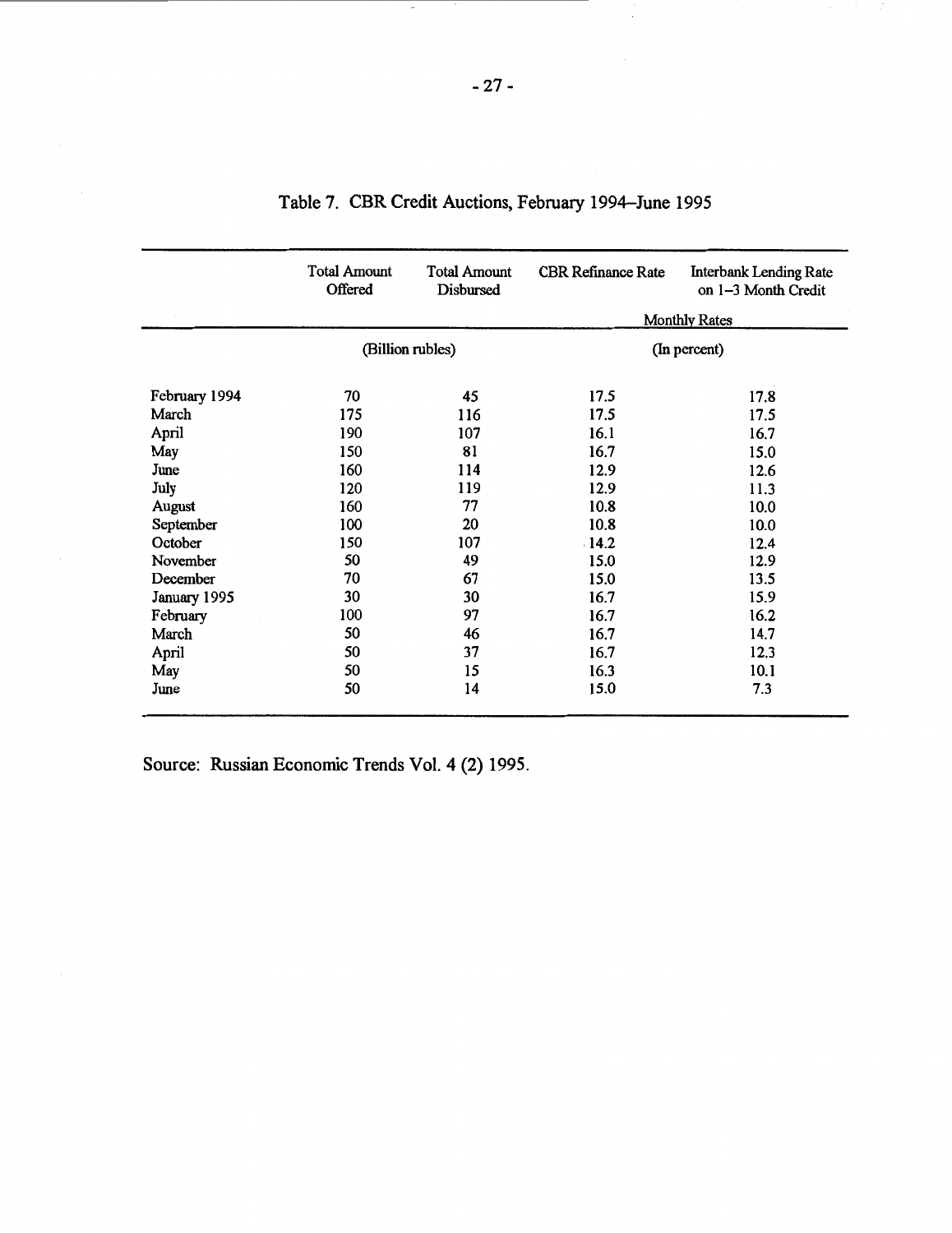1.3 times the **CBR's** refinance rate. Through the end of 1996, however, use of the facility has been limited because the cost of raising funds in the interbank market was lower than the rates of the overnight facility.

The CBR used changes in reserve requirements as a major instrument of monetary policy. However, the reserve requirement regime, which did not allow averaging and paid no remuneration on reserve balances, was inflexible and costly for the banks. The CBR, therefore, initiated a policy of improving the effectiveness of the system and reducing its burden on bank operations. In February 1994, the reserve requirements were reduced to 20 percent on all ruble demand deposits, and 15 percent on all deposits that accrue interest. The new scheme also introduced a new system for calculating the deposit base of the reserve requirement which gave banks four options.<sup>31</sup> By introducing flexibility through multiple reporting standards, there was a risk that banks could circumvent the requirements by switching between the standards. However, effective reserve requirements rose slightly from 14 percent in December 1993 to 15 percent in June 1994 and reached 17 percent in December 1994.32 From the third quarter of 1993 until the fourth quarter of 1994, reserve deposits continued to grow at rates of between 4 and 7 percent, when measured against reserve money (Table 3).

The CBR significantly modified the reserve requirement system in the first half of 1995. On February 1, 1995 reserve requirements were increased to 22 percent on demand and time deposits with a maturity of up to 30 days. The rate for time deposits with a maturity of 31-90 days was set at 15 percent, and for deposits with a longer maturity at 10 percent. A 2 percent reserve requirement was also introduced on foreign exchange deposits. This system was further modified on May 1. Rates were lowered to 20 percent, 14 percent and 10 percent for the respective maturity bands.<sup>33</sup> Reserve requirements on foreign exchange deposits were lowered to 1.5 percent. At the same time, the deposit base was to be calculated on a single basis-on the basis of the monthly average of daily balances, which made it harder to circumvent the requirements.

<sup>33</sup>The same bands as introduced in February.

<sup>&</sup>lt;sup>31</sup>Banks were allowed to choose among four different methods for calculating the base: (1) they could continue to use deposit balances as of the first day of the month, (2) they could instead select deposits as of the 16th day of the month, (3) they could use daily averaging, and ( 4) they could average deposits held at the end of each six five-day periods in the month.

 $32$ As described in Section II, the CBR had also had an ineffective penalty regime for noncompliers. The maximum fine of 100,000 rubles remained in place (equivalent to US\$94 in June 1993, US\$80 in December 1993, US\$51 in June 1994, US\$28 in December 1994 and US\$21 in June 1995). The CBR, however, also had other penalties available such as denying the commercial bank access to centralized credits and raising reserve requirements by up to 10 percent on top of the standard requirement.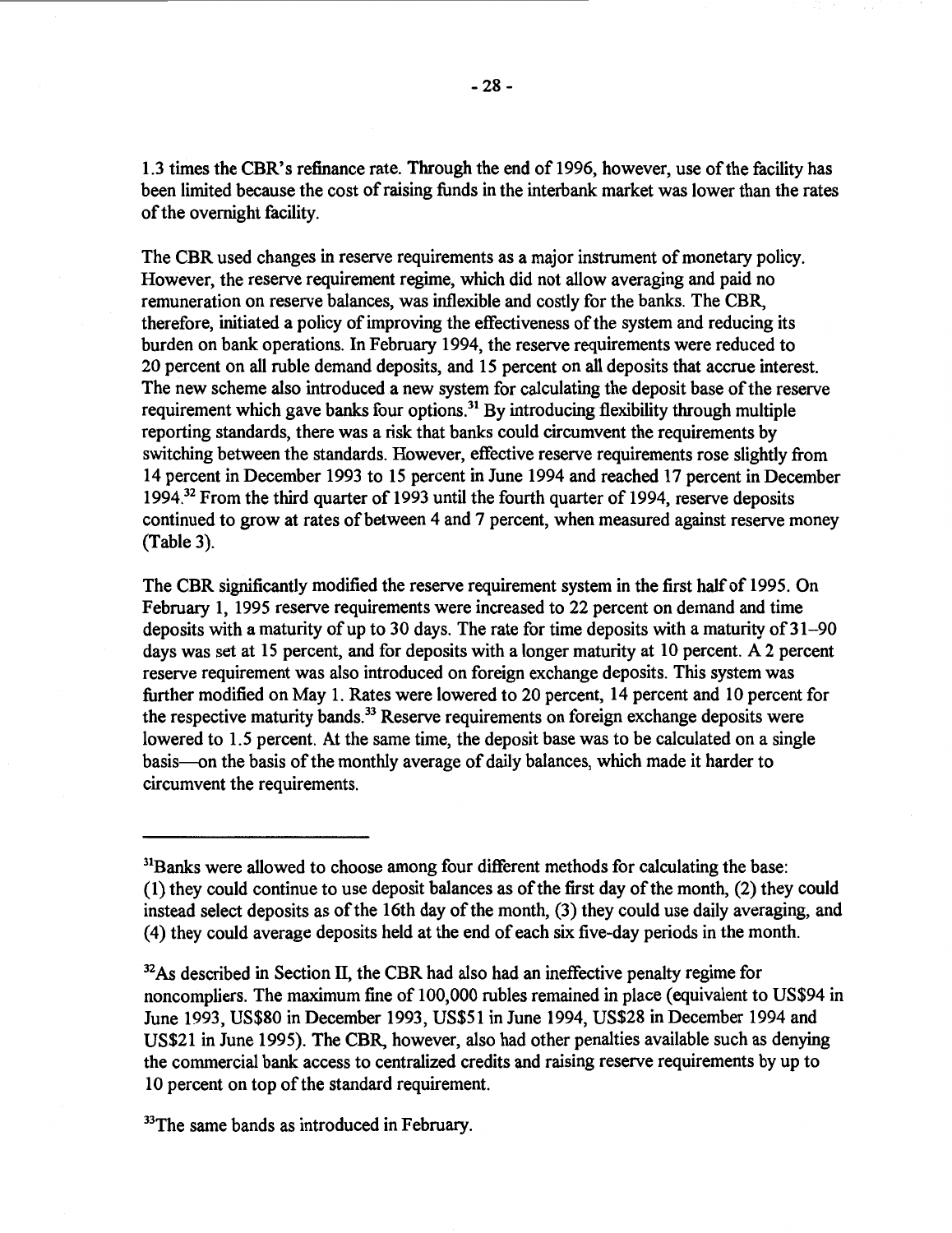Continued concern about the impact of reserve requirements on commercial bank profitability led the CBR to further reduce reserve requirements in May 1996. Reserve ratios were lowered to 18 percent on 0-30 day deposits; 14 percent on 31-90 day deposits and 10 percent for deposits of more than 90 days. Reserve requirements on foreign currency deposits were increased to 2.5 percent. 34 Reserve ratios were applied to the average deposits held between the 5th and 30th of each month. Limited averaging of reserve balances was introduced. Commercial banks wishing to average reserve balances, were required to be in compliance with prudential regulations, and with their reserve requirements and could have no overdue payments to the central bank. Once averaging was authorized, a bank could request that the CBR transfer up to *5* percent of its reserve deposit to its correspondent account.

The CBR combined the modifications in the reserve requirement system with a tightening of compliance. In particular, it was given the authority to transfer unilaterally amounts from a bank's correspondent account if needed to meet shortfalls on the reserve account. Furthermore, the CBR strictly enforced the requirement that averaging was permitted only to those banks that had complied with reserve requirements over the previous six-month period. As a result of these actions, overall compliance with reserve requirements increased sharply in 1996.

As noted earlier, by 1995 the CBR had been relatively successful in developing monetary instruments that injected liquidity into the economy. The credit auctions provided a source for credit, albeit at high costs, and reductions in reserve requirements increased bank liquidity. However, these instruments were less appropriate for absorbing liquidity. Some consideration was given to the sale of CBR foreign exchange holdings. However, such action would have added to pressures for an exchange rate appreciation, initiated by large capital inflows in early 1995, and would have limited the flexibility of the CBR to manage its overall foreign reserve position. Two initiatives were tried. First, the ministry of finance sold treasury bills in excess of its financing needs. Although this increased the financing costs to the ministry of finance, the CBR did not hold a sufficiently large stock of treasury bills in its own portfolio to allow it to engage in open market operations. The introduction of CBR notes was contemplated, but it was decided that such a move could disrupt the treasury bill market, particularly in light of its thinness.

The second initiative was introducing an auction of CBR deposits. As initially used, deposits were not formally auctioned. Instead, the CBR informally polled a number of banks to identify those interested in depositing funds with the CBR at a rate specified by the CBR. In the first two deposit "auctions," the CBR offered to accept two-week deposits, but less than 0.5 trillion rubles ( equivalent to less than 3 percent of excess reserves) were absorbed. Deposit auctions were halted in late 1995, reflecting the lack of success in absorbing excess balances held by commercial banks. They were re-introduced in 1996 but again with only limited

<sup>&</sup>lt;sup>34</sup>Rates were temporarily increased in June 1996, to offset the impact of large profit transfers from the CBR to the government, and then were reduced to May levels in August.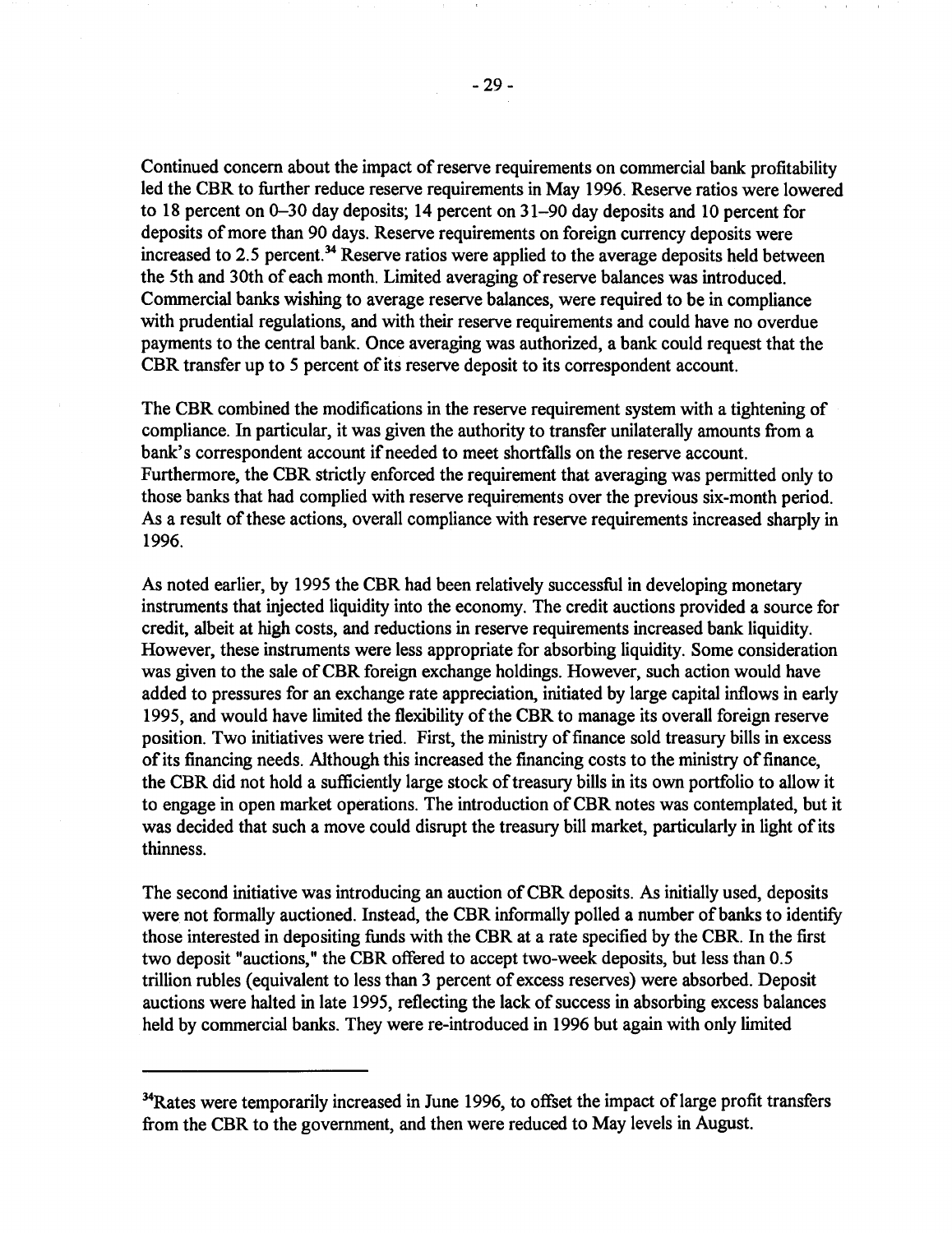success. *As* before, the principal limitation of the deposit auction was that commercial banks were invited to place deposits with the CBR at interest rates determined by the CBR rather than by the market. *As* these rates were significantly below yields on other instruments, the results of the deposit auctions were disappointing. Since September 1996, the CBR has modified its deposit operations. Deposits have since been sought in support of a CBR interest rate objective. Interbank rates are tracked and where they fall below a desired level, overnight deposits are sought from selected banks.

# **E. Coordination of Monetary Instruments**

By end-1996, the monetary instruments available to the CBR had significantly evolved to include both open market instruments and standing facilities for providing resources to the banking system. The open market instruments included the Lombard auction ( suspended in mid-1996), purchases of securities such as treasury bills, deposit auctions (which were rarely used), and the purchase or sale of foreign exchange. Standing facilities included the Lombard Standing facility, limited reserve averaging and the unsecured overnight facility for Primary **Dealers**.

*As* the number of instruments developed, implementing monetary policy became increasingly complex. Criteria were needed for the selection of both the targets for monetary policy and for the mix of instruments. When direct instruments are used, the selection of monetary targets is evident and the link between the direct instrument and the monetary policy object is straightforward. When the CBR began to introduce indirect instruments, intermediary targets had to be selected, which had to have a fairly predictable relationship with the ultimate objectives of monetary policy.

Given the growing number of instruments, the CBR developed a monetary program to coordinate their use and evaluate their effectiveness. The program was based on a monetarybased stabilization program and contained projections on net international reserves, net domestic assets and reserve money. First, projections were made of the CBR's balance sheet, identifying autonomous factors that injected liquidity into the economy, including changes in net international reserves, net credit to government and the expected use of the standing facilities by financial intermediaries. The impact of the growth of these autonomous factors on the domestic money supply was then compared with the CBR's targeted money supply growth. The monetary program was then used to estimate the amount of additional base money that needed to be injected or absorbed by the CBR in order to achieve the CBR's monetary targets. Annual projections were first developed and, then, disaggregated into monthly and, ultimately, weekly projections.

Once the monetary program was developed, implementation of the program was monitored through the CBR's liquidity management exercise. The CBR used this framework weekly to determine the combination of instruments that would be used to achieve the desired change in base money. The selection of instruments was determined, in part, by their flexibility and predictability. Given the weak banking system, the CBR was not able to rely on interest rate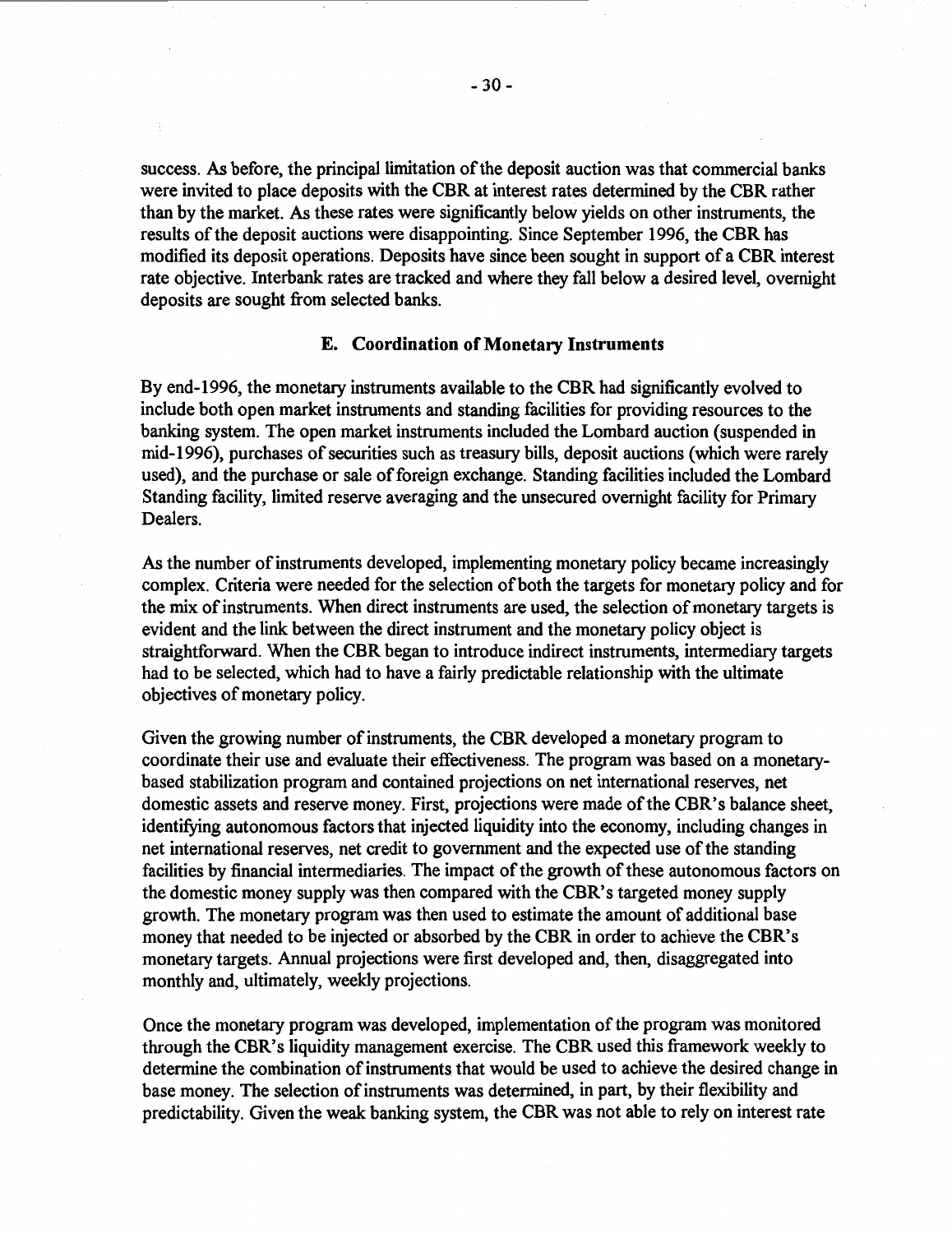changes to affect the demand for money. At the same time, the CBR sought to limit sharp fluctuations in security yields. Equally importantly, the CBR was constrained by the limits imposed by the operation of the exchange rate system, as discussed below.

# F. **Financial Policies and the Exchange Rate**

The implementation of monetary policy after the ruble area period has been constrained not only by the institutional structure of Russia's banking system and the expansionary fiscal policies but also by the CBR's exchange rate policy. Throughout the period, the CBR has intervened regularly to prevent sharp fluctuations in the exchange rate.

During the first five months of 1993, high inflation combined with a relatively moderate depreciation of the exchange rate resulted in a sharp appreciation of the real exchange rate. During this period, the nominal exchange rate depreciated by 124 percent while inflation increased to 164 percent (Table 5). At this time, Russia adopted a program supported by the structural transformation facility set up by the IMF. Capital inflows, stimulated by improved investor confidence, surged and resulted in pressures for a further sharp appreciation in the rate. Rather than allowing such an appreciation, the CBR intervened strongly, purchasing dollars in both the interbank market and in MICEX. As a result, the exchange rate depreciated only marginally for the remainder of 1993 and the net international reserve position of the CBR significantly improved. Net international reserves grew by almost 35 percent in the second quarter of 1993, the highest rate since the collapse of the Soviet Union.

This intervention by the CBR also resulted in rapid growth in monetary aggregates. Reserve money grew by 50 percent during the third quarter, the bulk of which was in the form of currency in circulation. While the CBR succeeded in stabilizing the exchange rate, it was unable to control the increase in base money, or prevent an acceleration in inflation. After declining during the first five months of the year, monthly inflation accelerated, peaking at 26 percent in August. The August inflation was the highest monthly rate since the period of generalized price liberalization in early 1992.

Given the slippage in domestic monetary policy and the expansion in the CBR's net domestic assets, described above, inflation remained high through the second half of 1993. However the CBR maintained its policy of limiting exchange rate flexibility and the real exchange rate appreciated by almost 100 percent during 1993.

In the first half of 1994, the CBR maintained its exchange rate policy while it gradually lowered its refinance rates and financed a generally expansionary fiscal policy. By end-June 1994, the ruble had lost an additional 7 percent of its real value. Concern about the sustainability of these policies led the private sector increasingly to shift from rubledenominated assets into dollar-dominated assets. This concern was heightened following the arrears-clearing operation conducted in the summer of 1994.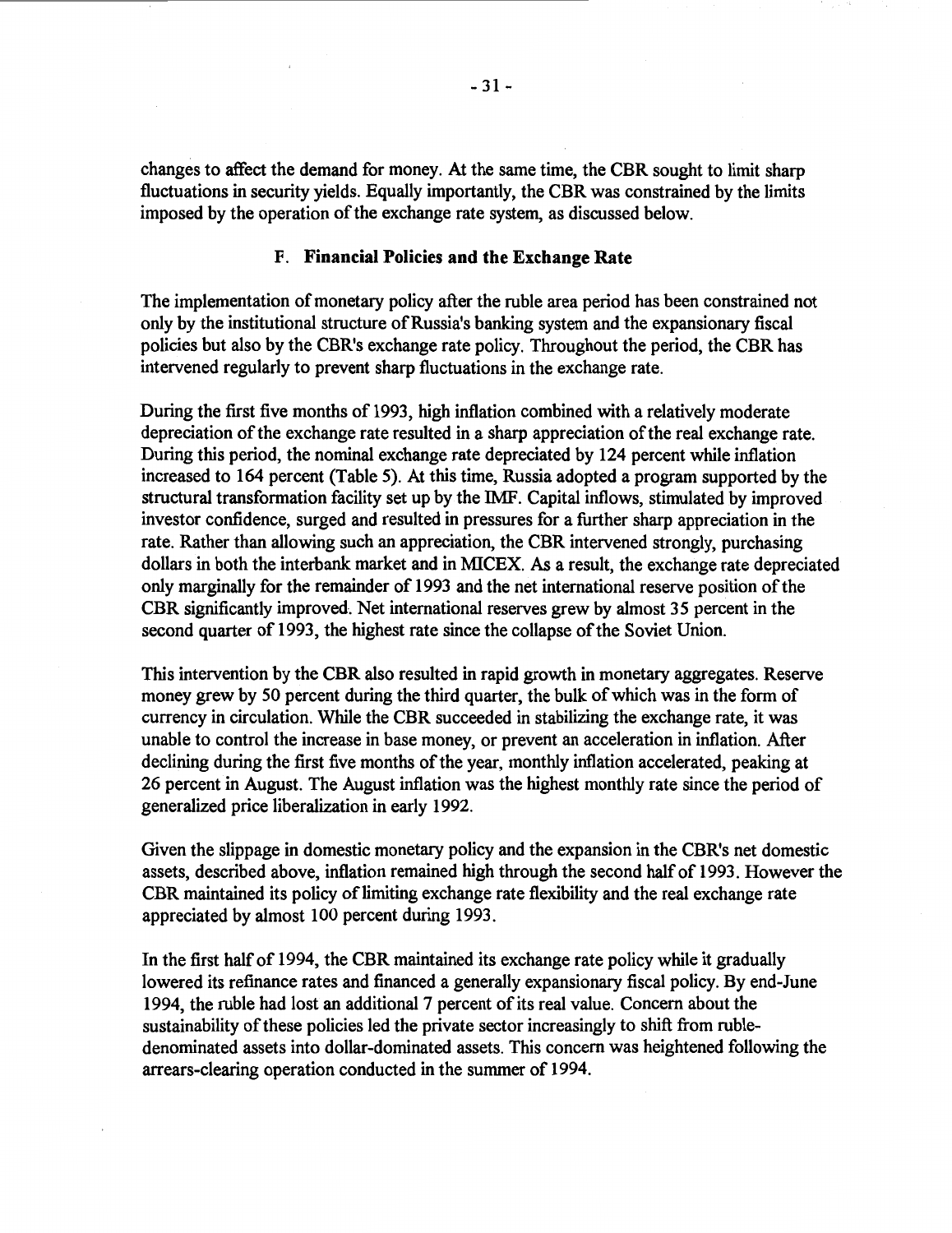The above developments resulted in an exchange rate crisis in mid-October 1994. The crisis led the authorities to renew efforts to adopt internally consistent economic policies and achieve macroeconomic stability. The 1995 budget, passed in December 1994, envisioned a sharp contraction in the overall deficit and shifted financing from the CBR to the treasury bill market. In addition, the authorities announced a 10 percent limit on exchange rate movements during the daily trading in MICEX, a 30 percent open exposure limit for commercial banks and a two percent minimum reserve requirement on foreign currency deposits.

As the flow of CBR budgetary financing and directed credits stopped in early 1995, foreign exchange intervention became the largest contributor to reserve money growth. In the second quarter of 1995, the CBR intervened heavily, buying foreign exchange to prevent an appreciation of the ruble caused by renewed foreign capital inflows. Such intervention accounted for most of the growth in reserve money (Table 3).

As the CBR became increasingly concerned about the impact on domestic inflationary expectations of wide exchange rate fluctuations, it opted to establish an exchange rate band in July 1995, within which the market exchange rate was permitted to fluctuate freely. The CBR stood ready to defend the rate if pressures developed to move the market rate outside the predetermined bands. The CBR initially set the mid-point of the exchange rate band at rub 4,600 per US dollar for the period July-December 1996, with a band width of 6.5 percent on either side of the mid-point (the band ranged from rub 4,300 to rub 4,900 per US dollar).

During the second half of 1995, the market exchange rate depreciated slowly within the corridor. Accordingly, the CBR extended the corridor for the period January-June 1996 but at a slightly more depreciated level. The mid-point was fixed at rub 4,850 and the corridor bands were rub 4,550-5, 150 per US dollar.

The CBR considered revision of the exchange corridor in early 1996. While convinced of the usefulness of the exchange system in guiding inflationary expectations, there was a concern about the need for frequent changes in the corridor. Accordingly, a sliding band was established in early 1996, starting at rub 5,000 to rub 5,600 and ending at rub 5,500 to rub 6,100 per US dollar at end-December 1996. The mid-point of the band was depreciated by 1.5 percent a month and the band was slightly narrowed over the period. During 1996, the exchange rate depreciated smoothly and remained within the more appreciated part of the band through the second half of the year.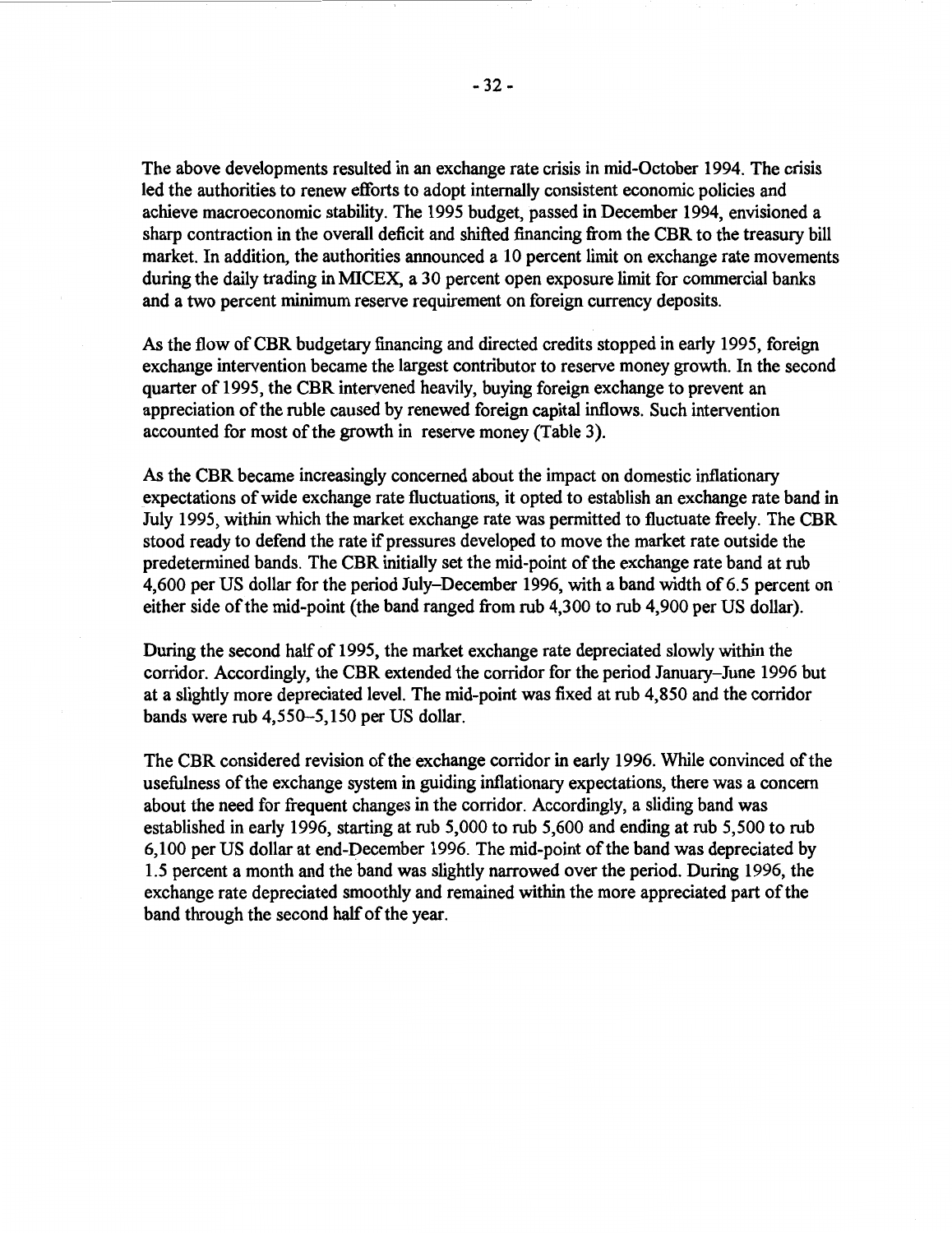### **V. CONCLUSIONS**

Russia's experience in reforming its instruments for monetary policy implementation illustrates the constraints and difficulties policymakers face in carrying out such reforms. Those impediments were particularly severe in Russia's case as the reform had to take place in a broader context of radical political and economic change. However, Russia's experience also shows that despite those impediments a country can complete the main aspects of instrument modernization in afairly short period of time.

In addition to the constraints that political and economic change posed, the CBR had to deal with a wide spectrum of constraints, both external (arising from outside the CBR) and internal (from within the CBR). The external constraints were particularly severe. First, the attempt to use monetary expansion as an engine for growth led other State authorities to put pressure on the CBR to finance a large budget deficit and to provide subsidized credits ( directed credits) to specified economic sectors. Second, inadequate arrangements to control credit and monetary expansion in a monetary union led to a ruble area that in fact allowed central banks of the member countries to act independently from one another. Moreover, each member had strong incentives to inflate, because it would accrue the full benefits of the monetary expansion while sharing the costs (inflation) with the other members of the area. Thus, during the ruble area it was impossible for a coherent monetary policy to be implemented, particularly since the authorities of member states mostly ignored agreements to allow for such coherence. Third, shortcomings of the laws and regulations inherited from the Soviet era made it difficult to enforce monetary regulations (such as reserve requirements) and to introduce some instruments, like collateralized lending. These shortcomings included negligible penalties for violations to CBR monetary regulations, and the absence of collateral legislation that would adequately protect lenders' interests. Fourth, an underdeveloped and segmented financial market (reflected for instance in wide differences in interest rates paid by interbank market participants) further complicated the implementation of monetary policy and constrained the range of instruments that the CBR could use.<sup>35</sup>

The CBR also had to deal with several key internal constraints. First, a lack of modem instruments and techniques for monetary management required the CBR to develop them from scratch, a particularly hard task given the constraints listed above. Second, an inadequate payments system made it difficult to predict the demand for bank reserves, complicating monetary management, and making it harder to penalize delays in fulfilling reserve requirements. Third, CBR staff had to make substantial efforts to adapt its skills to the requirements of a market-based economy. Thus, a trial-and-error process was an unavoidable element in improving policy implementation.

<sup>&</sup>lt;sup>35</sup>Segmentation was not simply a consequence of market failure. Differences in risk premia and difficulties in transferring funds between banks undoubtedly probably explain much if not all the differences in interest rates across banks.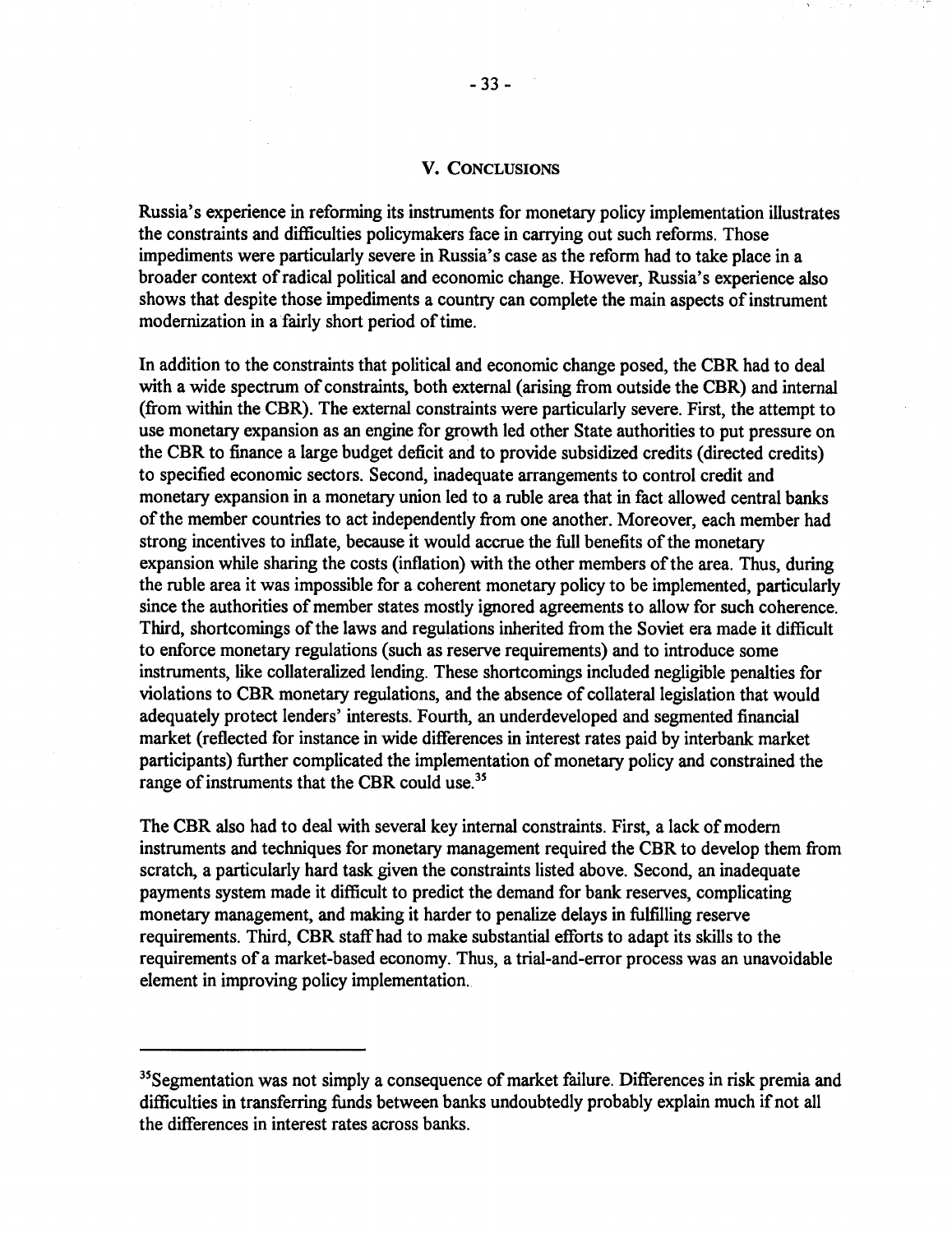The experience of the period illustrates the above factors. Both the ruble area arrangements and the requirement that the CBR finance large deficits and lend to selected sectors made it impossible for the CBR to create monetary conditions conducive to stabilization. Moreover, a poor understanding of the inflationary consequences of excessive monetary expansion led the CBR not to oppose (and sometimes to support) a lax credit policy. It was only after the exchange rate crisis in October 1994 that a coherent anti-inflationary policy started to take shape. Thus, towards the end of that year, the CBR had begun to curtail its financing of the deficit and abolished directed credits. The strengthening of the CBR's independence after the passage of the CBR Act in 1995 further facilitated that process. The broad picture that emerges from the period is as follows.

During the era of the Soviet Union, monetary policy was conducted largely through administrative controls. Instruments of monetary policy consisted of credits extended directly from the Gosbank to specific sectors of the economy or to the government. Reserve requirements were introduced but were ineffective and poorly enforced; interest rate controls were also imposed on all commercial banks. Moreover, those requirements and controls were used mainly as selective credit instruments, promoting lending to specific sectors of the economy.

As noted above, the ineffective ruble area arrangements, coupled with a lax domestic credit policy, made it practically impossible for the CBR to implement an effective monetary policy between the period that began with the breakup of the Soviet Union and the collapse of the ruble area. Moreover, the CBR lacked monetary instruments to offset the monetary impact of its deficit financing and directed lending. Although reserve requirements were increased steadily throughout the period, they initially had no significant impact on monetary aggregates, largely because of widespread noncompliance. Faced with these difficulties, the authorities resorted to administrative controls, which included limits on spending and interest rate controls. Furthermore, the payments system was unable to cope with the increased volume of transactions resulting from the rapid increase in the number of banks and enterprises. This resulted in erratic changes in float and great uncertainty over the timing of payments, further complicating monetary policy implementation.

Following the collapse of the ruble area in July 1993, the CBR gained some ability to control monetary policy. Nevertheless, the financing needs of the government continued to dominate the CBR's credit policy, and administrative measures rather than monetary instruments were used to limit the monetary impact of the fiscal deficit. Some institutional reforms began to give the authorities a better control over credit expansion. A Credit Commission was assigned responsibility for controlling CBR credit flows to the economy. Directed credits were first shifted to the budget and were finally eliminated in late 1994.

By 1994, the development of the financial system and the growing size of the interbank market facilitated the improvement of the CBR's market-related instruments. A key step was for the CBR to attach penalty rates to its lending, keeping its refinance rate above the interbank rate. This effectively reduced bank demand for CBR credit. The CBR also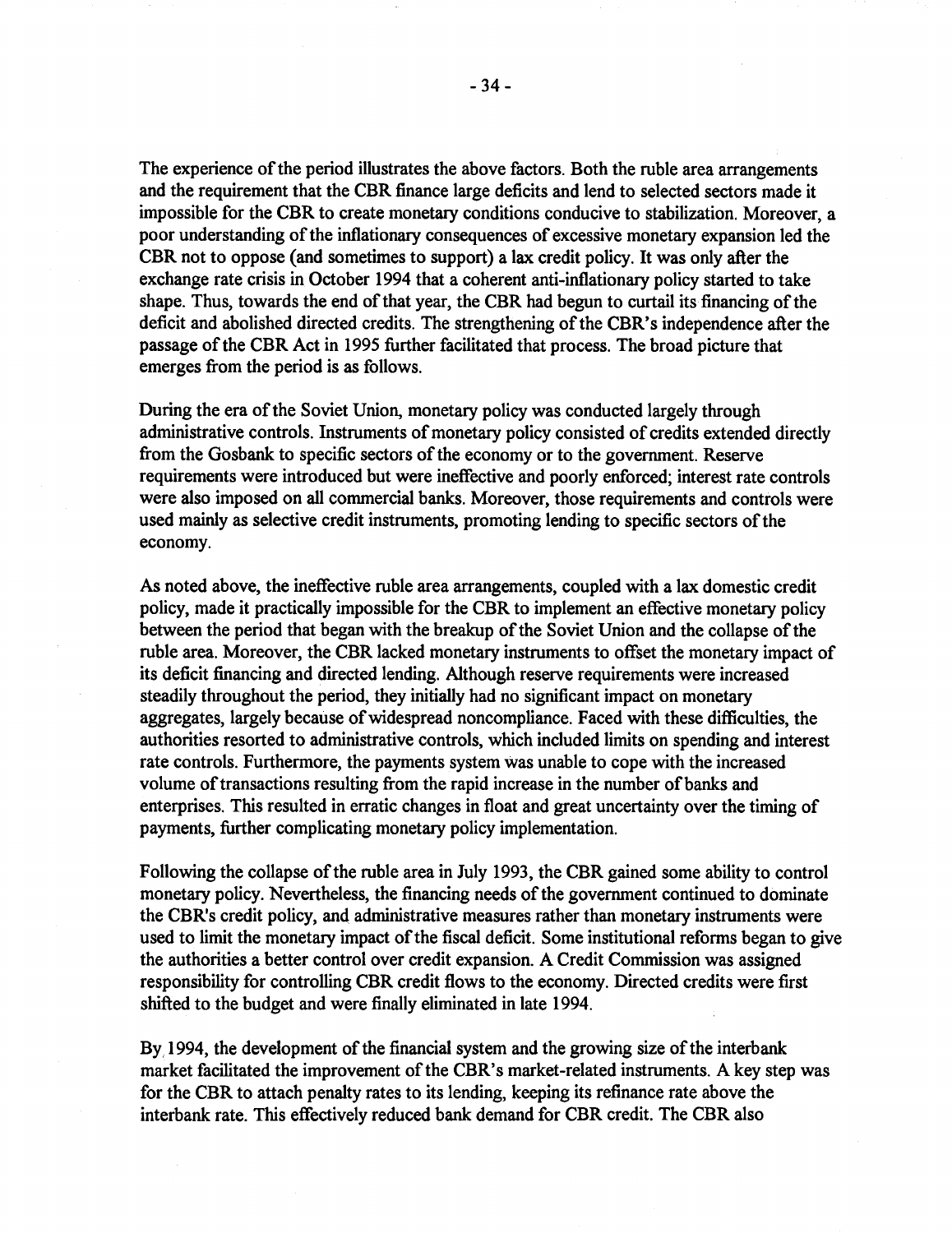introduced a credit auction in February 1994, to provide short-term liquidity support to the banking system, replacing it with a Lombard auction in 1996. However, the use of both instruments was limited, largely because the interest rates charged for those credits exceeded interbank rates in the major financial centers in Russia.

The changes to the CBR credit policy drastically improved the CBR's control over the injection of liquidity. However, the CBR still lacked an efficient means of reducing domestic liquidity. High reserve requirement rates made it difficult to contemplate further raises in reserve ratios as an instrument for liquidity absorption. Against this background, foreign exchange intervention gained importance in the determination of monetary conditions. However, this required consistency between the domestic monetary policy target and the exchange rate policy which proved hard to achieve. This problem was highlighted in the second quarter of 1995, when reserve money grew rapidly owing to large scale foreign exchange intervention that was aimed at stopping the appreciation of the ruble that occurred in part because of large capital inflows. To address this situation, a deposit auction was introduced in the summer of 1995. Progress at using this instrument effectively, however, was limited. In part, the CBR was reluctant to have its deposits compete with the government's treasury bills, and was concerned that paying competitive rates on its deposits would undermine its financial position.

Despite the difficulties summarized earlier, by end-1996, the CBR had developed a broad range of monetary instruments. These included a credit auction, collateralized with government securities, a deposit auction, dealings in foreign exchange, and reserve requirements. The most developed instruments injected liquidity into the market. Instruments for withdrawing liquidity were less well developed. The deposit auction was of limited quantitative impact because its rate was set too low to attract sizeable amounts. Changes in reserve requirements were occasionally used for monetary purposes. The CBR also had a number of nondiscretionary instruments. A Lombard facility allowed banks to obtain shortterm emergency credit as did the unsecured overnight overdraft facility. Although not yet very actively used to implement monetary policy (through outright sales and purchases or repos), the CBR had been a key player in the development of a market for treasury bills, and plans were underway to use them more actively also to implement monetary policy.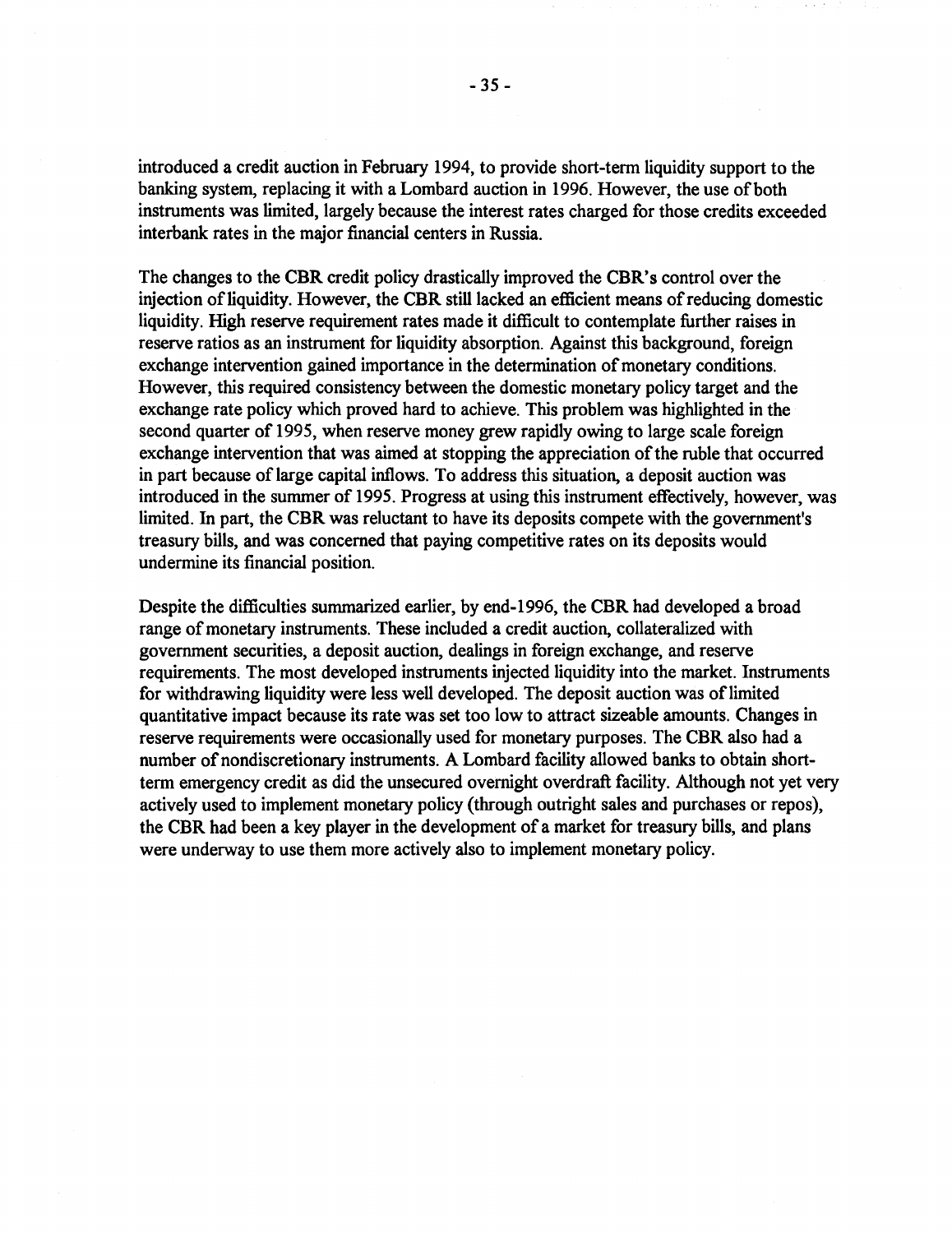#### **THE RUSSIAN FINANCIAL SECTOR**

# **A. Pre-1992 Developments**

#### **The banking sector**

Until 1988 the U.S.S.R. had a banking system that comprised the Gosbank, and two specialized banks-Sberbank (Savings) and Vneshekonombank (Foreign sector). In that year, a two-tier banking system was introduced with the creation of three state-owned specialized banks: Agroprombank (Agriculture), Promstroibank (Industry) and Zhilsotsbank (Social Investment). In addition, the 1988 Law on Cooperatives authorized the establishment of commercial banks by cooperatives and later by state-owned enterprises. 36

Given the structure of the Soviet economy, the banks were mainly channels for directed credits rather than proper financial intermediaries competing for deposits and lending on the basis of credit ratings. The specialized banks were initially completely dominant. However, as competition from the new commercial banks began to increase, interest controls that linked commercial bank rates to Sberbank rates were introduced in February 1990 to prevent large shifts of deposits away from Sberbank.

# **Foreign exchange markets**

There were no foreign exchange markets in the Soviet Union prior to 1990, when banks were allowed to deal in foreign exchange and to take foreign currency deposits. Subsequently, in January 1991 a presidential decree introduced a free foreign exchange market, and on January 8, 1991 MICEX began weekly auctions of foreign exchange.

#### **B. Post-1992 Developments**

### **Banking sector**

The number of commercial banks in Russia increased rapidly after 1988. At the end of 1991 there were 1350 commercial banks, and by the end of 1994 the total number had reached 2500. However, tighter licensing requirements and a more vigorous banking supervision reduced the number of banks operating by end-1996 to fewer than 2300. Due to the reliance on directed credits in the U.S.S.R., and in the period from 1992–1994 in Russia as well, most of these banks did not engage in actual financial intermediation. Banks acted as intermediaries for directed credits between the CBR and enterprises, administering the loans and getting a fee derived from a 3 percent spread between the rate banks paid the CBR and the rate they

<sup>36</sup>For a full survey see: International Monetary Fund, 1991, Volume 2, pps. 107-136.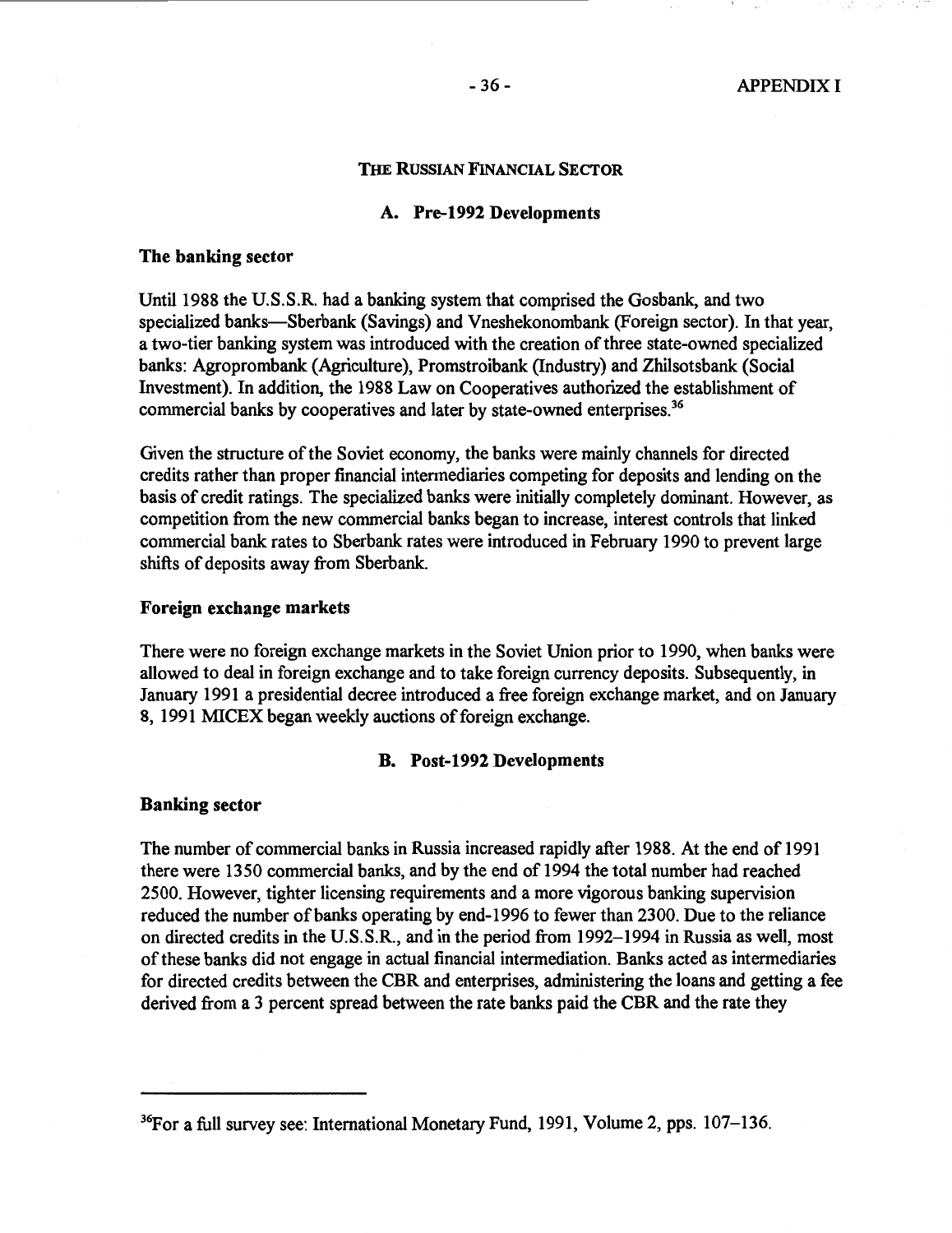charged enterprises. The continued reliance on directed credits from 1992-1994 no doubt hindered the development of the financial sector. By 1994 fewer than 200 banks in Russia carried out significant banking activities, whereas the rest performed only very limited operations.

To estimate the amount of active financial intermediation performed by the commercial banking system in Russia, one can look at the ratio of commercial bank credits to the nongovernment sector over CBR credits to commercial banks ( which is a proxy for the amount of directed credits).<sup>37</sup> This ratio hovered between 1 and 2.2 from 1992 until late 1993. In mid-1994 it had climbed to 2.8 and by the end of 1994 it stood at 4.2 (see Appendix Table). This suggests that while the Russian banking sector only started to perform large-scale intermediation as of mid-1993, it developed rapidly thereafter.

 $37$ Until 1995, the bulk of CBR credits were directed, the only significant alternative source of liquidity was the credit auction introduced in February 1994.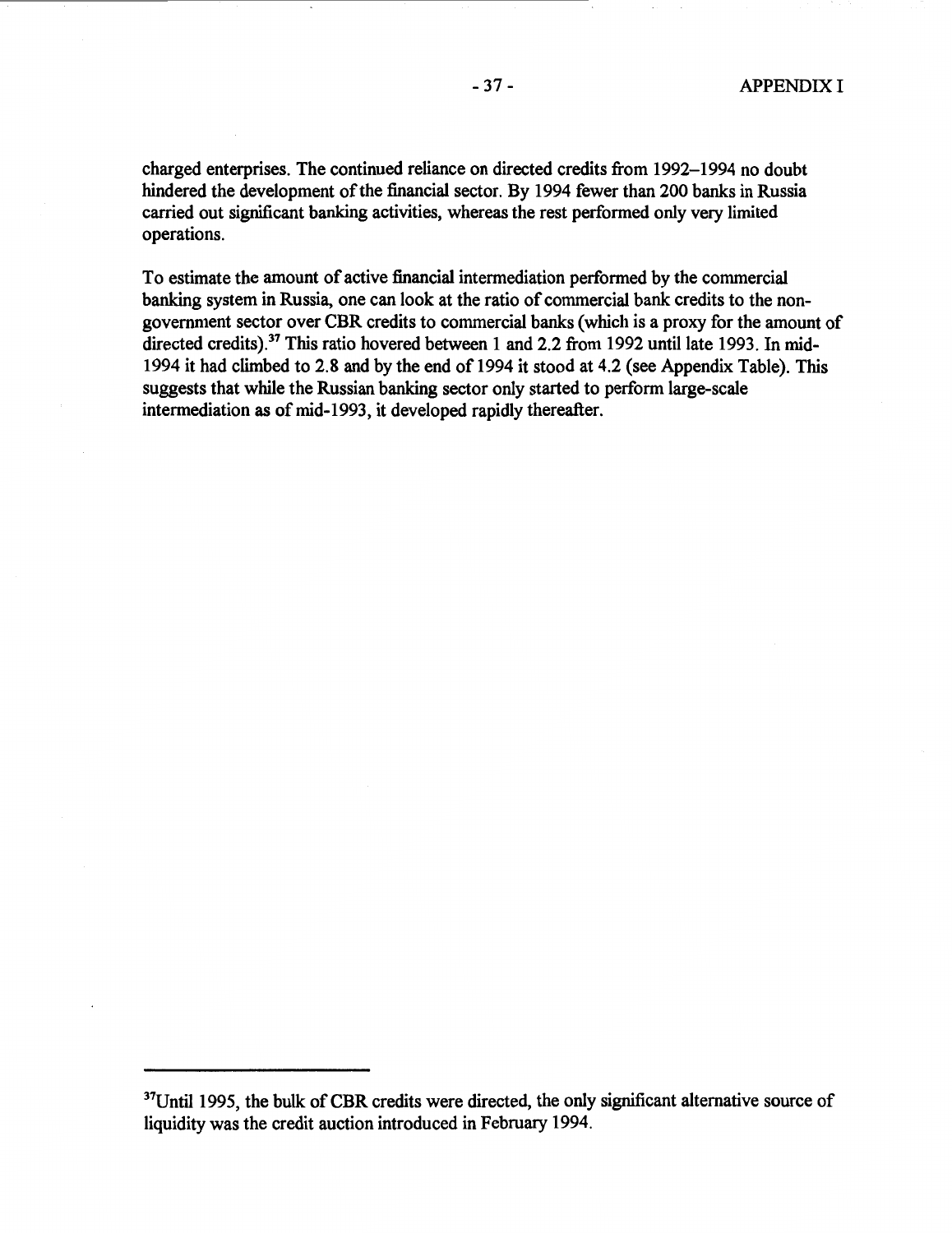|  | Appendix Table. Russian Banking Intermediation 1992-1995 |  |  |
|--|----------------------------------------------------------|--|--|
|--|----------------------------------------------------------|--|--|

|                                                                       | March<br>1992 | June<br>1992 | Sep.<br>1992 | Dec.<br>1992 | March<br>1993 | June<br>1993 | Sept.<br>1993 | Dec.<br>1993 | March<br>1994 | June<br>1994 | Sept.<br>1994 | Dec.<br>1994 | March<br>1995 | June<br>1995  |
|-----------------------------------------------------------------------|---------------|--------------|--------------|--------------|---------------|--------------|---------------|--------------|---------------|--------------|---------------|--------------|---------------|---------------|
| Banks claims on rest of economy<br>(ruble credit)                     | 1,010         | 1,488        | 3,306        | 5,583        | 8,814         | 13,572       | 20,711        | 27,930       | 35,723        | 49,761       | 65,648        | 77,575       | 98,046        | 110,268       |
| CBR gross credits to banks                                            | 326           | 562          | 1,273        | 2,844        | 3,884         | 5,401        | 8,025         | 8,744        | 10,467        | 13,092       | 16,281        | 14,897       | 19,821        | 12,951        |
| Commercial bank lending (excl.<br>directed credits)                   | 684           | 926          | 2,033        | 2,739        | 4,930         | 8,171        | 12,686        | 19,186       | 25,256        | 36,669       | 49,367        | 62,678       | 78,225        | 97,317        |
| Intermediation                                                        | 2.1           | 1.6          | 1.6          | 1.0          | 1.3           | 1.5          | 1.6           | 2.2          | 2.4           | 2.8          | 3.0           | 4.2          | 3.9           | 7.5           |
| Intermediation=Commercial<br>bank lending (excl. directed<br>credits) |               |              |              |              |               |              |               |              |               |              |               |              |               |               |
|                                                                       |               |              |              |              |               |              |               |              |               |              |               |              |               | $\frac{8}{8}$ |

Source: Central Bank of the Russian Federation.

*><* I--!